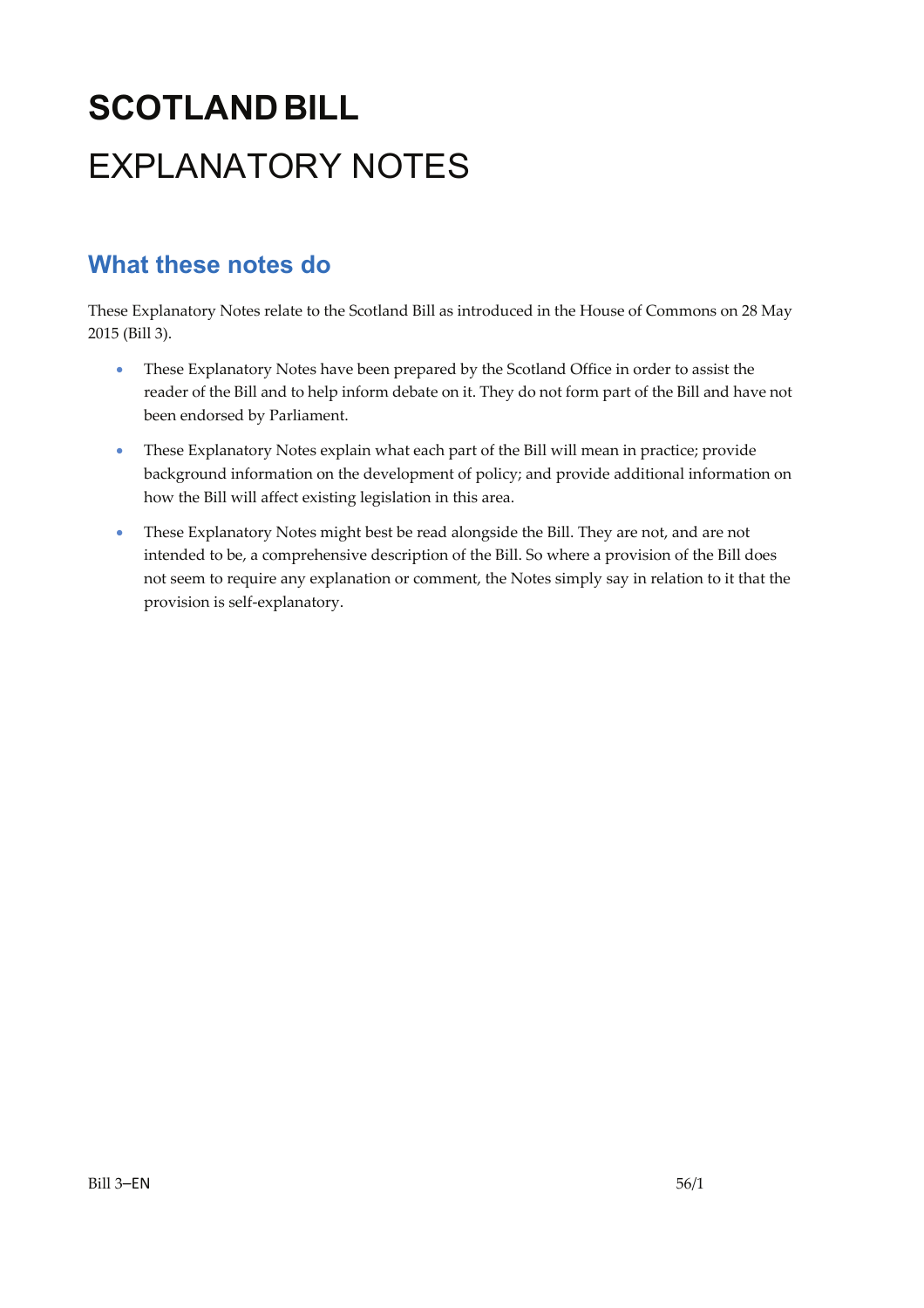## **Table of Contents**

| Subject | Page of these Notes |
|---------|---------------------|
|         |                     |

| Overview of the Bill<br>Policy background<br>Legal background                                                                                                    |          |                                           |   |
|------------------------------------------------------------------------------------------------------------------------------------------------------------------|----------|-------------------------------------------|---|
|                                                                                                                                                                  |          | <b>Territorial extent and application</b> | 5 |
|                                                                                                                                                                  |          | <b>Commentary on provisions of Bill</b>   | 5 |
| Part 1: Constitutional Arrangements                                                                                                                              | 6        |                                           |   |
| Chapter 1: The Scottish Parliament and the Scottish Government                                                                                                   | 6        |                                           |   |
| Clause 1: The Scottish Parliament and the Scottish Government                                                                                                    | 6        |                                           |   |
| Chapter 2: The Sewel convention                                                                                                                                  | 6        |                                           |   |
| Clause 2: The Sewel convention                                                                                                                                   | 6        |                                           |   |
| Chapter 3: Elections etc                                                                                                                                         | 6        |                                           |   |
| Clause 3: Elections                                                                                                                                              | 6        |                                           |   |
| Clause 4: Power to make provision about elections                                                                                                                | 7        |                                           |   |
| Clause 5: Timing of elections                                                                                                                                    | 9        |                                           |   |
| Clause 6: Electoral registration: the digital service                                                                                                            | 10       |                                           |   |
| Clause 7: Expenditure in connection with elections                                                                                                               | 10       |                                           |   |
| Clause 8: Review of electoral boundaries by the Local Government Boundary Commission for Scotland<br>Clause 9: Minor and consequential amendments: elections etc | 11<br>12 |                                           |   |
|                                                                                                                                                                  | 12       |                                           |   |
| Chapter 4: Legislation by the Parliament<br>Clause 10: Super-majority requirement for certain legislation                                                        | 12       |                                           |   |
| Clause 11: Scope to amend Scotland Act 1998                                                                                                                      | 13       |                                           |   |
| Part 2: Tax                                                                                                                                                      | 14       |                                           |   |
|                                                                                                                                                                  |          |                                           |   |
| Chapter 5: Income tax                                                                                                                                            | 14       |                                           |   |
| Clause 12: Power of Scottish Parliament to set rates of income tax                                                                                               | 14       |                                           |   |
| Clause 13: Amendments of Income Tax Act 2007<br>Clause 14: Consequential amendments: income tax                                                                  | 15<br>15 |                                           |   |
|                                                                                                                                                                  |          |                                           |   |
| Chapter 6: Value added tax<br>Clause 15: Assignment of VAT                                                                                                       | 16<br>16 |                                           |   |
|                                                                                                                                                                  | 17       |                                           |   |
| Chapter 7: Devolved taxes                                                                                                                                        |          |                                           |   |
| Clause 16: Tax on carriage of passengers by air<br>Clause 17: Tax on commercial exploitation of aggregate                                                        | 17<br>17 |                                           |   |
| Clause 18: Devolved taxes: further provision                                                                                                                     | 18       |                                           |   |
| Part 3: Welfare Benefits and Employment Support                                                                                                                  | 18       |                                           |   |
|                                                                                                                                                                  |          |                                           |   |
| Clause 19: Disability, industrial injuries and carer's benefits<br>Clause 20: Benefits for maternity, funeral and heating expenses                               | 18<br>20 |                                           |   |
| Clause 21: Discretionary payments: top-up of reserved benefits                                                                                                   | 20       |                                           |   |
| Clause 22: Discretionary housing payments                                                                                                                        | 21       |                                           |   |
| Clause 23: Discretionary payments and assistance                                                                                                                 | 21       |                                           |   |
|                                                                                                                                                                  |          |                                           |   |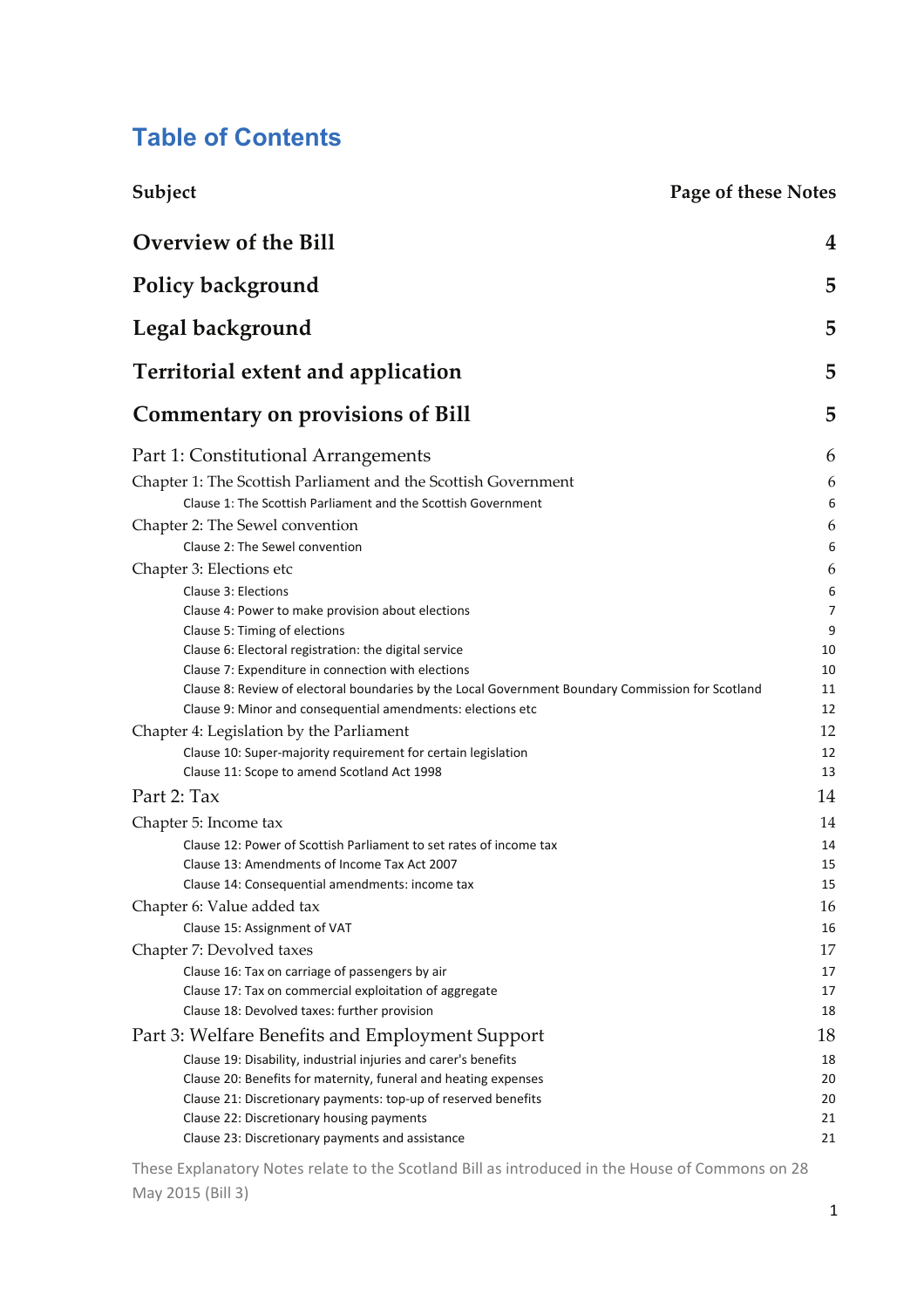| Clause 26: Employment support                                                                                    | 23       |
|------------------------------------------------------------------------------------------------------------------|----------|
| Clause 27: Functions exercisable within devolved competence                                                      | 23       |
| Clause 28: Universal credit: supplementary                                                                       | 24       |
| Clause 29: Information-sharing                                                                                   | 24       |
| Clause 30: Extension of unauthorised disclosure offence                                                          | 24       |
| Part 4: Other Legislative Competence                                                                             | 25       |
| Clause 31: Crown Estate                                                                                          | 25       |
| Clause 32: Equal opportunities                                                                                   | 27       |
| Clause 33: Tribunals                                                                                             | 28       |
| Clause 34: Roads                                                                                                 | 31       |
| Clause 35: Roads: traffic signs etc<br>Clause 36: Roads: speed limits                                            | 32<br>33 |
| Clause 37: Roads: consequential provision etc                                                                    | 34       |
| Clause 38: Policing of railways and railway property                                                             | 34       |
| Clause 39: British Transport Police: cross-border public authorities                                             | 34       |
| Clause 40: Onshore oil and gas                                                                                   | 35       |
| Clause 41: Onshore petroleum: consequential amendments                                                           | 35       |
| Clause 42: Onshore oil and gas: existing licences                                                                | 37       |
| Clause 43: Consumer advocacy and advice                                                                          | 38       |
| Clause 44: Functions exercisable within devolved competence                                                      | 38       |
| Clause 45: Gaming machines on licensed betting premises                                                          | 39       |
| Part 5: Other Executive Competence                                                                               | 39       |
| Clause 46: Gaelic Media Service                                                                                  | 39       |
| Clause 47: Commissioners of Northern Lighthouses                                                                 | 40       |
| Clause 48: Maritime and Coastguard Agency                                                                        | 40       |
| Clause 49: Rail: franchising of passenger services                                                               | 40       |
| Clause 50: Fuel poverty: support schemes                                                                         | 41       |
| Clause 51: Energy company obligations                                                                            | 42       |
| Clause 52: Apportionment of targets                                                                              | 43       |
| Clause 53: Renewable electricity incentive schemes: consultation                                                 | 43       |
| Clause 54: Offshore renewable energy installations<br>Clause 55: References to Competition and Markets Authority | 43<br>44 |
| Part 6: Miscellaneous                                                                                            | 45       |
|                                                                                                                  |          |
| Clause 56: Gas and Electricity Markets Authority                                                                 | 45       |
| Clause 57: Office of Communications<br>Clause 58: Bodies that may be required to attend before the Parliament    | 45<br>46 |
|                                                                                                                  |          |
| Part 7: General                                                                                                  | 46       |
| Clause 59: Subordinate legislation under functions exercisable within devolved competence                        | 46       |
| Clause 60: Transfers of property etc to the Scottish Ministers                                                   | 47       |
| Clause 61: Transitional provision                                                                                | 47<br>47 |
| Clause 62: Power to make consequential, transitional and saving provisions<br>Clause 63: Commencement            | 47       |
| Clause 64: Short title                                                                                           | 47       |
|                                                                                                                  |          |
| Schedules                                                                                                        | 48       |
| Schedule 1: Disapplication of UK aggregates levy: further amendments                                             | 48       |
| Schedule 2: Roads: consequential and related amendments                                                          | 48       |
| Commencement                                                                                                     | 50       |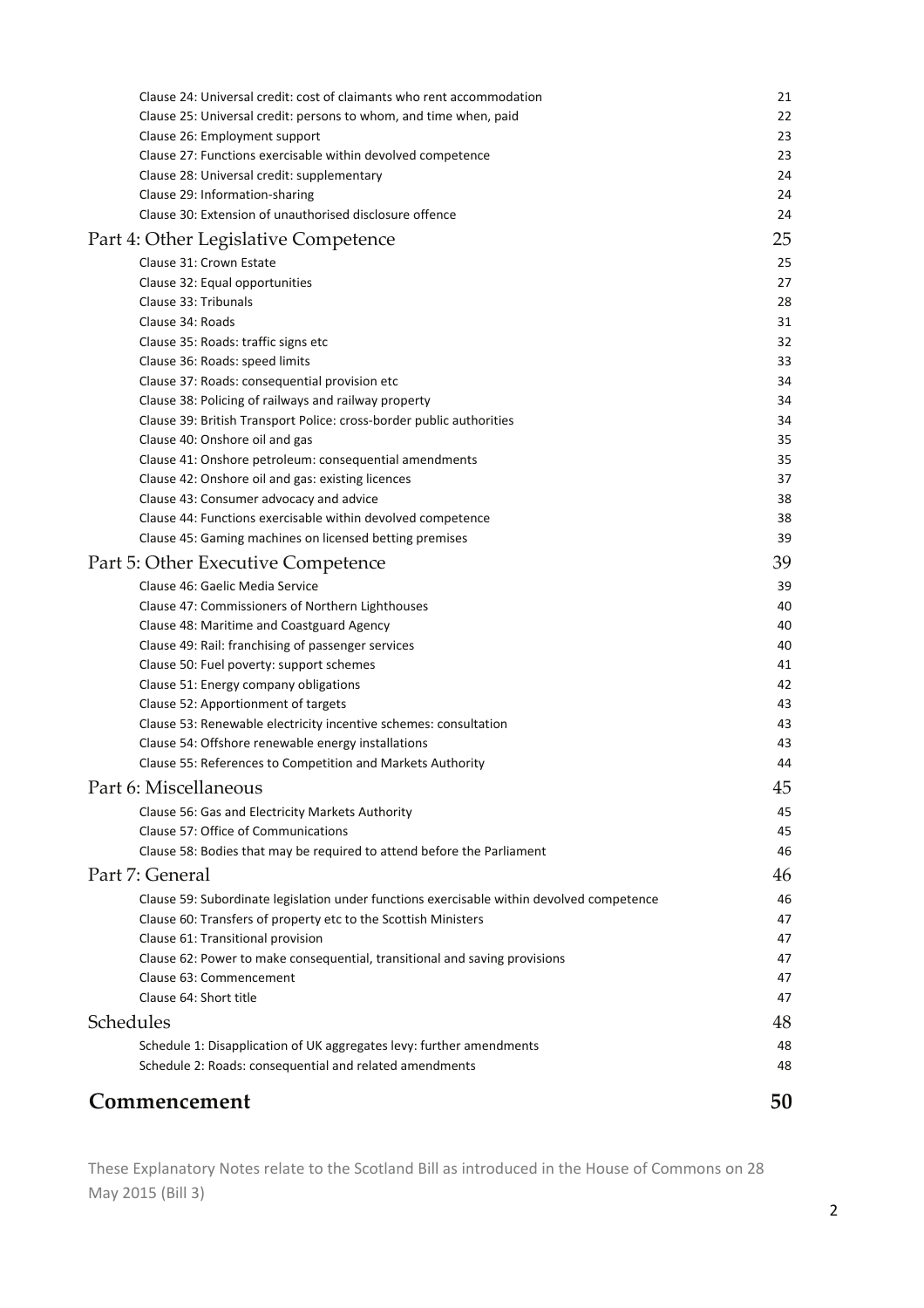| <b>Financial implications of the Bill</b>                         |    |
|-------------------------------------------------------------------|----|
| Parliamentary approval for financial costs or for charges imposed |    |
| <b>Related documents</b>                                          | 51 |
| Annex A - Territorial extent and application                      |    |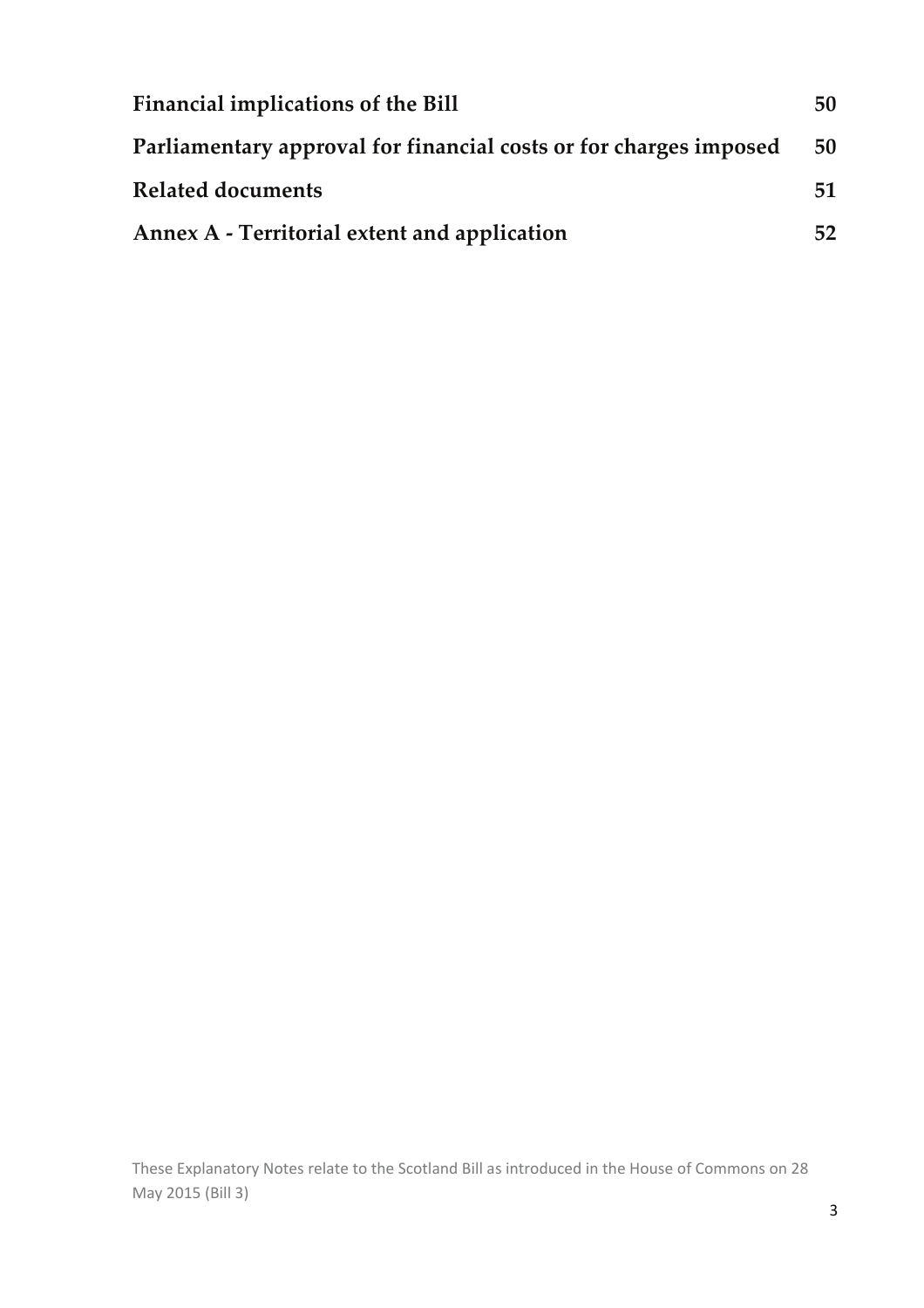## **Overview of the Bill**

- 1 The Scotland Bill will deliver the Smith Commission Agreement, which was published in November 2014 having gained all‐party agreement in Scotland.
- 2 The Bill is an enabling Bill and the majority of the provisions in the Bill set out the powers that are being transferred to the Scottish Parliament and or the Scottish Ministers. In particular the Scotland Bill amends sections of the Scotland Act 1998 and rebalances the devolved and reserved responsibilities between the administrations. The Bill also includes provisions which set out the constitutional relationship of the Scottish Parliament and Scottish Government within the United Kingdom's constitutional arrangements. It does not amend this relationship.
- 3 In summary the Bill:
	- declares that <sup>a</sup> Scottish Parliament and <sup>a</sup> Scottish Government are considered permanent parts of the UK's constitutional arrangements, and that the UK Parliament will not normally legislate in devolved areas without the consent of the Scottish Parliament, whilst retaining the sovereignty to do so;
	- gives increased autonomy to the Scottish Parliament and the Scottish Ministers in relation to the operation of Scottish Parliament and local government elections in Scotland;
	- gives increased autonomy to the Scottish Parliament in relation to the power to amend sections of the Scotland Act 1998 which relate to the operation of the Scottish Parliament and the Scottish Government within the United Kingdom;
	- increases the financial accountability of the Scottish Parliament through devolution of the rates and bands of income tax, Air Passenger Duty and the Aggregates Levy, and assignment of VAT revenues;
	- increases responsibility of welfare policy and delivery in Scotland through the devolution of welfare powers to the Scottish Parliament and / or the Scottish Ministers;
	- gives significant responsibility to Scotland for areas such as road signs, speed limits, onshore oil and gas extraction, consumer advocacy and advice amongst others by devolution of powers in relation to these fields to the Scottish Parliament and the Scottish Ministers; and
	- increases scrutiny for the Scottish Government of specific bodies and increases the ability of the Scottish Government to design schemes relating to energy efficiency and fuel poverty by the devolution of functions to the Scottish Ministers.
- 4 The Smith Commission Agreement increases the financial accountability of the Scottish Parliament. A new fiscal framework will be agreed for Scotland to accompany the further powers included in this Bill, in order to set and coordinate sustainable fiscal policy for the UK as a whole. This will give the Scottish Government the tools to manage the powers in this Bill while ensuring consistency with the fiscal framework in the rest of the UK. It is intended that that framework will be negotiated in parallel to the passage of this Bill.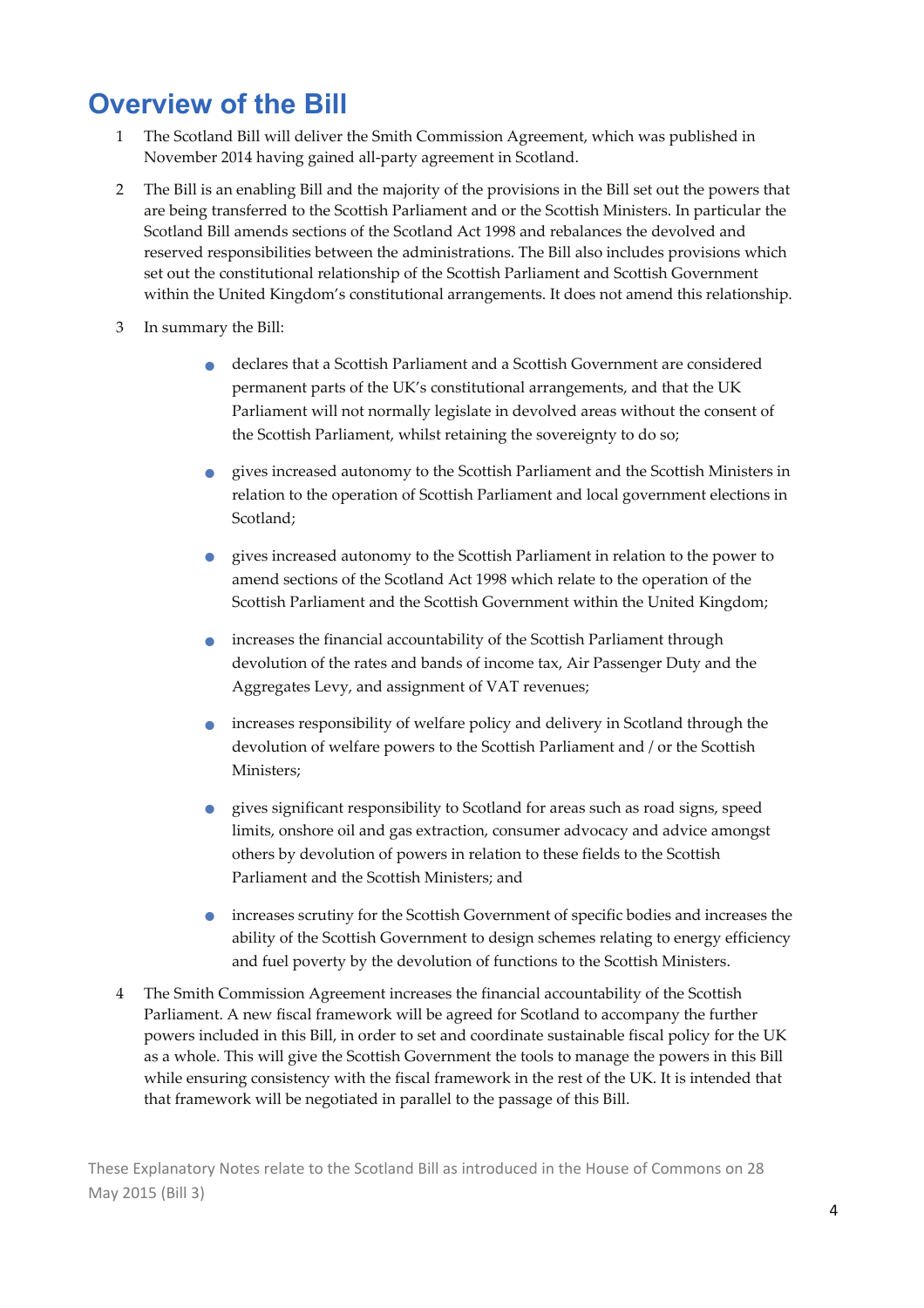## **Policy background**

- 5 On 18 September 2014 the people of Scotland voted to remain part of the United Kingdom. The cross‐party Smith Commission was established by the Prime Minister to agree further powers that should be devolved to Scotland. The cross‐party talks facilitated an inclusive engagement process across Scotland and agreed further devolution of powers to the Scottish Parliament and the Scottish Ministers, particularly more financial, welfare and taxation powers, strengthening the Scottish Parliament and the Scottish Government within the United Kingdom.
- 6 The Smith Commission Agreement, agreed by all of Scotland's 5 main political parties, was published in November 2014. The UK Government produced draft clauses and a command paper that indicated how the Agreement would be implemented in January 2015.
- 7 The policy objective of the Bill is to implement the Smith Commission Agreement. This will increase the Scottish Parliamentʹs ability to make autonomous choices that benefit the people of Scotland; and to be accountable for those decisions. The Bill will devolve a wide range of powers to the Scottish Parliament and Scottish Government.

## **Legal background**

8 The Bill is an enabling Bill and the majority of the provisions in the Bill set out the powers that are being transferred to the Scottish Parliament and or the Scottish Ministers. In particular the Scotland Bill amends sections of the Scotland Act 1998 and rebalances the devolved and reserved responsibilities between the administrations. The Bill also includes provisions which set out the constitutional relationship of the Scottish Parliament and Scottish Government within the United Kingdom's constitutional arrangements. It does not amend this relationship.

## **Territorial extent and application**

9 The Bill will have UK extent and will require a Legislative Consent Motion from the Scottish Parliament on the basis that it contains provisions applying to Scotland which alter the legislative competence of the Scottish Parliament and the executive competence of the Scottish Ministers. Given the nature of the Bill, it is not anticipated that any issues will arise in relation to the Scottish Government sponsoring a Legislative Consent Motion.

## **Commentary on provisions of Bill**

10 The Scotland Act 1998 sets out the framework of Scottish devolution. The limits on the power of the Scottish Parliament to legislate for Scotland are set out in the Act. For the purposes of this Bill, the limitations that are relevant are those preventing the Scottish Parliament from making provision relating to reserved matters or modifying the law on reserved matters. Reserved matters are defined in Schedule 5 to the Scotland Act. Reserved matters are areas of law where the UK Parliament has exclusive competence to legislate. For example, the Scottish Parliament cannot not make law relating to nuclear weapons. Some of the reservations in Schedule 5 contain exceptions. For example, oil and gas is reserved but the manufacture of gas is specifically excepted from the reservation of oil and gas. In that case, the Scottish Parliament can legislate for the manufacture of gas. This Bill alters Schedule 5 of the Scotland Act (see Parts  $1 - 4$ ) to give the Scottish Parliament more powers to legislate. This is done by amending the reservation and or adding new exceptions to the reservations.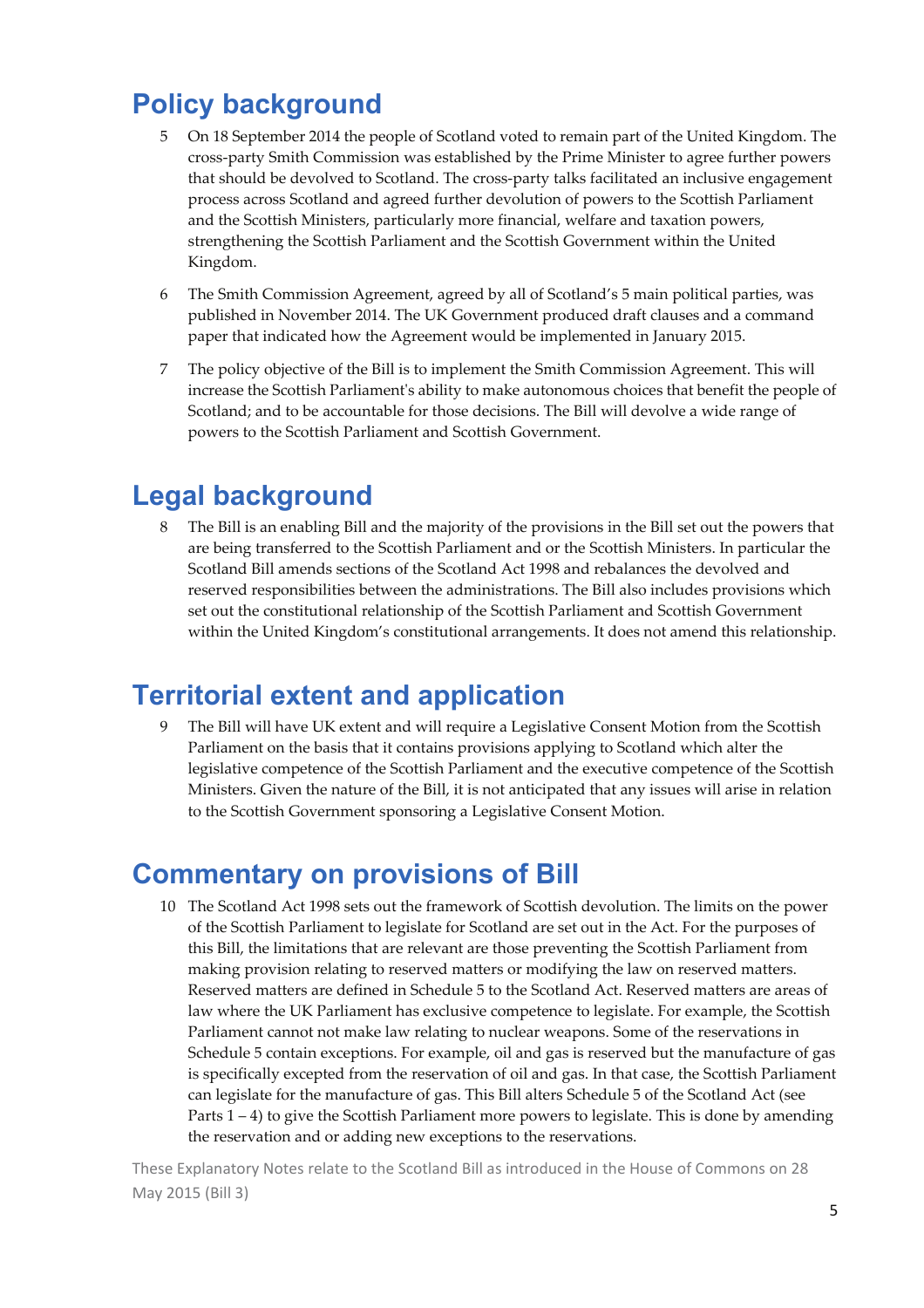11 Where a Minister of the Crown has functions in those areas of law that are being devolved to the Scottish Parliament, the Bill also addresses the transfer of functions to the Scottish Ministers.

### **Part 1: Constitutional Arrangements**

### **Chapter 1: The Scottish Parliament and the Scottish Government**

#### Clause 1: The Scottish Parliament and the Scottish Government

- 12 Clause 1 amends section 1 and section 44 of the Scotland Act 1998 ("the 1998 Act"). It inserts new subsections which provide that a Scottish Parliament and a Scottish Government are recognised as permanent parts of the United Kingdom's constitutional arrangements.
- 13 Subsection (1) inserts a new subsection into section 1 of the 1998 Act which provides that a Scottish Parliament is recognised as a permanent part of the United Kingdom's constitutional arrangements.
- 14 Subsection (2) inserts a new subsection into section 44 of the 1998 Act which provides that a Scottish Government is recognised as a permanent part of the United Kingdom's constitutional arrangements. The remainder of subsection (2) re‐formats section 44 of the 1998 Act.

### **Chapter 2: The Sewel convention**

#### Clause 2: The Sewel convention

- 15 This clause inserts subsection (8) into section 28 of the 1998 Act so it is recognised in statute that, although the sovereignty of the UK Parliament is unchanged by the legislative competence of the Scottish Parliament, the UK Parliament will not normally legislate for devolved matters in Scotland without the consent of the Scottish Parliament.
- 16 This reflects what has come to be known as the Sewel Convention. Lord Sewel indicated in the House of Lords during the passage of the Scotland Bill (H.L. Deb vol. 592 col. 791) that "we would expect a convention to be established that Westminster would not normally legislate with regard to devolved matters without the consent of the Scottish Parliament".

### **Chapter 3: Elections etc**

#### Clause 3: Elections

- 17 Clause 3 splits the B3 reservation into two parts: section B3(A) and section B3(B).
- 18 Section B3(A) covers all matters concerning elections for membership of the House of Commons and the European Parliament to include who may stand or vote in those elections, procedures under which votes are counted and candidates returned, and what the constituencies and timings of those elections should be.
- 19 New section B3(B) reserves certain matters in relation to elections for membership of the Scottish Parliament and local government elections in Scotland.
- 20 Paragraph 1 reserves the subject-matter of sections 2(2A), 2(2B) and 12A of the Scotland Act 1998.
- 21 Paragraph 2 reserves:

These Explanatory Notes relate to the Scotland Bill as introduced in the House of Commons on 28 May 2015 (Bill 3) a. the combination of polls at elections or referendums that are outside the legislative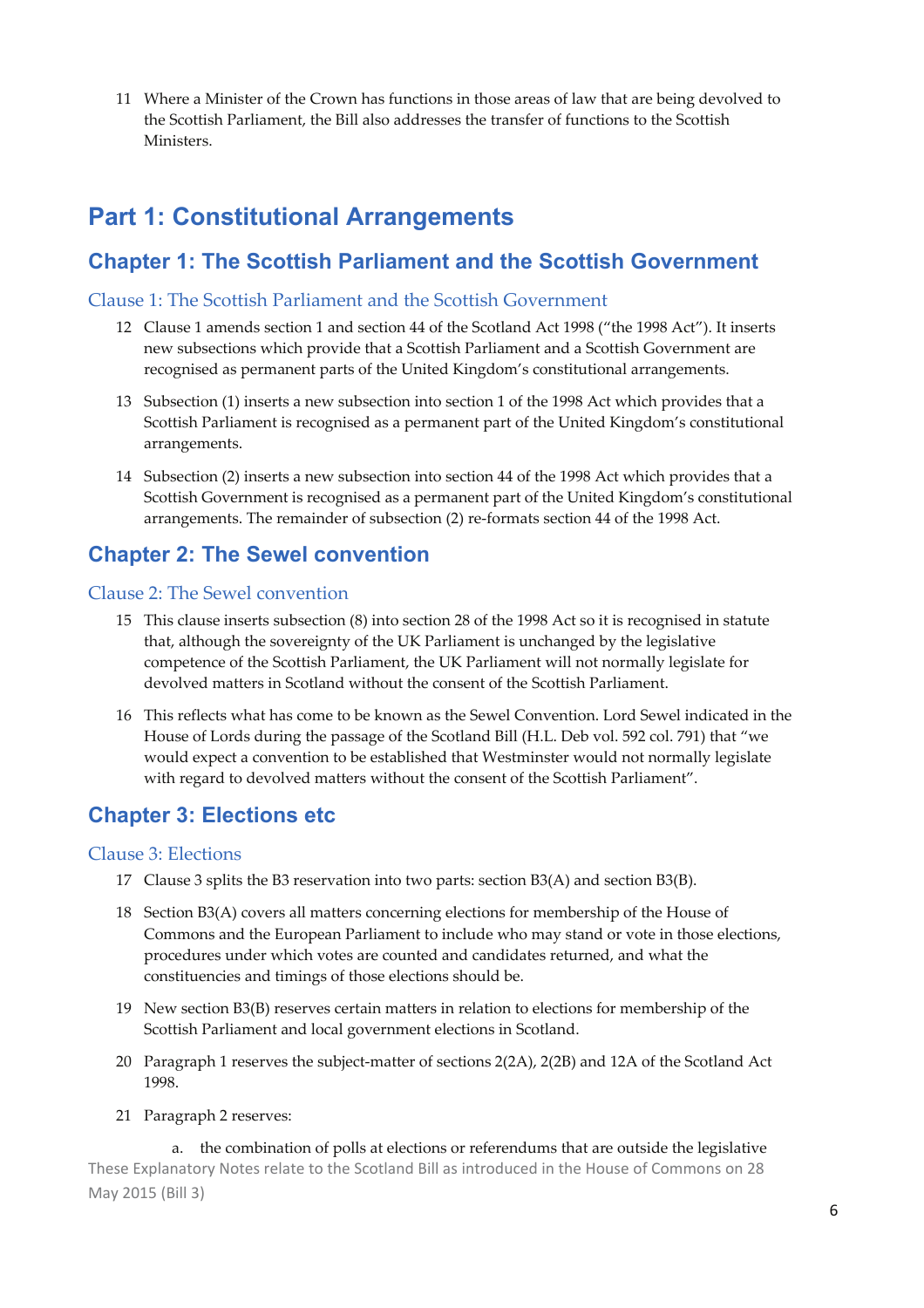competence of the Scottish Parliament with polls at (i) Scottish Parliamentary elections or (ii) local government elections in Scotland; and

- b. the combination of polls at ordinary Scottish Parliamentary general elections with polls at ordinary local government elections in Scotland .
- 22 Paragraph 3 reserves the timing of ordinary local government elections in Scotland where the poll at such an election would otherwise be held on the same day as a Scottish Parliamentary ordinary general election.
- 23 The reservation provides that the Individual Electoral Registration Digital Service for applications for registration or for verifying information contained in applications for registration in relation to elections for membership of the Scottish Parliament or local government elections in Scotland is reserved.
- 24 The reservation sets out the subject-matter of those provisions in the Political Parties, Elections and Referendums Act 2000 ("the 2000 Act") which are reserved in relation to elections for the membership of the Scottish Parliament.
- 25 The reservation covers controlled expenditure and campaign expenditure, but only in relation to elections that are combined with elections which are not within the legislative competence of the Scottish Parliament.
- 26 The subject matter of sections 1 to 4 of the 2000 Act, which relate to the establishment and constitution of the Electoral Commission are reserved; however many of the Electoral Commission's general functions and enforcement functions under Parts 1 and 10 of the 2000 Act are not reserved in relation to elections for membership of the Scottish Parliament.

#### Clause 4: Power to make provision about elections

- 27 This clause substitutes new sections 12 and 12A of the Scotland Act 1998 ("the 1998 Act").
- 28 Section 12
- 29 The executive functions given to the Scottish Ministers under the new subsection 12(1) include those in respect of which the Scottish Ministers already had executive competence by virtue of section 12 of the 1998 Act as amended by section 1 of the Scotland Act 2012 (the conduct of Scottish Parliamentary elections; and the questioning of such elections and the consequences of irregularities) as well as those previously exercised by the Secretary of State under section 12A(1) of the 1998 Act as amended by section 1 of the Scotland Act 2012 (the return of members of the Scottish Parliament otherwise than at an election). These powers have most recently been exercised by the Scottish Ministers in relation to the Scottish Parliament (Elections etc.) Order 2010 (S.I. 2010 No.2999).
- 30 Subsection (2) of new section 12 of the 1998 Act clarifies the scope of the order‐making power provided by subsection (1) and makes clear that it enables provision to be made:
	- a. for the registration of electors;
	- b. for disregarding alterations in a register of electors;
	- c. about limits of the election expenses of individual candidates;
	- d. for the combination of polls but only where:
		- i. the poll at an ordinary general Scottish Parliamentary election takes place on the same day as a poll at a local government by‐election in Scotland;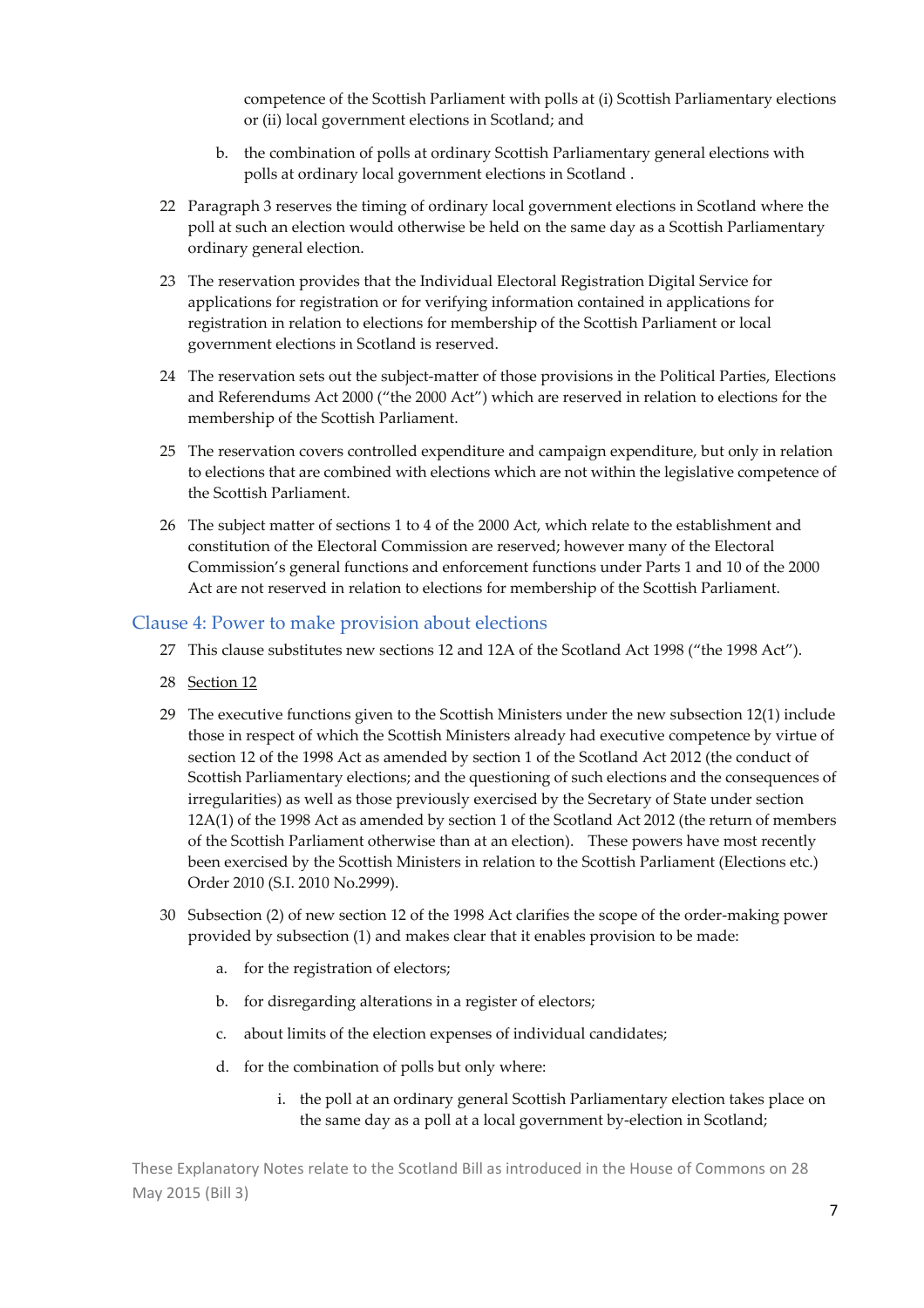- ii. the poll at a Scottish Parliamentary by-election takes place on the same day as a poll at an ordinary local government election in Scotland;
- iii. the poll at a Scottish Parliamentary by-election takes place on the same day as a poll at a local government by‐election in Scotland;
- iv. the poll at an extraordinary general Scottish Parliamentary election takes place on the same day as a poll at an ordinary local election in Scotland; or
- v. the poll at an extraordinary general Scottish Parliamentary election takes place on the same day as a poll at a local government by‐election in Scotland.
- e. to modify the operation of section 7(1) of the 1998 Act , which provides for the return of constituency members to be determined before the process of allocating regional members can proceed, where a poll at a constituency election is abandoned (or notice of it is countermanded) so that special provision can be made enabling the regional members to be returned even though not all of the constituency members have been returned; and
- f. to modify the effect of section 8(7) of the 1998 Act to ensure that the correct number of seats are allocated.
- 31 Subsection (3) of new section 12 makes it clear that subsection (1)(c) will enable sections 10(4) to 10(5A) of the 1998 Act, which relate to the procedure for replacing regional MSPs who stood on a regional party list, to be modified.
- 32 Subsection (4) of new section 12 excludes from the executive competence conferred on the Scottish Ministers by this clause, any provision about the use of the Individual Electoral Registration Digital Service for applications for registration or for verifying information contained in applications for registration. The new subsection 12(8) provides for the meaning of the 'digital service'. Regulation 3(1) of the Representation of the People (Scotland) Regulations 2001 states that 'digital service' means the Individual Electoral Registration Digital Service, which is the digital service provided by the Lord President of the Council for the purpose of processing online applications under sections 10ZC and 10ZD of the Representation of the People Act 1983 and for the purpose of verifying information under regulation 29ZA of that Act. Clause 6 separately provides for certain functions of the Secretary of State relating to the Individual Electoral Registration Digital Service, in respect of elections to the Scottish Parliament and local government elections in Scotland, to be exercisable by the Scottish Ministers concurrently with the Secretary of State, subject to the agreement of the Secretary of State.
- 33 Subsection (5) of new section 12 supplements and elaborates on the scope of subsection (1) and gives the Scottish Ministers powers relating to the application and modification of electoral law.
- 34 Subsection (5)(a) of new section 12 enables the established statutory procedures for elections to be applied, subject to any necessary alterations.
- 35 Subsection (5)(b) of new section 12 enables consequential modification of any legislative provision relating to the registration of Scottish Parliamentary or local government electors.
- 36 Subsection (6) of new section 12 provides that the return of a member at an election to the Scottish Parliament may be questioned only under Part III (legal proceedings) of the Representation of the People Act 1983, as applied and modified by an order under subsection (1).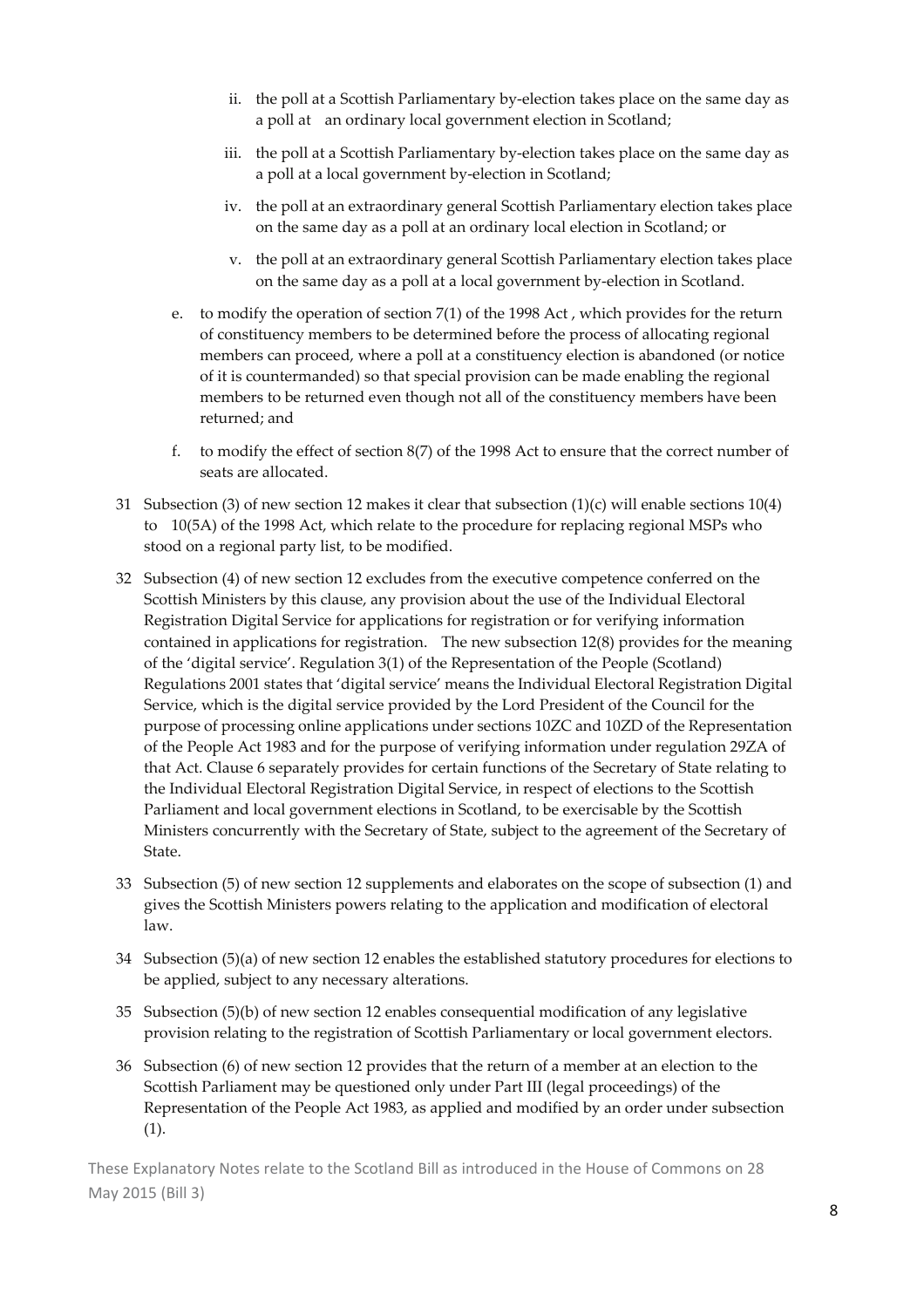- 37 Subsection (7) of new section 12 enables the Scottish Ministers to make orders as regards the designation of regional returning officers.
- 38 Section 12A
- 39 Subsections (1) to (3) of new section 12A give the Secretary of State the power to make regulations in order to combine the polls at certain Scottish Parliamentary elections with the polls at certain UK Parliamentary and European Parliamentary elections.
- 40 Subsection (4) of new section 12A provides that the Secretary of State must obtain the agreement of the Scottish Ministers before any making such regulations.
- 41 Subsection (5) of new section 12A supplements and elaborates on the scope of subsection (1) and gives the Secretary of State powers relating to the application and modification of electoral law.
- 42 Subsection (5)(a) of new section 12A enables the established statutory procedures for elections to be applied, subject to any necessary alterations.
- 43 Subsection (5)(b) of new section 12A provides that regulations made under subsection (1), may amend forms contained in, or in regulations or rules made under, the Representation of the People Acts to enable such forms to be used for elections to the Scottish Parliament as well as for their original purpose.
- 44 Subsection (2) of the clause inserts new subsection (5C) into section 15 of the Representation of the People Act 1985, requiring the Secretary of State to consult the Scottish Ministers before making combination rules under section 15(5), where one of the elections is a local government election in Scotland.

#### Clause 5: Timing of elections

- 45 Subsections (1) to (3), amend section 2 of the 1998 Act, by providing that section 2(2) is subject to a new subsection (2A). Subsection (2A) provides that the poll for a Scottish Parliamentary ordinary general election cannot take place on the same date as, or within the two months before (a) the date of a poll at a UK Parliamentary general election or (b) the date of a poll at a European Parliamentary general election.
- 46 Subsection (3) also inserts a new subsection (2B), which provides that where subsection (2A) prevents the poll for a Scottish Parliamentary ordinary general election from being held on a day specified in section 2(2) of the 1998 Act, the Scottish Ministers can make an order specifying the alternative day on which the poll shall be held. This is to ensure that a Scottish Parliamentary ordinary general election cannot be held on the same day as, or within the two months before the other specified polls, as this could impact upon participation levels at those polls. It also means that the timetables for these elections do not overlap to the extent which could cause confusion for voters if, for example, poll cards for the later poll issued to electors shortly before polling day for the earlier poll.
- 47 Subsection (4) amends section 2(3) of the 1998 Act in order that the Scottish Parliament will be dissolved automatically at the beginning of the "minimum period", which ends with the day, if the polls is to be held on the first Thursday in May, on that date and, otherwise, on the day specified by the Scottish Ministers by order under subsection (2B).
- 48 Subsection (5) amends section 2(5) of the 1998 Act to provide that where the Presiding Officer proposes to move the date for the holding of a poll for a Scottish Parliamentary ordinary general election under that section, the poll cannot be held on the same date as or within two months before, a UK Parliamentary general election or a European Parliamentary general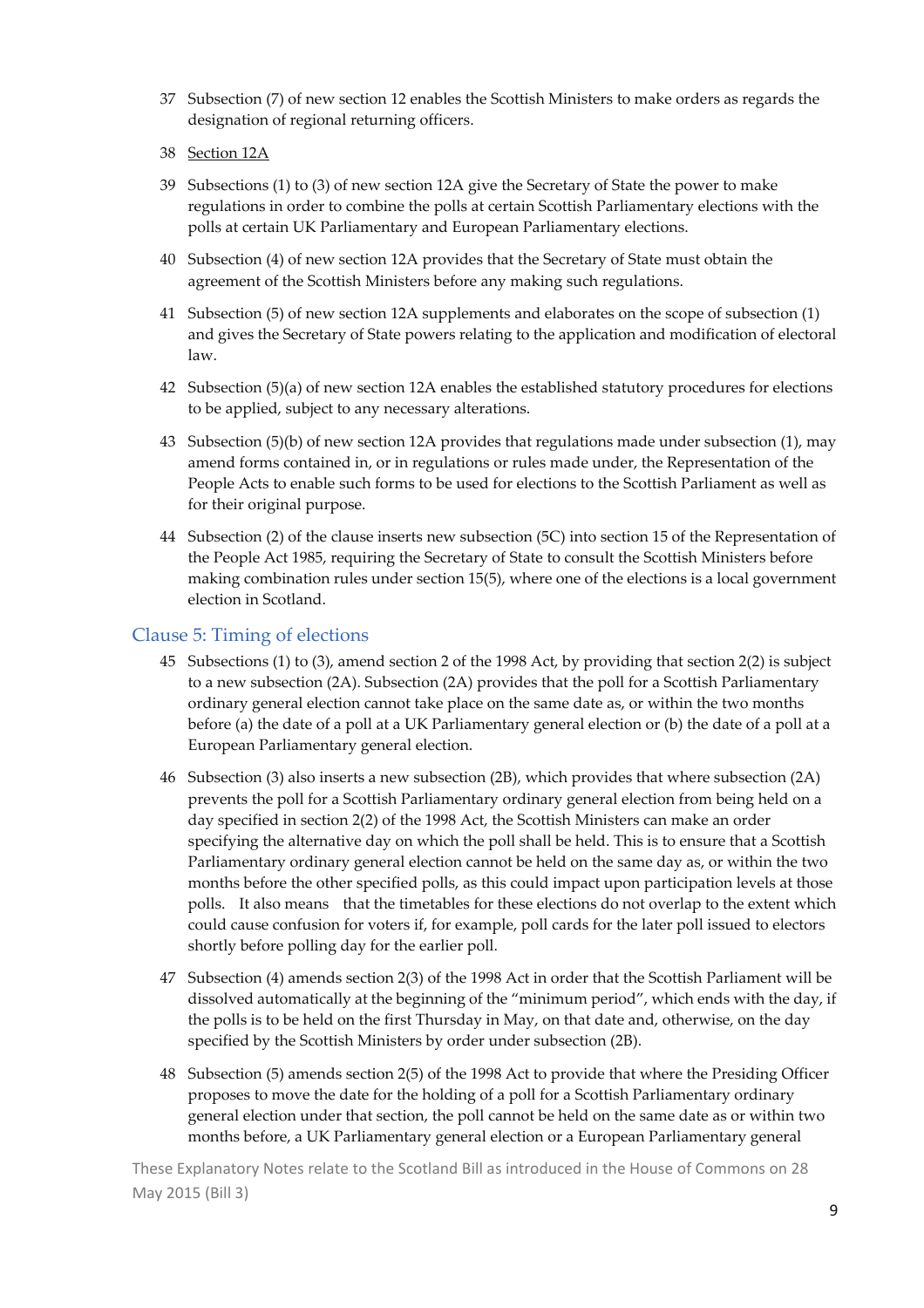election.

- 49 Subsection (6) provides that an order made by the Scottish Ministers under subsection (2B) will be subject to the affirmative procedure in the Scottish Parliament.
- 50 Subsections (7) to (9) amend section 43 of the Representation of the People Act 1983 by inserting new subsections (1ZA), (1ZB), (1ZC) and (1ZD).
- 51 New subsection (1ZA) prevents the poll at a local government election in Scotland from being held on the same day as a poll for a Scottish Parliamentary ordinary general election.
- 52 New subsection (1ZB) provides that subsection (1ZA) does not apply to a local government election in Scotland which is to fill a casual vacancy.
- 53 New subsection (1ZC) provides that where the date of a poll at an ordinary local government election in Scotland would be on the same date as the poll at an ordinary general Scottish Parliamentary election, the Scottish Ministers may by order specify an alternative date for the poll at the local government election.
- 54 New subsection (1ZD) provides that an order made by the Scottish Ministers will be subject to the affirmative procedure in the Scottish Parliament.

#### Clause 6: Electoral registration: the digital service

- 55 Subsection (2) amends section 53 of the Representation of the People Act 1983 ("the 1983 Act") to provide for certain functions of the Secretary of State relating to the Individual Electoral Registration Digital Service ("the Digital Service"), so far as they are exercisable in relation to Scotland, to be exercisable by the Scottish Ministers concurrently with the Secretary of State. The functions are exercisable by the Scottish Ministers: (a) in respect of elections to the Scottish Parliament or local government elections; (b) only with the agreement of the Secretary of State, and (c) by Scottish Statutory Instrument subject to the negative procedure in the Scottish Parliament. New subsection (14) of section 53 of the 1983 Act modifies section 53(5) to (7) of that Act so that the requirements there (such as consultation) apply in relation to the exercise by the Scottish Ministers of the power contained in paragraph 1A of Schedule 2 to the 1983 Act.
- 56 Subsection (3) confers a new regulation making power which enables the Secretary of State or the Scottish Ministers to prescribe in regulations, in relation to elections to the Scottish Parliament and local government elections in Scotland, new categories of persons who may use the Digital Service (i.e. in addition to those categories of persons who were able to use the Digital Service on the date of commencement of clause 6. Insofar as these functions are exercisable by the Scottish Ministers they: (i) are exercisable concurrently with the Secretary of State; (ii) may only be made with the agreement of the Secretary of State; and (iii) are exercisable by Scottish Statutory Instrument subject to the negative procedure in the Scottish Parliament.

#### Clause 7: Expenditure in connection with elections

- 57 This clause amends section 155 and section 156 of the Political Parties, Elections and Referendums Act 2000 (PPERA), so that certain powers of the Secretary of State to vary sums in PPERA transfer to the Scottish Ministers.
- 58 Subsection (3) amends the power of the Secretary of State to vary certain sums in Part 5 and Part 6 of and Schedules 9, 10 and 11 to PPERA so that the Secretary of State will no longer have such power where the sum relates to an election the conduct of which is in the legislative competence of the Scottish Parliament.

These Explanatory Notes relate to the Scotland Bill as introduced in the House of Commons on 28 May 2015 (Bill 3) 59 Subsection (4) inserts a new subsection (1A) into section 155 to allow Scottish Ministers to vary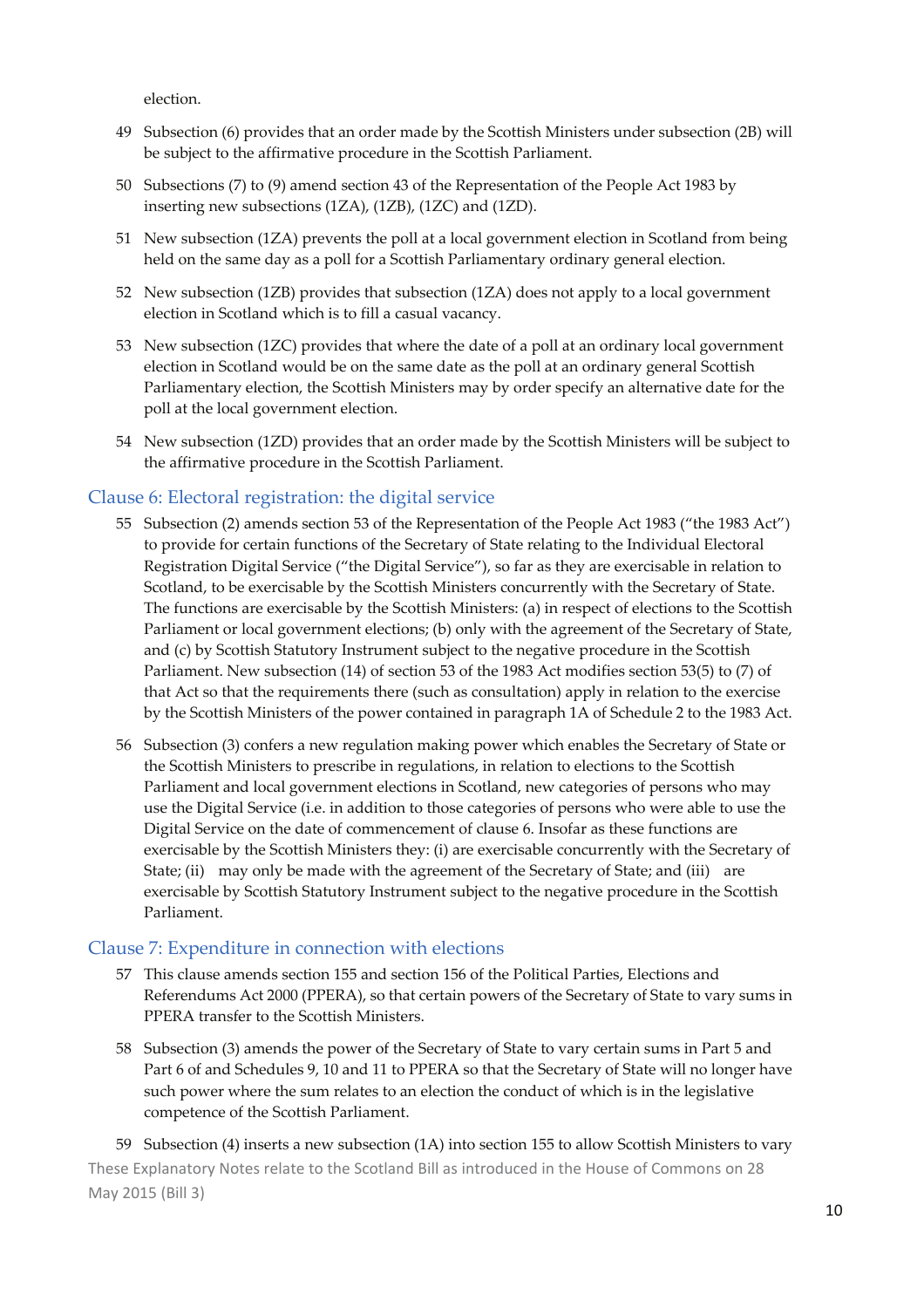sums in Part 5 and Part 6 of and Schedules 9, 10 or 11 to PPERA where the sum relates to an election the conduct of which is in the legislative competence of the Scottish Parliament.

- 60 Subsection (5) amends subsection 155(2) to provide that these sums can only be varied by the Scottish Ministers to take into account inflation or on the recommendation of Electoral Commission.
- 61 In relation to the sums in Schedule 11 to PPERA, subsection (6) of clause 7 inserts a new subsection in section 155 that has the effect of requiring Scottish Ministers to vary these sums to take account of inflation in each session of the Scottish Parliament over 2 years in length or, if the sums are not so varied, to lay a statement before the Scottish Parliament setting out the Scottish Ministers' reasons for not doing so.
- 62 Subsection (8) inserts new subsection (2A) into section 156 of PPERA so that any order made by Scottish Ministers under section 155(2)(b) of PPERA would be subject to the negative procedure in the Scottish Parliament.
- 63 Subsection (9) has the effect that any order made by Scottish Ministers under section 155(2)(a) of PPERA will not be subject to any Parliamentary procedure.
- 64 Subsection (10) has the effect that an order by the Scottish Ministers under section 155 of PPERA may contain consequential incidental, supplementary or transitional provisions or savings, and may make different provision for different cases.
- 65 Subsection (11) makes consequential changes to the Interpretation and Legislative Reform (Scotland) Act 2010 as a result of the procedure that applies to orders by the Scottish Ministers under section 155(2)(a) of PPERA.

### Clause 8: Review of electoral boundaries by the Local Government Boundary Com‐ mission for Scotland

- 66 This clause transfers the Boundary Commission for Scotland's functions in relation to Scottish Parliament boundaries to the Local Government Boundary Commission for Scotland. It also transfers powers in relation to Scottish Parliament boundaries to the Scottish Government and provides for the Local Government Boundary Commission to report to the Scottish Parliament in relation to boundary reviews for the Scottish Parliament.
- 67 Subsection (2) replaces references to the Boundary Commission for Scotland within Schedule 1 to the 1998 Act with references to the Local Government Boundary Commission for Scotland. This means that the Boundary Commission for Scotland will no longer have functions in relation to Scottish Parliament boundaries and the functions will instead be carried out by the Local Government Boundary Commission for Scotland.
- 68 Subsections (3) to (5) amend Schedule 1 to the 1998 Act so that the Local Government Boundary Commission for Scotland will report to Scottish Ministers on Scottish Parliamentary boundaries, rather than the Secretary of State for Scotland, and must submit its next report on Scottish Parliament constituency boundaries to the Scottish Ministers no earlier than 1 May 2018 and no later than 1 May 2022. This reflects that the Boundary Commission for Scotland's previous report on Scottish Parliament boundaries was submitted on 1 May 2010, and recreates the window of 8 to 12 years for submission of future reports by the Local Government Boundary Commission for Scotland, as provided for by paragraph 3(5) of Schedule 1. The amendments to Schedule 1 also mean that the Scottish Parliament, rather than the UK Parliament, must approve by resolution a draft Order in Council for implementing the recommendations made in the Local Government Boundary Commission for Scotland's report, before the draft Order is submitted to Her Majesty in Council.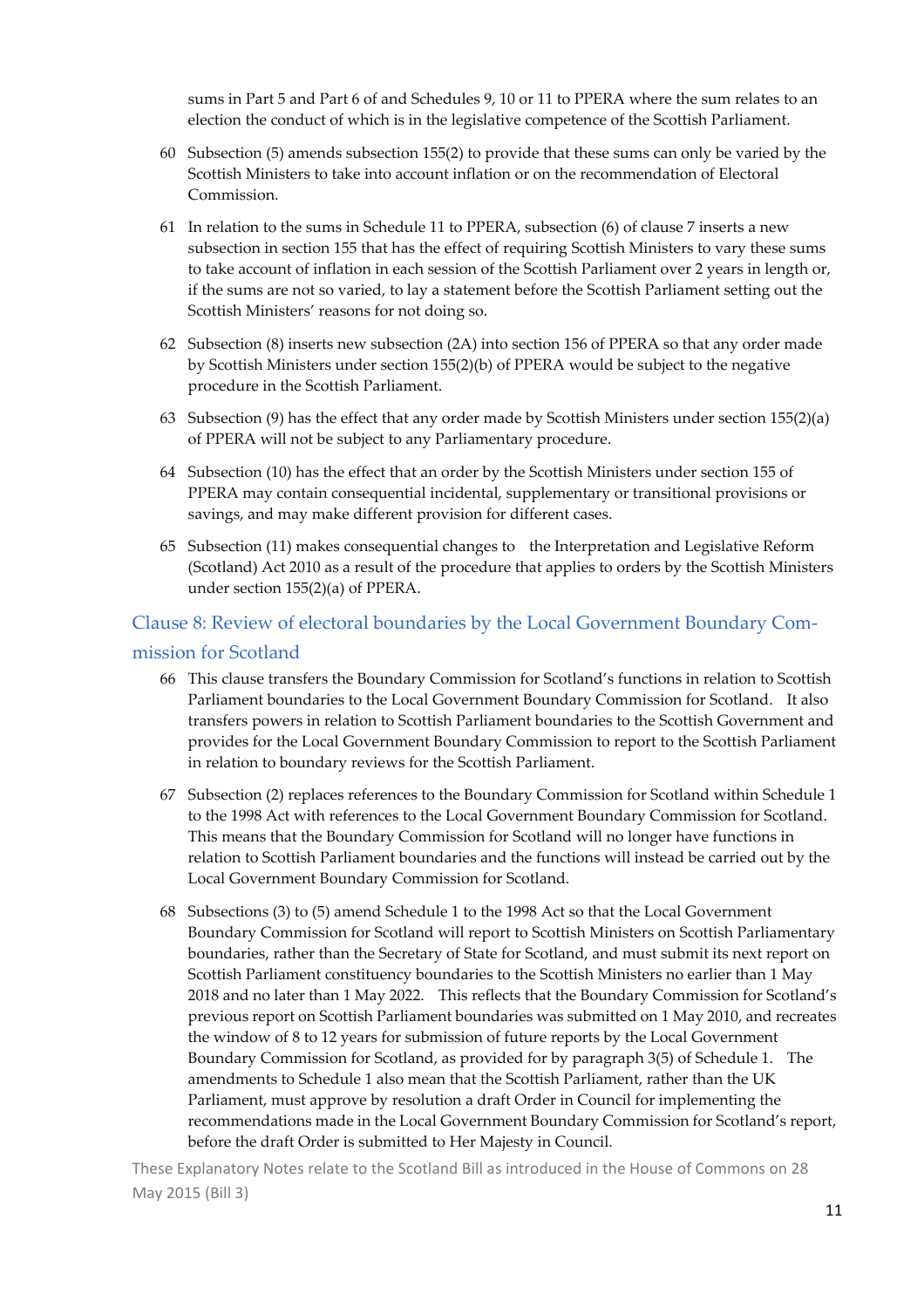- 69 Subsections (6) and (8) make minor consequential textual amendments to Schedule 1 which are required as a result of these changes.
- 70 Subsection (7) omits paragraph 3(11) of Schedule 1. Paragraph 3(11) is no longer required as the Local Government Boundary Commission for Scotland will already lay its report before the Scottish Parliament under paragraph 3(9).

#### Clause 9: Minor and consequential amendments: elections etc

- 71 This clause makes minor changes to existing legislation which are consequential to the changes made by this Part of the Bill or which are otherwise obsolete.
- 72 Subsection (7) revokes the Scotland Act 1998 (Modification of Schedules 4 and 5 and Transfer of Functions to the Scottish Ministers) Order (S.I. 2015/692). The effect of this Order is replaced by the amendment to section B3 in Part 2 of Schedule 5 to the 1998 Act and by clause 4.

### **Chapter 4: Legislation by the Parliament**

#### Clause 10: Super‐majority requirement for certain legislation

- 73 Clause 10 requires certain types of electoral legislation to be passed by a two-thirds majority of the Scottish Parliament.
- 74 Subsection (4) inserts a new subsection (2A) into section 31 of the Scotland Act 1998 ("the 1998 Act") to require the Presiding Officer to decide before the final stage at which a Bill can be voted on whether, in his view, the provisions of the Bill relate to a protected subject matter. The Presiding Officer must make a statement to this effect.
- 75 Subsection (5) inserts new subsections (4) and (5) of section 31 to the 1998 Act which set out when a provision of a Bill relates to a protected subject matter for the purpose of the clause. This is when a provision would modify the law relating to the following matters, or enable the law relating to the following matters to be changed by subordinate legislation. The matters are, in relation to elections to the Scottish Parliament, and unless a provision is incidental to or consequential on any other provision of the Bill: the franchise for elections, the electoral system, the number of constituencies and regions or other such areas and the numbers of members to be returned in each constituency or region or other such areas.
- 76 Subsection (6) inserts a new section 31A of the 1998 Act which provides that a Bill which the Presiding Officer has decided relates to a protected subjected matter can only be passed if, at its final stage, the number of members voting for it is at least two-thirds of the total number of seats for members of the Parliament.
- 77 Subsection (7) amends section 32(2)(a) of the 1998 Act so that a Bill may not be submitted for Royal Assent during the period when a reference may be made to the Supreme Court under section 32A on the question of whether a Bill, or a provision of a Bill, relates to a protected subject matter.
- 78 Subsection (8) inserts new section 32A into the 1998 Act which allows the Advocate General, the Lord Advocate or the Attorney General to refer to the Supreme Court the question of whether a Bill or a provision of a Bill relates to a protected subject matter.
- 79 Subsection (2) of new section 32A provides that such a reference must be made in certain circumstances within 4 weeks of the passing or rejection of a Bill at its final stage or within 4 weeks of the approval of a Bill following reconsideration after a Supreme Court decision.
- 80 Subsections (11) and (12) amend section 36 of the 1998 Act to provide for the circumstances in which standing orders shall provide that a Bill may be reconsidered should the Supreme Court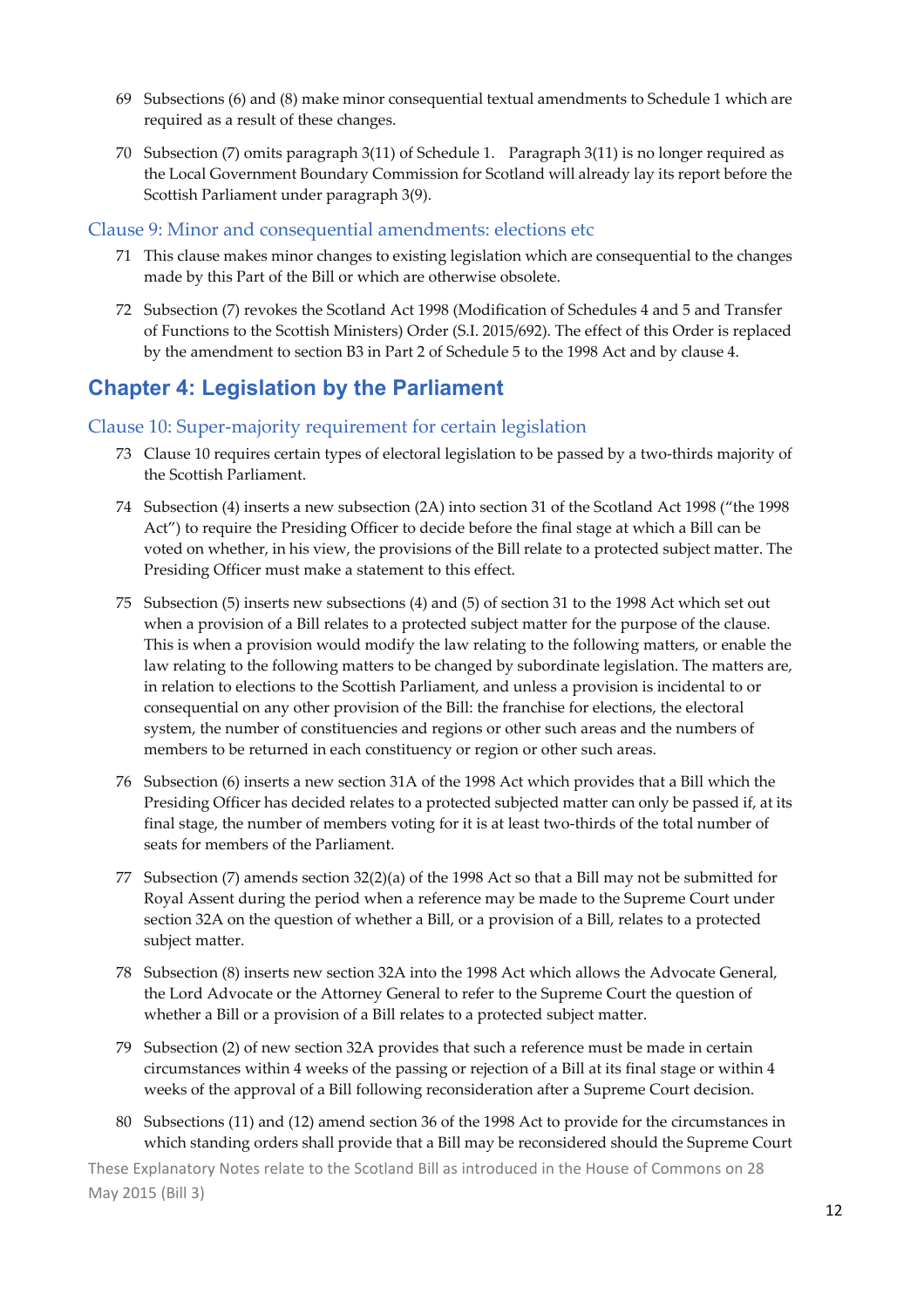decide whether a Bill or a provision of a Bill relates to a protected subject matter.

81 Subsection (14) inserts new subsections (7) and (8) into section 36 of the 1998 Act. New subsection (7) has the effect that, whether a Bill has been amended on reconsideration under new subsections (4)(aa) or (4A) or not, the Bill is subject to a final stage at which it can be approved or rejected. By new subsection (8), various references to the passing of a Bill in the 1998 Act are to be read as references to the approval of the Bill. Among other things, this means that the provisions of this clause relating to Bills also apply to Bills that undergo reconsideration and approval.

#### Clause 11: Scope to amend Scotland Act 1998

- 82 Clause 11 amends Schedule 4 of the Scotland Act 1998.
- 83 Subsection (2) substitutes a new sub-paragraph 4(2) which means that the ability of an Act of the Scottish Parliament to modify, or to confer power by subordinate legislation to modify, sections of the 1998 Act is extended to sections which relate to the operation of the Scottish Parliament and Scottish Government.
- 84 New sub‐paragraph 4(2)(a) of Schedule 4 will enable the Scottish Parliament to amend, or to confer the power to amend by subordinate legislation, certain provisions in Part 1 of the 1998 Act (the Scottish Parliament) in relation to matters relating to the administration of the Scottish Parliament, including certain arrangements for elections to the Scottish Parliament; the terms of office, resignation and disqualification for Members of the Scottish Parliament; members' interests; the role of the Presiding Officer and Clerk of the Parliament; and certain proceedings of the Parliament.
- 85 New sub‐paragraph 4(2)(b) of Schedule 4 will enable the Scottish Parliament to amend, or to confer the power to amend by subordinate legislation, certain provisions in Part 2 of the 1998 Act (the Scottish Administration) in relation to matters relating to the administration of the Scottish Government, including certain matters concerning its membership and certain matters concerning the appointment and removal of ministers.
- 86 The effect of new sub-paragraph 4(2)(c) of Schedule 4 will be that the power of the Scottish Parliament to amend Part 4 of the 1998 Act (financial provisions) is unchanged. The power of the Scottish Parliament to amend Part 4A of the 1998 (taxation) is also unchanged.
- 87 New sub-paragraph 4(2)(d) of Schedule 4 will enable the Scottish Parliament to amend, or to confer the power to amend by subordinate legislation, certain provisions of Part 5 (miscellaneous and general) in relation to matters including the remuneration of members of the Parliament and Executive and arrangements for investigating complaints of maladministration.
- 88 New sub-paragraph 4(2)(e) of Schedule 4 will enable the Scottish Parliament to amend, or to confer the power to amend by subordinate legislation, certain provisions of Part 6 (supplementary), including Schedule 7, in relation to the powers of Scottish Ministers to make subordinate legislation, and other matters such as accounts and audits and the laying of reports before Parliament.
- 89 New sub-paragraph 4(2)(f) of Schedule 4 will enable the Scottish Parliament to amend, or to confer the power to amend by subordinate legislation, Schedule 1 to the Scotland Act 1998, which makes provision for the constituencies and regions for elections to the Scottish Parliament and the number of regional members of the Scottish Parliament.
- 90 New sub-paragraph  $4(2)(g)$  of Schedule 4 will enable the Scottish Parliament to amend, or to confer the power to amend by subordinate legislation, certain matters contained in Schedule 2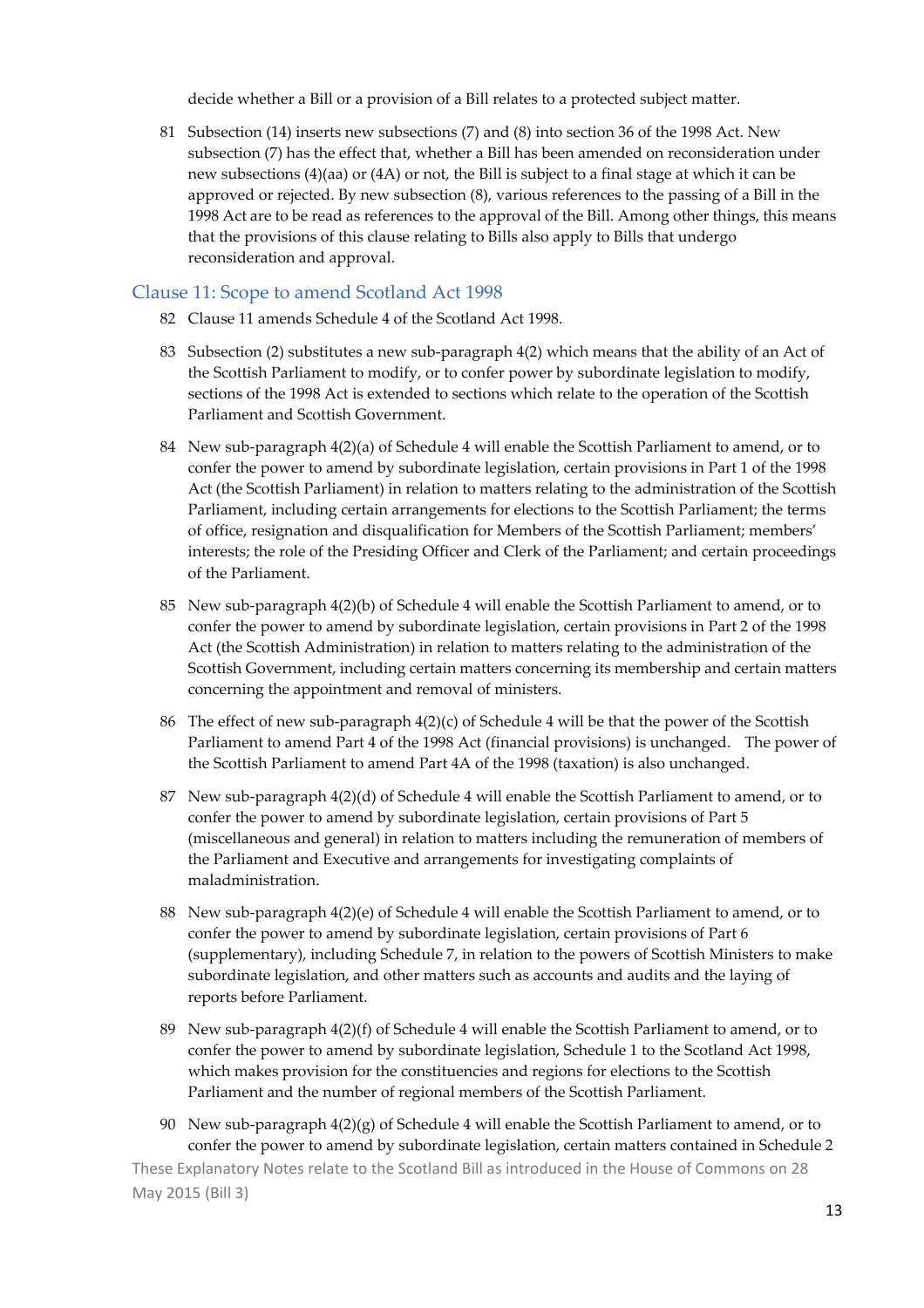to the Scotland Act 1998, which makes provision about the Scottish Parliamentary Corporate Body, including matters such as the property, staff and business of the Scottish Parliamentary Corporate Body.

- 91 New sub-paragraph 4(2)(h) of Schedule 4 will enable the Scottish Parliament to amend, or to confer the power to amend by subordinate legislation, certain matters contained in Schedule 3 to the Scotland Act 1998, which makes provision as to how certain matters are to be dealt with by standing order, including matters such as the preservation of order, the withdrawal of rights and privileges, and the proceedings to be held in public.
- 92 Subsection 9(3) will amend the type of procedure to which orders under section 97 of the 1998 Act are subject.

### **Part 2: Tax**

#### **Chapter 5: Income tax**

#### Clause 12: Power of Scottish Parliament to set rates of income tax

- 93 This clause provides the structure within which the Scottish Parliament may legislate to set the rates of Income Tax and the limits at which these are paid, for the non‐savings and non‐dividend income of Scottish taxpayers.
- 94 Subsection (2) replaces the power of the Scottish Parliament to set, by resolution, a rate of Income Tax, to set a basic rate and any other rates of Income Tax.
- 95 Subsection (3) provides that, where the Scottish Parliament sets more than one rate of Income Tax, it must, by resolution, set out the limits at which those rates apply or make other provision to enable it to be ascertained which rates apply in relation to a Scottish taxpayer. It additionally provides that a Scottish rate resolution may not provide for different rates to apply in relation to different types of income.
- 96 Subsection (4) omits the requirement that a Scottish rate resolution specify only one rate.
- 97 Subsection (5) provides that all rates set by the Scottish Parliament must be a whole or half number or zero.
- 98 Subsection (6) amends the title of Section 80C Scotland Act 1998 to reflect the changes made by subsection (2).
- 99 Subsection (8) makes a consequential amendment of section 80A(1)(a) of that Act (overview of Part 4A).
- 100 Subsection (10) amends the Treasury's power to modify by Order section 11A of the Income Tax Act 2007 to reflect the changes made by subsection 2.
- 101 Subsection (11) amends the Treasury's power to modify by Order any enactment not contained in Chapter 2 of Part 2 of the Income Tax Act 2007 to reflect the changes made by subsection (2).
- 102 Subsection (12) amends the Treasury's power, to postpone temporarily the effect of a Scottish resolution in relation to the operation of PAYE, to reflect the changes made by subsection 2.
- 103 Subsection (13) amends the requirement on the Comptroller and Auditor General to report on Scottish rate provisions, to reflect the changes made by subsection (2).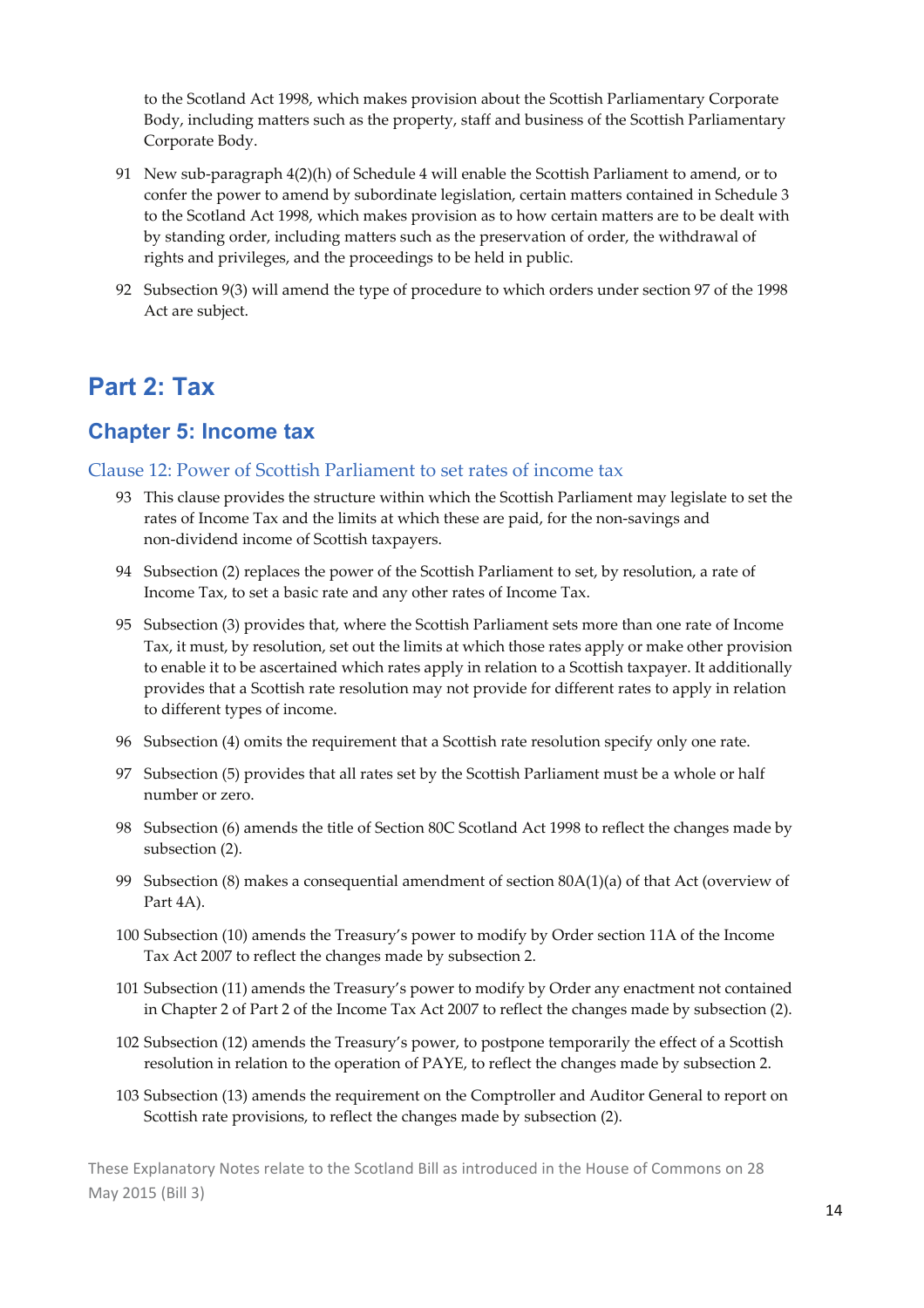- 104 Subsection (14) provides that the amendments made by the clause come into force on a day appointed by the Treasury by regulations.
- 105 Subsection (15) provides that the amendments made by the clause have effect in relation to a tax year appointed by the Treasury by regulations and subsequent tax years.
- 106 Subsection (16) provides that the day set under subsection (14) must precede the tax year set by subsection (15).

#### Clause 13: Amendments of Income Tax Act 2007

- 107 The Income Tax Act 2007 (ITA) includes the charge to income tax, income tax rates, the calculation of income tax liability and general income tax definitions.
- 108 Subsection (3) omits the cross reference to the calculation of Scottish basic, higher and additional rates from the provisions in ITA that set out the main rates at which income tax is charged.
- 109 Subsection (4) inserts a signpost to the provisions in the Scotland Act 1998 that provide for the powers for the Scottish Parliament to set rates and rate limits for income tax.
- 110 Subsection (5) omits the provisions in ITA that provide the calculation of Scottish basic, higher and additional rates.
- 111 Subsection (6) removes the reference to Scottish basic, higher and additional rates in the provisions in ITA that set out what income is charged at the three main rates of income tax.
- 112 Subsection (8) replaces the charge to income tax at the Scottish basic, higher and additional rates with a provision that income tax is charged on the non‐savings income of a Scottish taxpayer at the Scottish basic rate and any other rates set by a Scottish rate resolution.
- 113 Subsection (9) omits a cross reference in respect of a Scottish taxpayer to the provisions in ITA which identify which part of a person's income the Scottish basic, higher and additional rates apply to.
- 114 Subsection (11) omits a cross reference to the Scottish basic, higher and additional rates in the provisions in ITA that provide the rates of income tax that apply to dividends in place of the basic, higher and additional rates.
- 115 Subsection (13) updates the definition provision in ITA to reflect the changes made by clause 12 and this clause by omitting the definitions of Scottish higher rate and Scottish additional rate, amending the definition of Scottish basic rate to refer to the Scottish basic rate set by a Scottish rate resolution, and inserting definitions of Scottish rate and Scottish rate resolution.
- 116 Subsection (14) omits the references to Scottish higher rate and Scottish additional rate in the index of defined expressions in ITA. This subsection also amends the defined expression for Scottish basic rate to omit the cross reference to the provisions in ITA which provide the calculation of Scottish basic, higher and additional rates.
- 117 Subsection (15) provides that the amendments made by clause 11 have effect from the tax year set by Treasury regulations as set out by clause 12 of this Bill.

#### Clause 14: Consequential amendments: income tax

- 118 This clause makes amendments to statute in consequence of clauses 12 and 13.
- 119 Subsection (1) amends section 110(2) Scotland Act 1998 (which gives the Secretary of State the power, for social security purposes, to deem an individual a Scottish taxpayer) to reflect the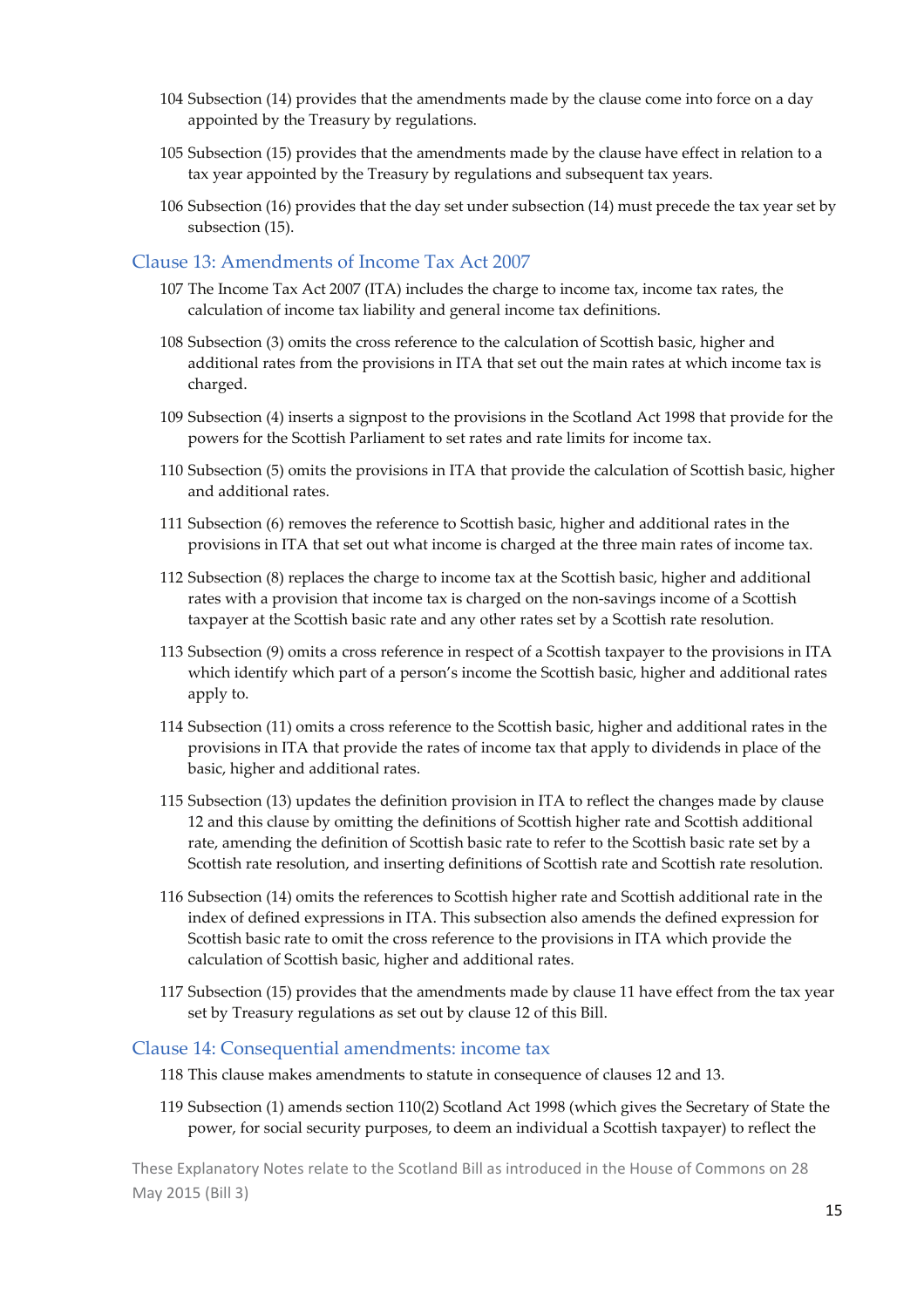ability for the Scottish Parliament to set the rates of Income Tax and the limits at which these are paid, for the non‐savings and non‐dividend income of Scottish taxpayers.

- 120 Subsections (2) to (7) amend the Taxation of Chargeable Gains Tax 1992 (TCGA). Section 4 of TCGA sets out the rate of Capital Gains Tax (CGT) that an individual pays – this can be affected by the rate of income tax at which an individual is liable.
- 121 Currently individuals who pay Income Tax at the higher rate also pay CGT at the higher rate of 28%. As CGT remains a reserved matter so to ensure that the tax applies equally to all UK individuals, subsections (2) to (7) therefore make amendments to sections 4 and 4A of TCGA to ensure that the rate of CGT that applies to Scottish income taxpayers is calculated by reference to UK income tax limits rather than the Scottish Income Tax limits. So the CGT rate of 28% will apply to a Scottish Income Tax payer if their income exceeds the UK Income Tax higher rate threshold.
- 122 Subsection (7) provides that the Treasury may by regulations set the tax years to which the amendments made by subsections (3) to (6) have effect.
- 123 Subsections (8) to (11) provide the Treasury with the power, by regulations, to make consequential, transitional or saving provision in connection with clauses 12 and 13.

#### **Chapter 6: Value added tax**

#### Clause 15: Assignment of VAT

- 124 Clause 15 makes amendments to the Scotland Act 1998 ("the Scotland Act") and to the Commissioners for Revenue and Customs Act 2005 ("the CRCA").
- 125 Section 64 of the Scotland Act makes provision for the Scottish Consolidated Fund and for payments to be made into and from the fund. Clause 15(2) inserts a new subsection, (2A), which requires that the Secretary of State pay into the fund any amounts payable in accordance with the terms of section 64A of the Scotland Act.
- 126 Clause 15(3) inserts a new section, section 64A, into the Scotland Act.
- 127 Section 64A(1) provides that where there is an agreement between the Treasury and the Scottish Ministers for identifying an amount agreed to represent the standard rate of VAT attributable to Scotland for any period then an amount calculated in accordance with section 64A(3) is payable for that period.
- 128 Section 64A(2) provides that where there is an agreement between the Treasury and the Scottish Ministers for identifying an amount agreed to represent the reduced rate of VAT attributable to Scotland for any period then an amount calculated in accordance with section 64A(4) is payable for that period.
- 129 Section 64A(3) outlines the calculation of the first 10 percentage points of the attributable standard rate VAT.
- 130 Section 64A(4) outlines the calculation of the first 2.5 percentage points of the attributable reduced rate VAT.
- 131 Section 64A(5) provides that payment under section 64(2A) of the Scotland Act of an amount calculated pursuant to section 64A(3) or (4) is to be made in accordance with any agreement between the Treasury and the Scottish Ministers as to the time of payment or otherwise.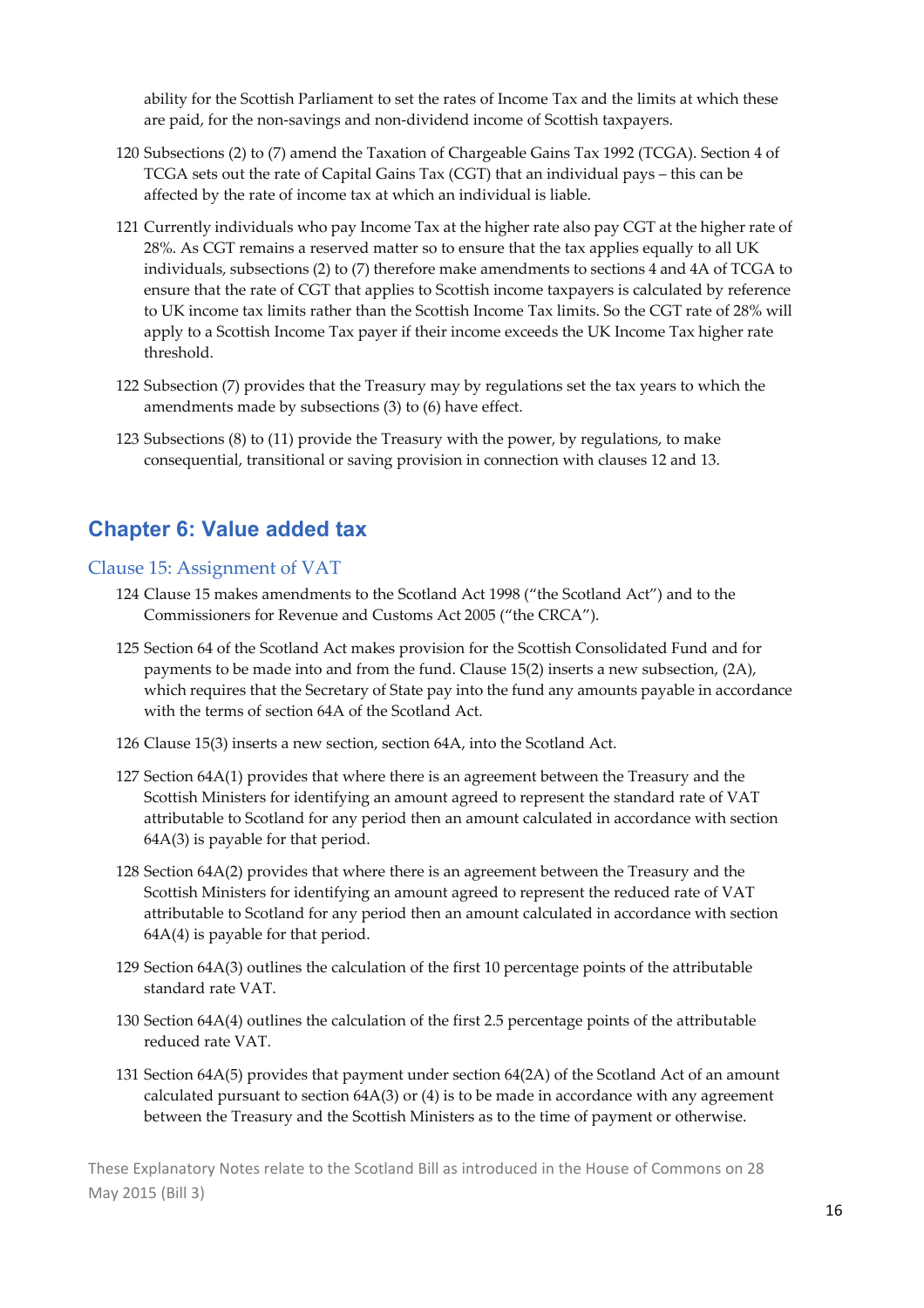- 132 Section 18 of the CRCA prohibits the disclosure, by Her Majesty's Revenue and Customs ("HMRC") officials, of information held by HMRC in connection with its functions. Section 18(2) provides for exceptions to this prohibition and clause 15(5) inserts a new subsection,  $(2)(k)$ , which permits disclosure in connection with, or with anything done with a view to, the making or implementation of an agreement referred to in section 64A(1) or (2) of the Scotland Act.
- 133 Clause 15(6) inserts a new subsection, (2A), into section 18 of the CRCA. The new subsection prohibits further disclosure of information lawfully disclosed pursuant to section 18(1)(k) of that Act without the consent of the Commissioners of HMRC.
- 134 Section 19 of the CRCA provides that it is an offence to disclose information in contravention of section 18(1) the CRCA. Clause 15(6) amends section 19 to provide that it is also an offence to disclose information in contravention of section 18(2A) of the CRCA.

### **Chapter 7: Devolved taxes**

135 Section A1 (fiscal, economic and monetary policy) in Part 2 of Schedule 5 to the Scotland Act 1998 gives the Scottish Parliament legislative competence for devolved taxes, including their collection and management. Sections 80I and 80K of the Scotland Act 1998 provide that a tax on transactions involving interests in land and a tax charged on disposals to landfill made in Scotland are devolved taxes. Clauses 16 and 17 add tax on carriage of passengers by air and commercial exploitation of aggregate to the list of devolved taxes for which the Scottish Parliament has legislative competence.

#### Clause 16: Tax on carriage of passengers by air

- 136 This clause, along with clause 18 provides the mechanism for bringing to an end the collection and management of the United Kingdom's air passenger duty in Scotland and allowing the Scottish Parliament to introduce its own tax on the carriage of passengers by air from airports in Scotland.
- 137 Subsection (1) introduces new section 80L to Chapter 5, Part 4A of the Scotland Act 1998. New section 80L provides that a tax charged on the carriage of passengers by air from airports in Scotland is a devolved tax.
- 138 From a date to be appointed by regulations made by the Treasury, the existing air passenger duty will be limited to the carriage of passengers on flights beginning at an airport in England, Wales or Northern Ireland. The new devolved tax cannot be charged on the carriage of passengers boarding an aircraft prior to that date.

#### Clause 17: Tax on commercial exploitation of aggregate

- 139 This clause, along with clause 18 and Schedule 1, provides the mechanism for bringing to an end the collection and management of the UK's aggregates levy in Scotland and allowing the Scottish Parliament to introduce its own tax on the commercial exploitation of aggregate in Scotland. Aggregates levy is a tax on the commercial exploitation of aggregate (rock, sand and gravel) in the UK, with 'commercial exploitation' defined by reference to four events which trigger a charge to the tax.
- 140 This clause sets out the scope of the Scottish Parliament's power to introduce a tax on the commercial exploitation of aggregate in Scotland. The commercial exploitation of aggregate for fuel (as defined) is excluded from the scope of the tax. Subject to this limitation, the clause leaves the terms 'aggregate' and 'commercial exploitation' undefined, so that the Scottish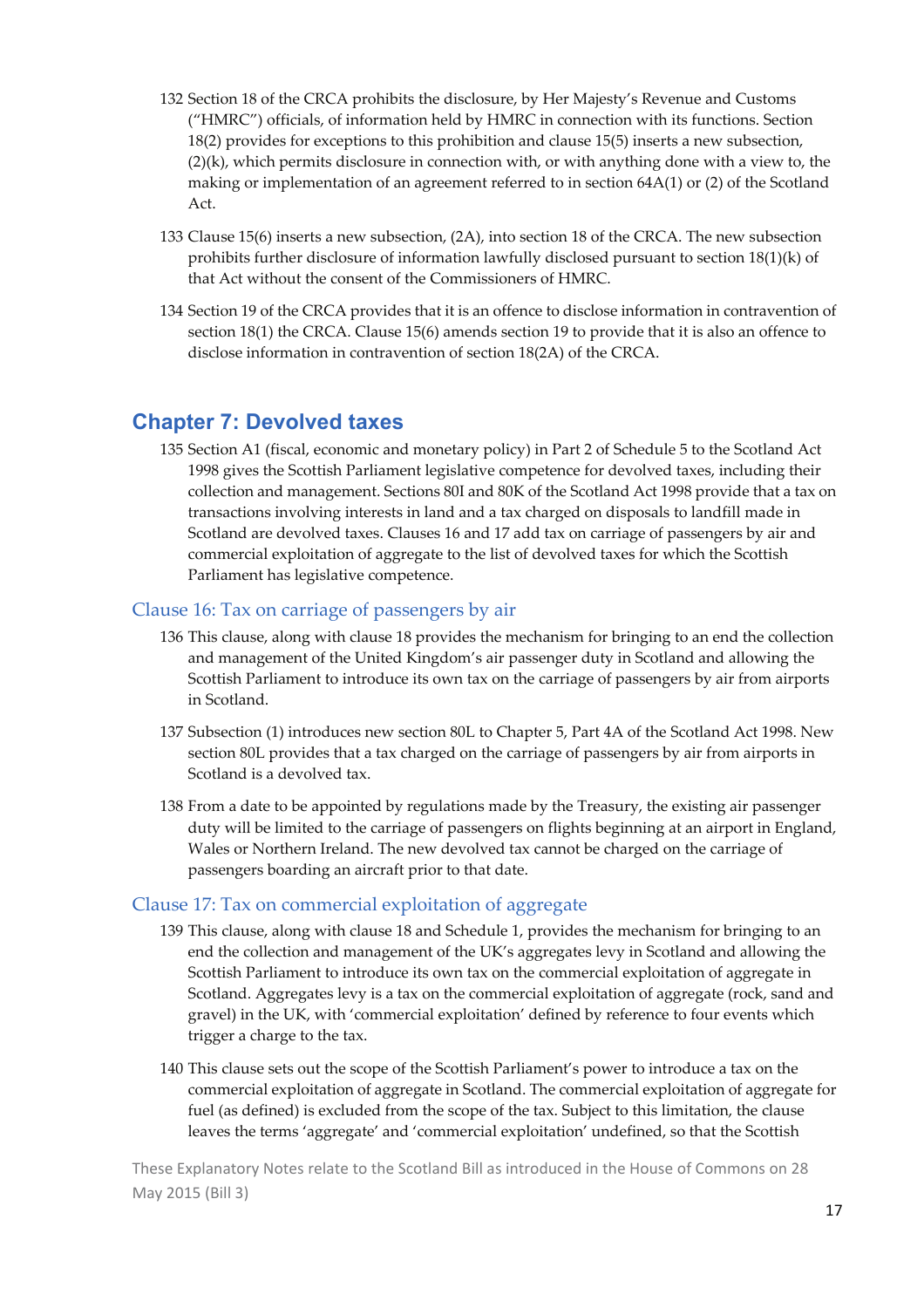Parliament may decide its own definitions.

- 141 Subsection (1) inserts a new Chapter 6 (section 80M) into Part 4A of the Scotland Act 1998.
- 142 In new section 80M:
- 143 Subsection (1) provides that a tax charged on aggregate when it is subjected to commercial exploitation in Scotland is a devolved tax.
- 144 Subsections (2) and (3) provide that the devolved tax cannot be charged when aggregate is subjected to commercial exploitation for fuel, that is used as a fuel (for example, when coal is burned) or processed in order to extract or produce fuel (for example, when shale is hydraulically fractured to extract gas). The exclusion also applies when aggregate is supplied under a contract for any of these purposes.
- 145 Subsection (2) of this clause provides that the devolved tax cannot be charged on the commercial exploitation of aggregate in Scotland before a date to be specified in secondary legislation. Subsection (4) provides for the date of the changes made by subsection (3) and Schedule 1 to be appointed by regulations made by the Treasury.

#### Clause 18: Devolved taxes: further provision

146 This clause makes a minor consequential amendment to the Scotland Act 1998 ("SA 1998") and provides for regulations to make further provision relating to the disapplication of air passenger duty and aggregates levy to Scotland. It also provides for the Parliamentary procedure that these regulations must follow.

### **Part 3: Welfare Benefits and Employment Support**

#### Clause 19: Disability, industrial injuries and carerʹs benefits

- 147 This clause amends Section F1 (social security schemes) in Part 2 of Schedule 5 to the Scotland Act 1998 to give the Scottish Parliament legislative competence in relation to disability, industrial injuries and carer's benefits, which are currently reserved to Westminster. The Scottish Parliament will have the power to create new benefits or other payments and to determine the structure and value of such provision.
- 148 Subsection (2) amends the current social security scheme reservation by introducing two new exceptions (Exception 1 and Exception 2) for disability benefits, severe disablement benefit payable to a relevant person, certain industrial injuries benefits, and carer's benefits, other than benefits which are, or form an element of, an excluded benefit. The effect of Exceptions 1 and 2 is to bring the benefits which they describe within the legislative competence of the Scottish Parliament.
- 149 Subsection (4) defines various terms:
	- a. "Disability benefit" means a benefit which is normally payable in respect of a significant adverse effect which impairment to a person's physical or mental condition has on their ability to carry out day-to-day activities (examples of such activities include looking after yourself, moving around, or communicating) or a significant need arising from impairment to a person's physical or mental condition (examples of such needs include a need for attention or supervision to avoid substantial danger to anyone). The adverse effect or need must not be short‐term, because disability benefits are not intended to cover, for example, temporary effects arising from illness. The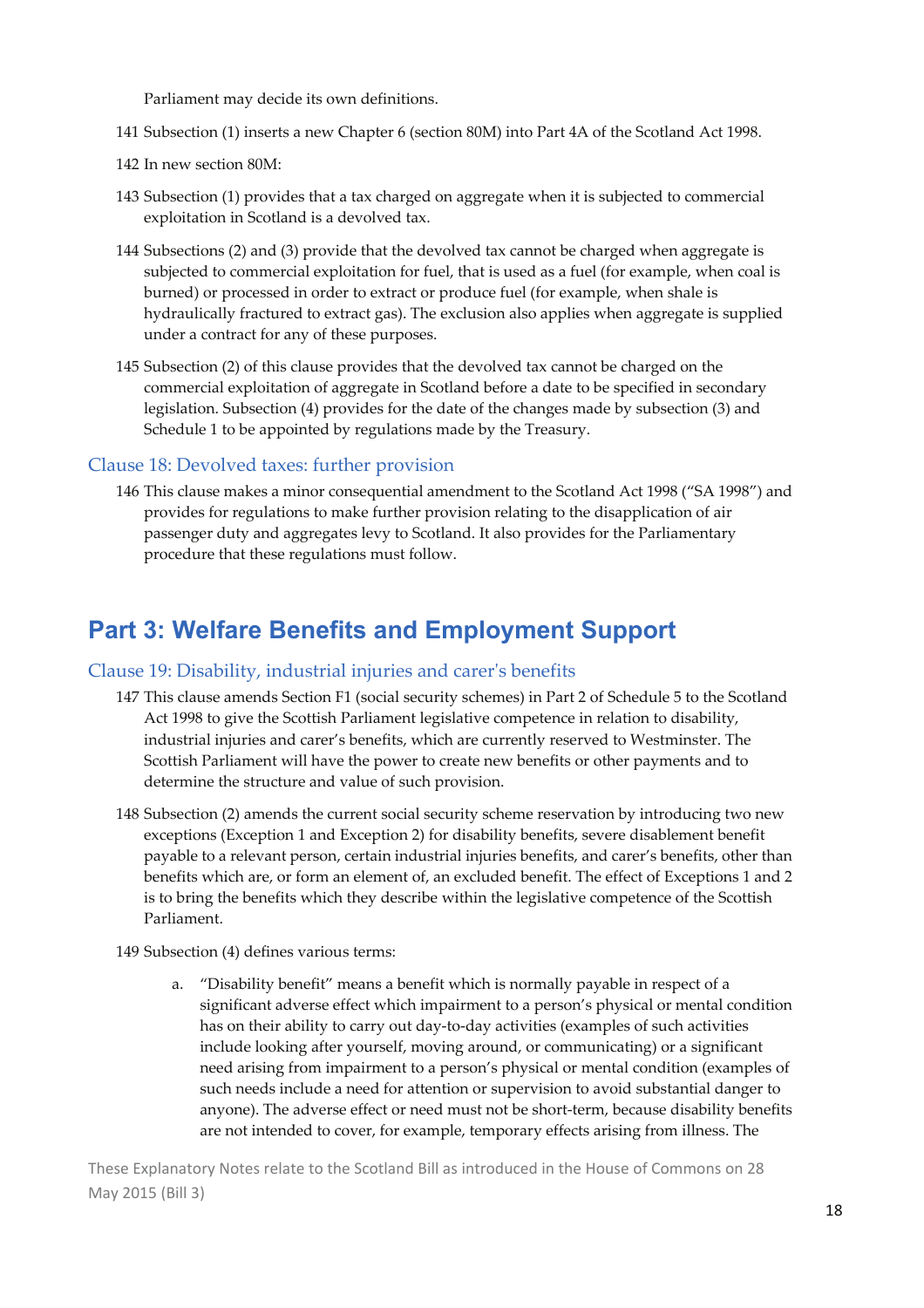phrase "normally payable" is designed to provide sufficient flexibility to enable provision for exceptional cases ‐ for example it would enable provision to be made to prevent the payment of benefit in situations where a person is temporarily accommodated at public or local expense in a care home or is receiving free in‐patient treatment from the NHS or to enable the payment of benefit in situations where a person is terminally ill. This definition covers the following benefits currently paid by the UK Government: Attendance Allowance, Disability Living Allowance and Personal Independence Payment. The definition is based on the common feature of these benefits that, with the exception of those people who are terminally ill, eligibility is usually based on the effects on the individual, or the needs of the individual, rather than the nature of their condition itself;

- b. "Severe disablement benefit" means a benefit which is normally payable in respect of a person's being incapable of work for a period of at least 28 weeks beginning no later than their 20th birthday or incapable of work and disabled for a period of at least 28 weeks. This definition covers Severe Disablement Allowance which is currently paid by the UK Government. Severe Disablement Allowance was payable to people who could not meet the National Insurance conditions for Incapacity Benefit. It was closed to new claims in 2001. Severe Disablement Allowance (and Incapacity Benefit) claimants below state pension age are currently being assessed for eligibility for Employment and Support Allowance which was introduced in 2008 and which will remain reserved to the UK Government. For this reason the clause only applies to Severe Disablement Benefit insofar as it is payable in respect of a relevant person. Subsection (4) defines a "relevant person" as someone who is entitled to severe disablement allowance at the point the clause is commenced as respects severe disablement benefit;
- c. "Industrial injuries benefit" means a benefit which is paid to a person who is or was in relevant employment where that person has suffered a personal injury caused by an accident arising out of and in the course of their employment, or where a person has a disease or personal injury due to the nature of their employment. It also covers trainees on approved relevant employment training schemes. "Relevant employment" means employed earner's employment and includes employment which would have been employed earner's employment but for the fact that a person's employment contract was void or unlawful as a result of a failure to comply with employment legislation. "Employed earner's employment" has the same meaning as set out in the Social Security Contributions and Benefits Act 1992 as at 28 May 2015, the date the Scotland Bill was introduced into Parliament. These benefits recognise the loss of earning potential and additional care needs of the claimant and are paid only for diseases and injuries that are prescribed in legislation. This definition covers the following benefits currently paid by the UK Government: Industrial Injuries Disablement Benefit; Constant Attendance Allowance; Exceptionally Severe Disablement Allowance; Reduced Earnings Allowance; Retirement Allowance; Unemployability Supplement; Industrial Death Benefit; Industrial Injuries Disablement Gratuity and Hospital Treatment Allowance; and
- d. "Carer's benefit" means a benefit which is normally payable in respect of the provision of care by a person aged 16 or over who is not in full-time education and not gainfully employed. The care being given must be of a "regular and substantial" nature and provided to someone normally receiving a disability benefit as defined above. This definition covers Carer's Allowance currently paid by the UK Government.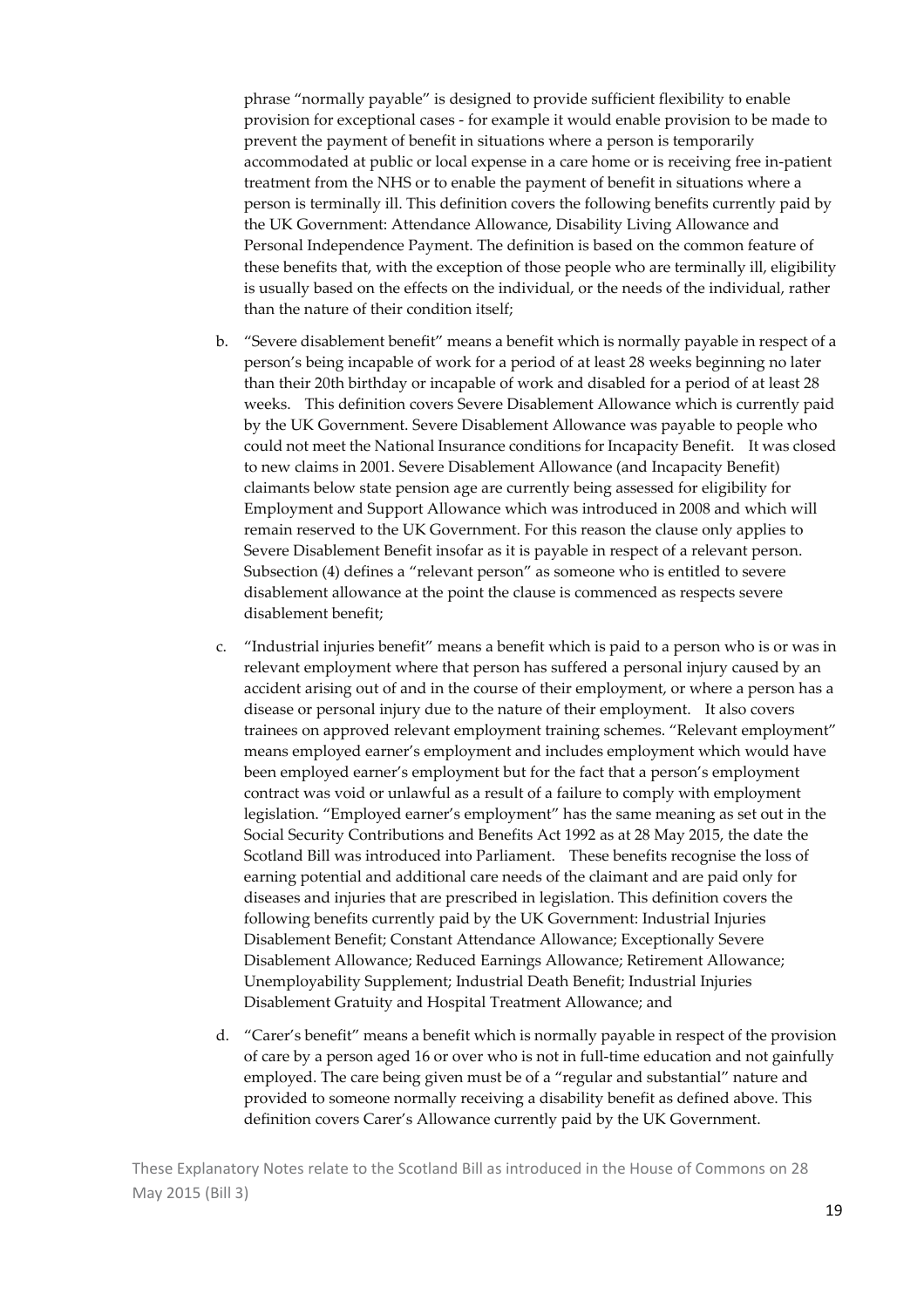- 150 The definition of "excluded benefit" ensures that those benefits which are reliant on a test of an individual's means (income or capital) or which are payable out of the National Insurance Fund , and which may be payable, or provide premiums or additional amounts, to people with health conditions, disabilities or caring responsibilities, remain reserved. Examples of such benefits include contributory and income‐related Employment and Support Allowance, contributory and income‐related Jobseeker's Allowance, Pension Credit and Universal Credit.
- 151 The definition of "excluded benefit" also ensures that lump sum payment schemes for people with the diseases specified in the definition remain reserved.
- 152 The definition of "employment" uses a broad, everyday understanding of what constitutes employment including any trade, business, profession, office or vocation and is relevant to the definition of "carer's benefit" and "industrial injuries benefit".

#### Clause 20: Benefits for maternity, funeral and heating expenses

- 153 This clause amends the reservation on social security schemes, set out in Section F1 in Part 2 of Schedule 5 to the Scotland Act 1998, to give the Scottish Parliament legislative competence over provision of financial assistance for the purposes of meeting maternity expenses, funeral expenses and expenses for heating incurred due to cold weather.
- 154 The Scottish Parliament will have legislative competence to make provision for the type of payments which are currently the subject matter of the regulated Social Fund. The UK Government currently makes such provision through the Sure Start Maternity Grant, Funeral Payment, Cold Weather Payment and Winter Fuel Payment. The Scottish Parliament will have legislative competence to make provision for payments and conditions of entitlement or to replace these benefits entirely.
- 155 The current social security schemes reservation explicitly provides, through an exclusion from the exceptions, that the subject matter of both section 138 of the Social Security Contributions and Benefits Act 1992 (payments out of the social fund) and section 69 of the Child Support, Pensions and Social Security Act 2000 (discretionary housing payments) is reserved. Subsection (3) amends the current social security schemes reservation to remove this provision. Clause 22 makes specific provision for the transfer of competence in relation to discretionary housing payments).
- 156 Subsection (3) also inserts new exclusions from the exceptions to the social security schemes reservation. Exclusions (a) and (b) provide that the National Insurance Fund and the Social Fund remain reserved. That is, the Scottish Parliament does not have competence over the funds themselves. Exclusion (c) ensures that the provision of Budgeting Loans out of the Social Fund remains reserved.
- 157 Subsection (4) removes interpretation provisions that are no longer needed.

#### Clause 21: Discretionary payments: top‐up of reserved benefits

- 158 Clause 21 inserts Exception 5 in Section F1 (social security schemes) in Part 2 of Schedule 5 to the Scotland Act 1998.
- 159 Exception 5 provides the Scottish Parliament with legislative competence to introduce discretionary top‐up payments to people in Scotland who are entitled to a reserved benefit. These top-up payments could be paid on an individual case by case basis or to provide on‐going entitlement to specific or all benefit claimants.
- 160 The Exception provides that where a person is in receipt of a reserved benefit that is subject to a reduction (for example as a result of a sanction because of non‐compliance with a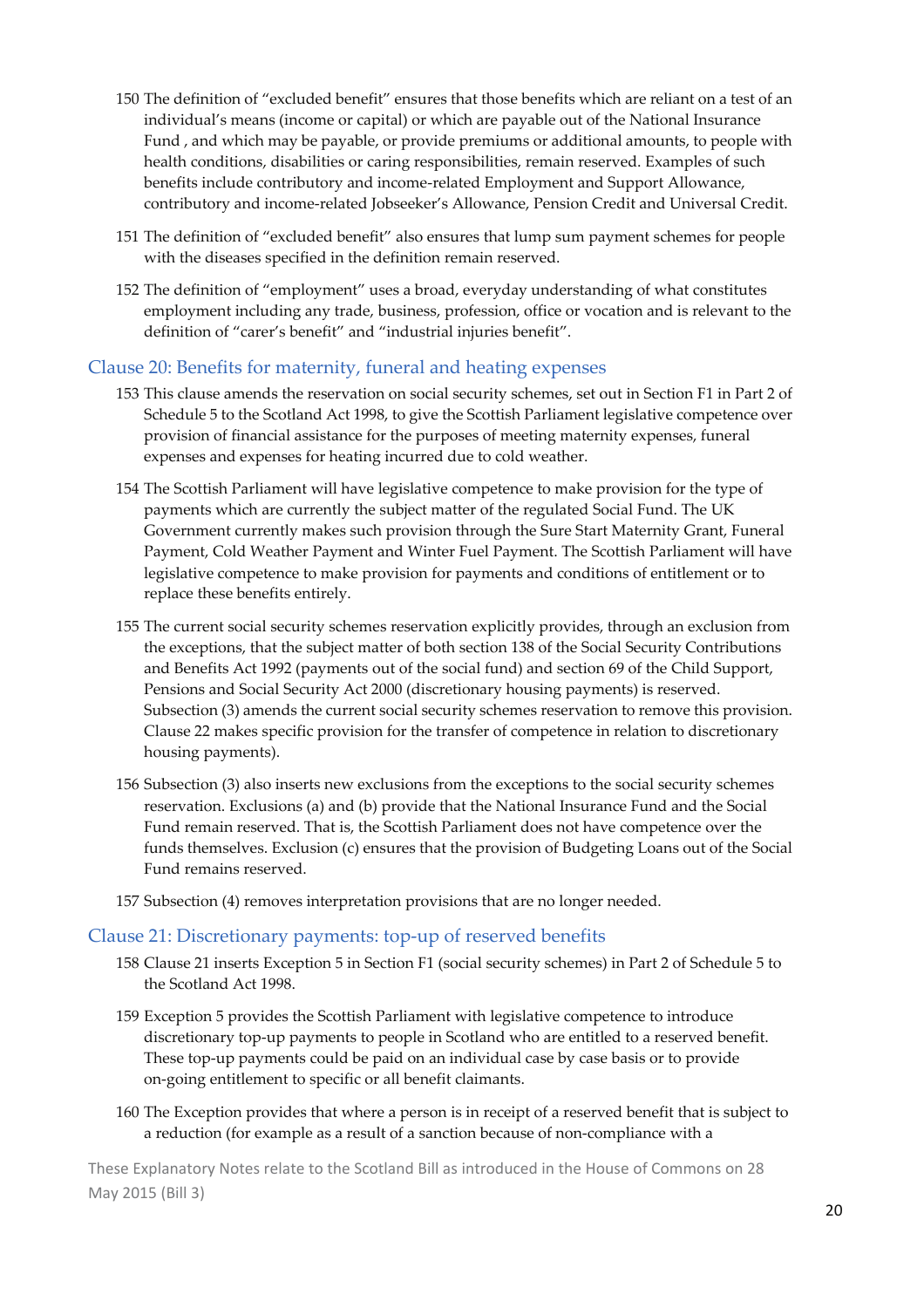work-related requirement) a discretionary top-up payment cannot be made to an individual simply to offset this reduction.

#### Clause 22: Discretionary housing payments

- 161 This clause amends Section F1 (social security schemes) in Part 2 of Schedule 5 to the Scotland Act 1998 to confer on the Scottish Parliament legislative competence in relation to discretionary housing payments ("DHPs").
- 162 DHPs are administered by local authorities and provide a flexible, local mechanism for providing additional financial assistance for housing costs to Housing Benefit claimants, and Universal Credit claimants. Claimants apply to the local authority for help and the local authority makes a decision, based on their local policy. The current powers in relation to DHPs are found in sections 69 and 70 of the Child Support, Pensions and Social Security Act 2000. Pursuant to these powers the Secretary of State for Work and Pensions made the Discretionary Financial Assistance Regulations 2001 (S.I. 2001/1167) and the Discretionary Housing Payments (Grants) Order 2001 (S.I. 2001/2340)
- 163 The clause transfers legislative competence to the Scottish Parliament such that it can set up its own legislative scheme in relation to DHPs. However, any such scheme must only provide assistance with housing costs to applicants who are in receipt of either housing benefit or another reserved benefit which includes payment for rental housing costs. Where assistance with housing costs through DHP is to be provided on a regular basis, the amount of that assistance cannot exceed either their housing benefit‐eligible rent or the total amount towards their housing costs that could be met by another reserved benefit. The prohibitions against granting DHP where the need for financial assistance with housing costs arises from a benefit suspension or sanction must be retained by any devolved legislative scheme.

#### Clause 23: Discretionary payments and assistance

- 164 Clause 23 replaces the Exception in section F1 (social security schemes) in Part 2 of Schedule 5 to the Scotland Act 1998 relating to "Providing occasional financial or other assistance" with new Exception 7 and new Exception 8.
- 165 Exception 7 provides the Scottish Parliament with legislative competence to introduce discretionary payments to help alleviate a short-term need for people whose well-being is at risk. This is similar to, but expands upon, the power that the Scottish Parliament currently has to make exceptional payments under certain circumstances and under which the Scottish Welfare Fund is delivered. Under the new power, there is no longer the requirement for the person's need to be immediate or to have arisen out of an exceptional event or circumstances.
- 166 The second limb of Exception 7 provides that where a person is in receipt of a benefit that is subject to a reduction (for example as a result of a sanction because of non-compliance with a work-related requirement or the recovery of an overpayment or repayment of a compensation payment) a discretionary payment cannot be made to simply offset this reduction. However, a discretionary payment may be made if the need arises due to some other exceptional circumstance or event not related purely to the reduction in the benefit.
- 167 As is the case now, under exception 8, the Scottish Parliament will be able to continue to make provision for occasional payments to help vulnerable people needing to establish or maintain a settled home.

#### Clause 24: Universal credit: cost of claimants who rent accommodation

168 This clause gives the Scottish Ministers regulation-making powers for Scotland in respect of the housing costs within Universal Credit for claimants who rent their home.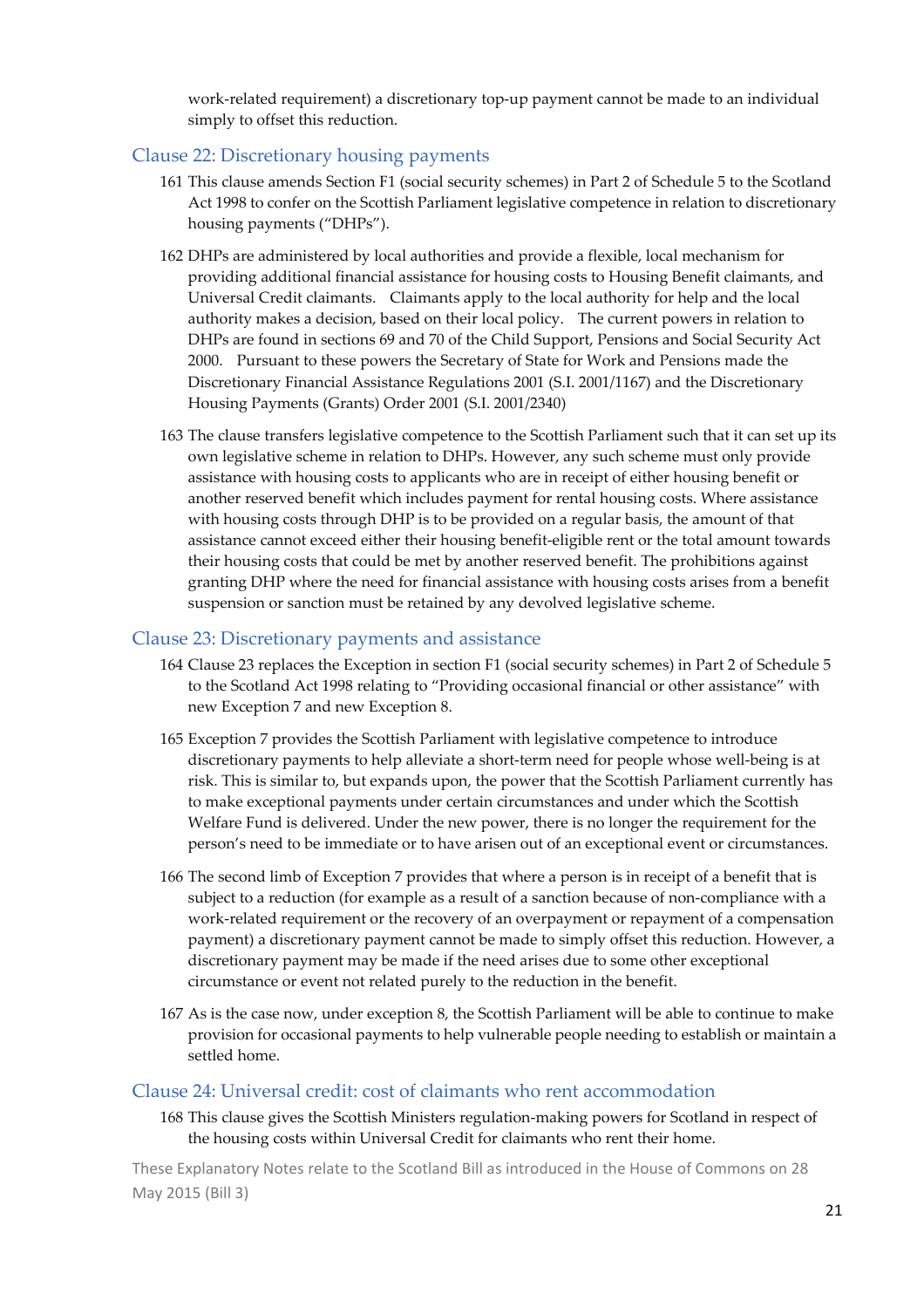- 169 Subsection (1) enables the Scottish Ministers to make regulations on the matters set out in subsection (2). This power can be exercised concurrently with the Secretary of State, which means that both the UK Government and Scottish Government have the same power to make regulations for Scotland on the matters covered by this section which they can exercise independently.
- 170 Subsection (2) sets out the scope of the regulation-making powers. Under subsection (2)(a), the Scottish Ministers can make regulations to amend the way in which the housing costs for Universal Credit are calculated for claimants who rent accommodation. Under subsection (2)(b), the Scottish Ministers can make regulations which enable the housing costs to be paid to someone on behalf of a claimant such as the claimant's landlord.
- 171 Subsection (3)(a) defines a claimant who "rents" accommodation as a person who is liable to make rent payments for that accommodation. Subsection (3)(b) defines "rent payments" by reference to the definition in paragraph 2 of Schedule 1 to the Universal Credit Regulations 2013. This includes payments of rent, payments for a licences or other permission to occupy accommodation, mooring charges payable for a houseboat, for caravan or mobile home accommodation, payments in respect of the site on which the accommodation stands, and contributions by residents towards maintaining alms‐houses.
- 172 Subsection (4) requires the Scottish Ministers, before making regulations under this section, to consult with the Secretary of State about the practicality of implementing them and to obtain the Secretary of State's agreement as to when any change made by the regulations will start to have effect.
- 173 Subsection (5) provides that the Secretary of State cannot make any regulations under this section without first consulting with the Scottish Ministers.
- 174 Subsection (6) provides that regulations made by the Scottish Ministers under this section will be subject to the negative resolution procedure in the Scottish Parliament.

#### Clause 25: Universal credit: persons to whom, and time when, paid

- 175 This clause gives the Scottish Ministers regulation‐making powers for Scotland to provide for alternative payment arrangements in relation to Universal Credit.
- 176 Subsection (1) enables the Scottish Ministers to make regulations on the matters set out in subsection (2). This power can be exercised concurrently with the Secretary of State, which means that both the UK Government and Scottish Government have the same power to make regulations for Scotland on the matters covered by this section which they can exercise independently.
- 177 Subsection (2) sets out the scope of this regulation‐making power. The Scottish Ministers can make regulations dealing with the persons to whom payments of Universal Credit can be made and the frequency of those payments.
- 178 Subsection (3) requires the Scottish Ministers, before making regulations under this section, to consult with the Secretary of State about the practicability of implementing them and to obtain the Secretary of State's agreement as to when any change made by the regulations will start to have effect.
- 179 Subsection (4) provides that the Secretary of State cannot make any regulations under this section without first consulting with the Scottish Ministers.
- 180 Subsection (5) provides that regulations made by the Scottish Ministers under this section will be subject to the negative resolution procedure in the Scottish Parliament.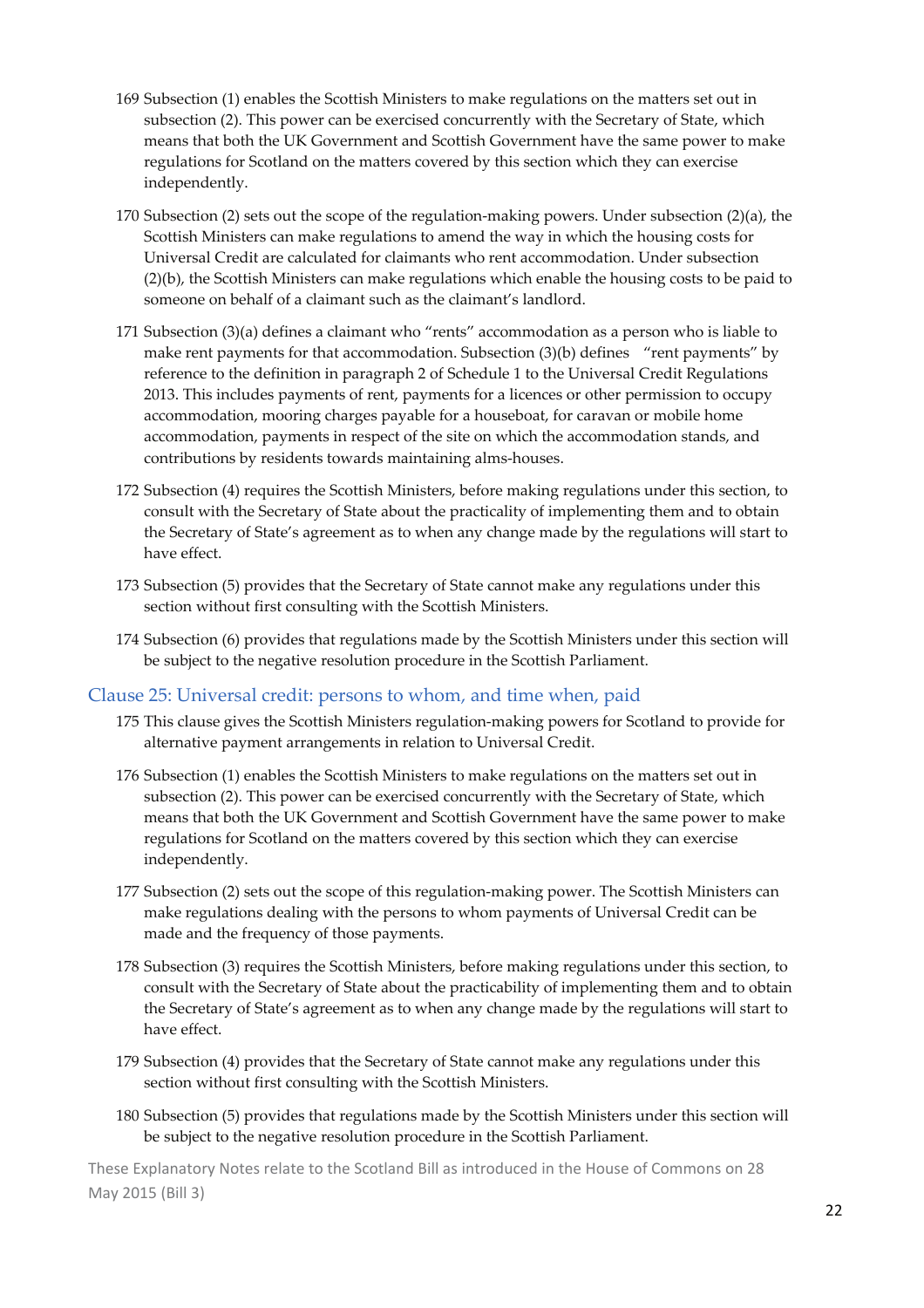#### Clause 26: Employment support

- 181 This clause amends the reservation on job search and employment support set out in section H3 of Schedule 5 to the Scotland Act 1998.
- 182 Exception 1 gives the Scottish Parliament legislative competence in relation to creating employment schemes to assist those at risk of becoming long-term unemployed, and to help disabled people into work, including schemes which seek to help employers find suitable employees. For example, under current arrangements in Great Britain much of this support is provided through the Work Programme in respect of the long‐term unemployed, and through Work Choice in respect of disabled people.
- 183 The Scottish Parliament will be able to make provision for arrangements to provide facilities, support or services to help people into work, or where they arrange for others to provide facilities, support or services to help people into work. For example, currently the UK Government arranges for support to the long term unemployed to be provided by third party providers, contracted through the Work Programme contracts.
- 184 The arrangements may include making payments to a person. Examples of where payments are made in respect of current or previous equivalent UK Government schemes include payments to contracted Work Programme Providers for the results they achieve, payments to employers as Wage Incentives, and payments to claimants to cover travel expenses incurred whilst engaging with provision.
- 185 These arrangements could support claimants through work search support, provision of skills and training, and community placements, or through other new techniques. Any support for those at risk of long‐term unemployment must assist the claimant for at least one year.
- 186 Subsection (5) provides for section  $56(1)(g)$  of the Scotland Act 1998 to have effect as if it referred to section 17B of the Jobseekers Act 1995 (schemes for assisting persons to obtain employment: "work for your benefit" schemes etc). This enables the functions under section 17B to continue to be exercisable separately within devolved competence by a Minister of the Crown as well as by the Scottish Ministers, thus providing an exception to the general rule that functions which transfer to the Scottish Ministers under this Bill are no longer exercisable by Ministers of the Crown in or as regards Scotland.

#### Clause 27: Functions exercisable within devolved competence

- 187 When competence to legislate was given to the Scottish Parliament on various matters under the Scotland Act 1998, the functions under existing enactments at that time, prerogative and other executive functions exercisable by a Minister of the Crown were also transferred to the Scottish Ministers by a general transfer under section 53 of that Act. Other references in existing enactments were also glossed by sections 117 ‐ 122 of the Scotland Act to take account of the transfer of responsibility to the Scottish Parliament and Scottish Ministers.
- 188 Where this Bill transfers legislative competence to the Scottish Parliament, the functions of a Minister of the Crown need to be transferred to the Scottish Ministers and other appropriate amendments made to legislation. In some instances e.g. speed limits, this done by way of textual amendment of those functions. However in the case of devolution to the Scottish Parliament of clauses 19, 20, 21, 22, 23 and 26 this is done by updating the operation of section 53.
- 189 As the devolution to the Scottish Parliament of many of the welfare provisions will take place at different dates, the clause makes provision to ensure that references in enactments immediately preceding the transfer of power to the Scottish Parliament are glossed rather than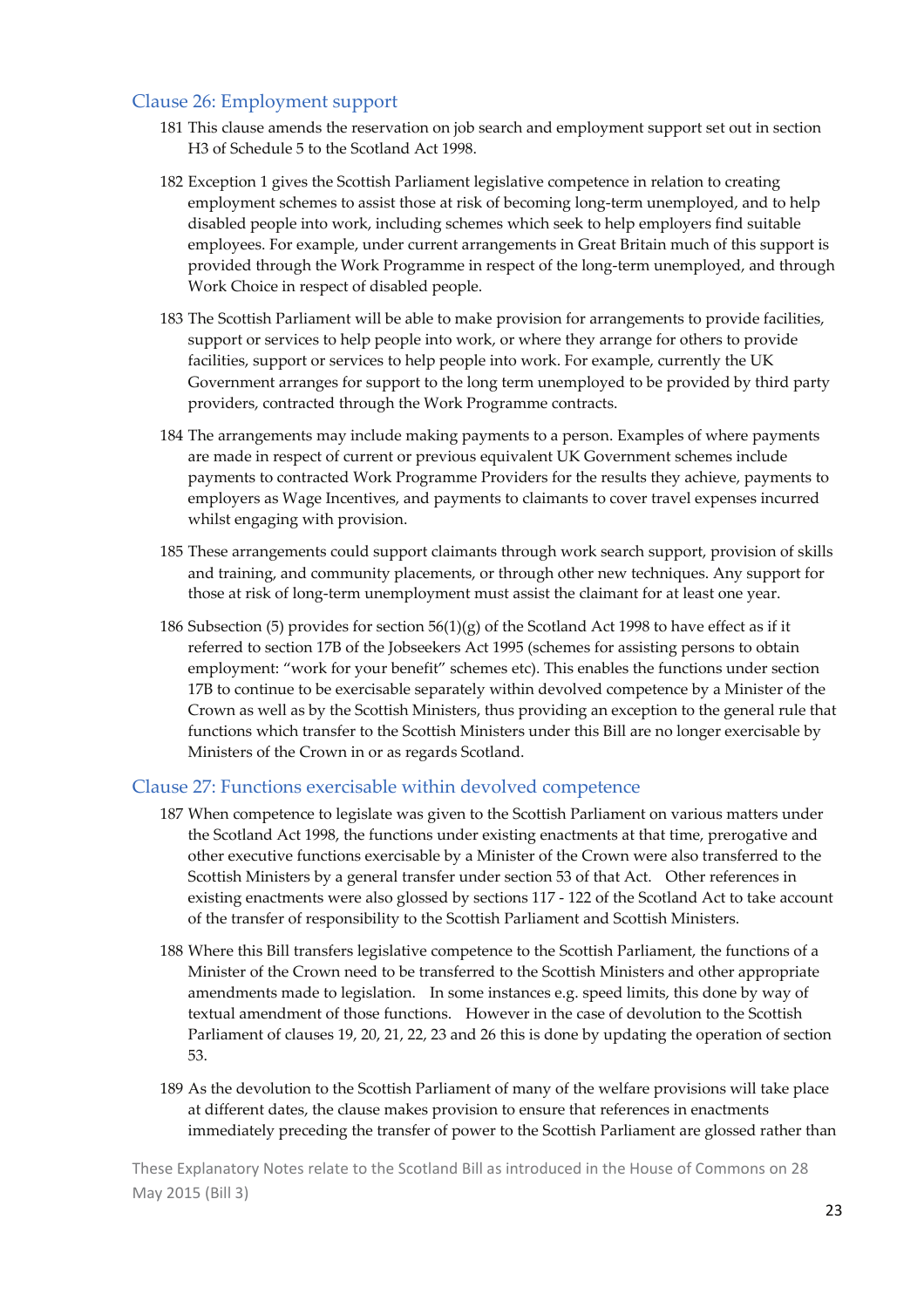only transferring functions and glossing references in legislation immediately preceding the coming into force of the Bill.

#### Clause 28: Universal credit: supplementary

190 This section provides that section 117 of the Scotland Act 1998 applies where the Scottish Ministers make regulations under clause 24 and clause 25. This means that all relevant enactments will be read so that references to a Minister of the Crown are read as being, or including, references to the Scottish Minister.

#### Clause 29: Information‐sharing

- 191 This clause provides for the sharing of data between the Secretary of State and the Scottish Ministers.
- 192 Subsection (1) allows information held by the Secretary of State (or by a person providing services to him or her) for the purpose of a social security function to be supplied to the Scottish Ministers (or to their service providers), for use for the purpose of a relevant Scottish social security function.
- 193 Subsection (3) allows information held by the Scottish Ministers (or by their service providers) for the purpose of a relevant Scottish social security function to be supplied to the Secretary of State (or to a person providing services to him or her) for use for the purpose of a social security function.
- 194 Subsection (7) defines the social security functions and relevant Scottish social security functions for the purposes of which information may be supplied. By virtue of subsection (8) this includes any other functions as may be prescribed by regulations made by the Secretary of State. Subsections (9) and (10) provide that such regulations must be by Statutory Instrument and subject to the affirmative procedure.
- 195 Where information has been supplied for use for the purpose of a social security function or a relevant Scottish social security function, subsections (2) and (4) permit the recipient to use that information for any other purpose for which information held for those purposes could be used. However, subsection (6) provides that information supplied under this section must not be passed on to another person or body without the authority of the original supplier (that is, the Secretary of State or the Scottish Ministers).

#### Clause 30: Extension of unauthorised disclosure offence

- 196 This clause provides for Part 2 of Schedule 4 to the Social Security Administration Act 1992 to be amended.
- 197 Section 123 of the Social Security Administration Act 1992 contains an offence of the unauthorised disclosure of information. It applies to (amongst others) those individuals who are or have been employed in social security administration.
- 198 So far as civil servants in the Scottish Administration are concerned, they are only covered by the offence to the extent that their functions are, or are connected with, functions of the First-tier Tribunal or Upper Tribunal which relate to social security or to occupational or personal pension schemes or to war pensions or functions of the Chief, or any other Social Security Commissioner.
- 199 Once responsibility for additional social security functions is devolved to the Scottish Ministers, the limited application of this offence to employees of the Scottish Administration will not be appropriate.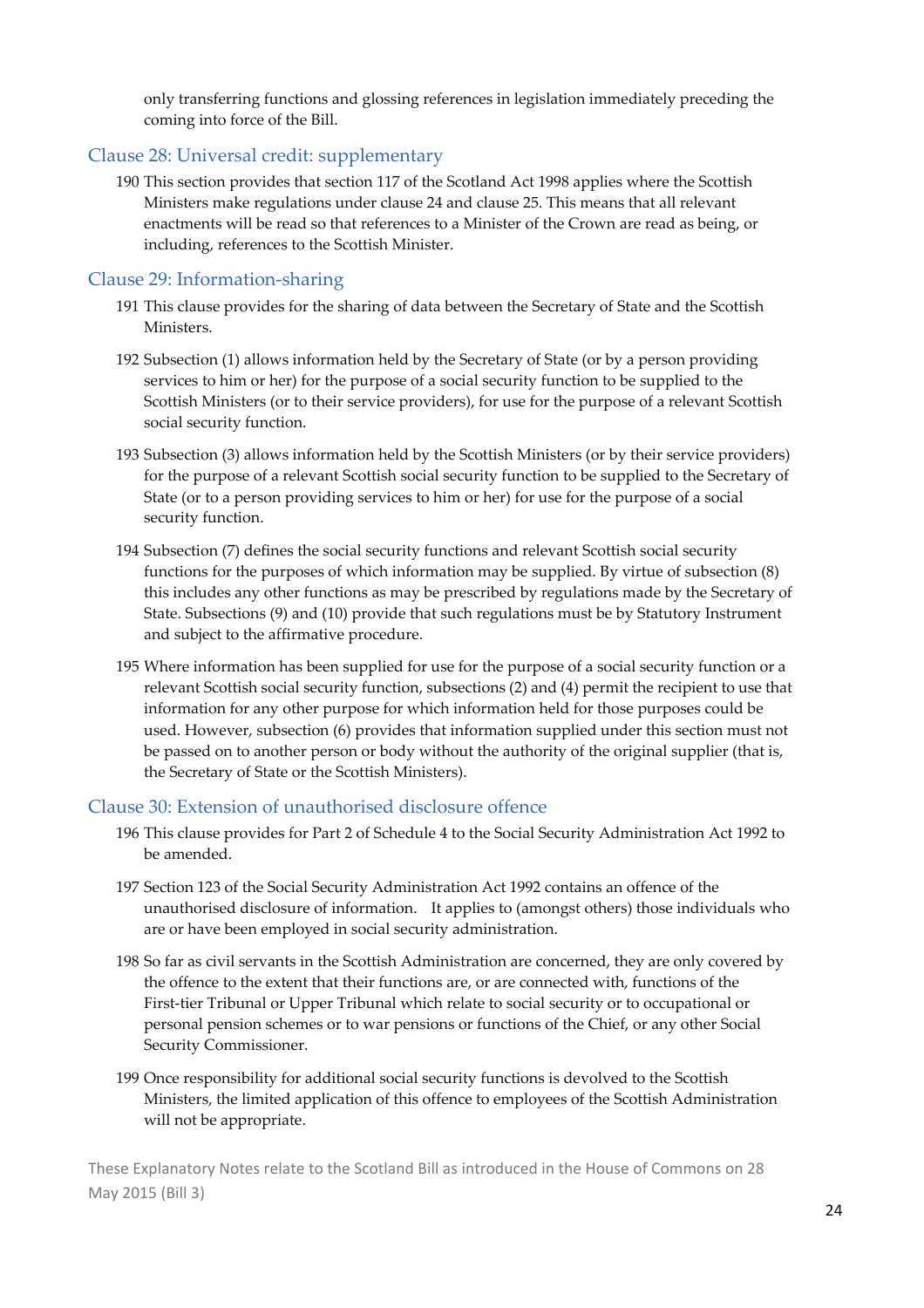200 Therefore this clause amends the scope of the offence so that it also applies to those civil servants in the Scottish Administration whose functions relate to social security administration generally. It does this by amending the definition of Scottish Administration contained in Part 2 of Schedule 4 to the Social Security Administration Act 1992.

### **Part 4: Other Legislative Competence**

#### Clause 31: Crown Estate

- 201 Clause 31 (Crown Estate) concerns Crown property managed by the Crown Estate Commissioners (the "Commissioners"), an independent commercial public body with responsibility for managing and turning to account the property forming part of the Crown Estate.
- 202 Currently, the management of the Crown Estate is a reserved matter. Clause 31 provides for the devolution to Scotland of the functions of managing the Crown Estate's then current wholly-owned assets in Scotland ("the Scottish assets"), the revenue arising from those assets and competence to legislate about those functions going forwards.
- 203 The Commissioners currently have a duty under the Crown Estate Act 1961 (c.55) to manage the Crown Estate on a commercial basis. Depending on any future legislation passed by the Scottish Parliament, the Scottish Ministers may be able to take a different approach to managing the Scottish assets (for example, to adopt a less commercial approach to some aspects of management, including widening the role of social enterprise). To ensure both that the Scottish Ministers can manage the Scottish assets as they see fit, whilst at the same time ensuring that the Commissioners continue to meet their existing commercial management obligations under the Crown Estate Act 1961, clause 31 effects devolution by means of a transfer of functions.

204 In overview, clause 31 addresses the following matters‐

- a. The transfer of the functions of managing the Scottish assets from the Commissioners to the Scottish Ministers or a person nominated by them ("the transferee"), together with the rights and liabilities attaching to those functions.
- b. The payment of hereditary revenues from the Scottish assets into the Scottish Consolidated Fund.
- c. The amendment of the existing reservation in the Scotland Act 1998 (c.46) which concerns the management of the Crown Estate.
- d. Provision facilitating the introduction by the Scottish Ministers of a different form of management (different to that otherwise applicable under the Crown Estate Act 1961) before the transfer takes place, but to take effect immediately upon transfer.
- e. Protection of the Scottish assets as an estate in land in perpetuity.
- f. Consequential amendments to the Crown Estate Act 1961 and the Scotland Act 2012 (c.11).

205 These matters are explained in more detail below.

*206 New section 90B and the transfer scheme*

#### 207 Clause 31(1) inserts new section 90B (the Crown Estate) into the Scotland Act 1998.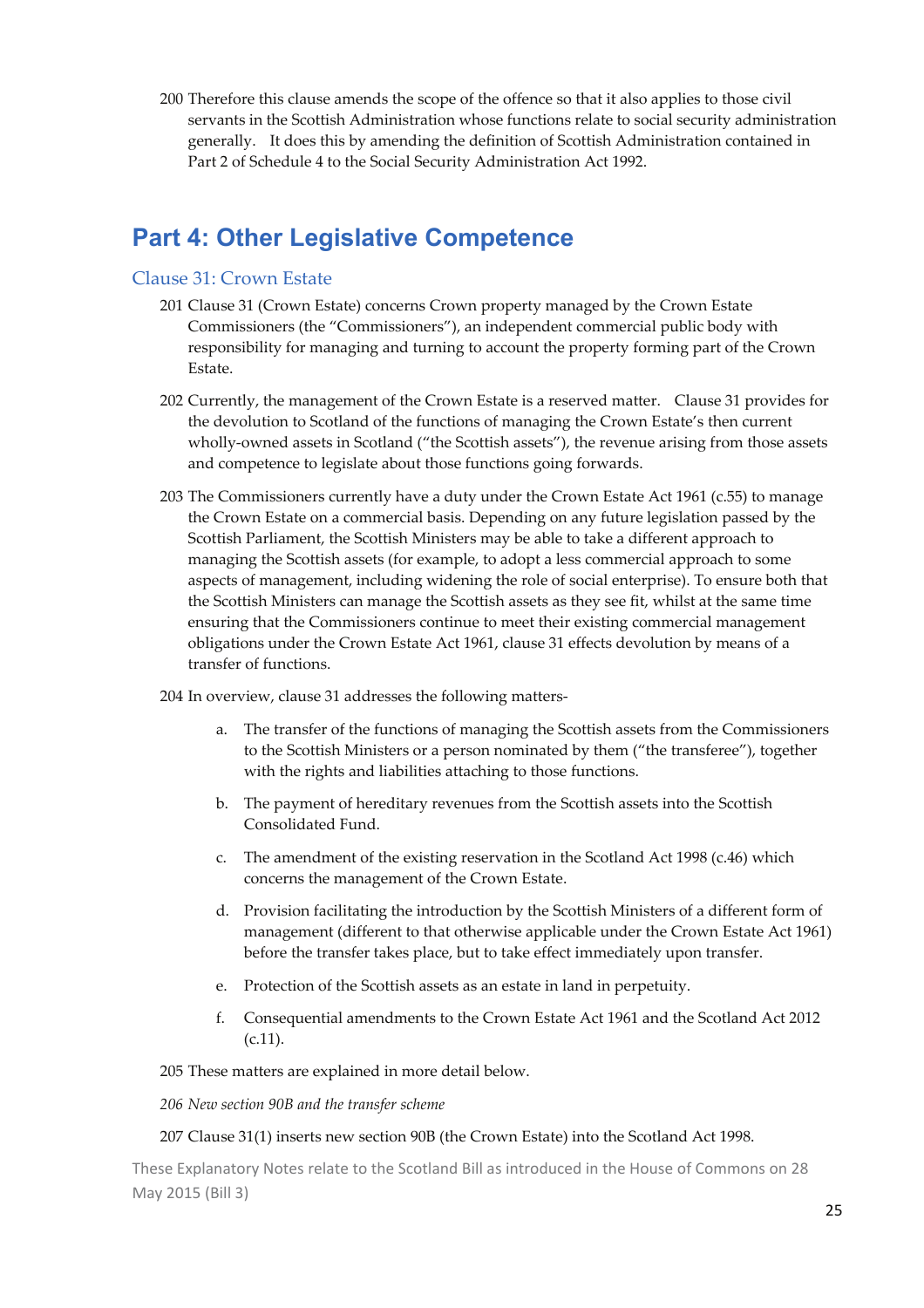- 208 New section 90B(1) enables the Treasury to make a scheme transferring all the existing Scottish functions of the Commissioners to the transferee.
- 209 New section 90B(2) defines these functions as the Commissioners' functions in relation to property, rights and interests in land in Scotland and rights in relation to the Scottish zone1. Property, rights and interests held by a limited partnership registered under the Limited Partnerships Act 1907 (c.24) are expressly excluded as are any interests in such a partnership (new section 90B(3)).
- 210 The scheme will provide for the transfer of associated rights and liabilities of the Commissioners and it must include provision ensuring that no person in Crown employment is adversely affected by the transfer (new section 90B(6) and (7)). In order that there is a clear statement of the starting position for devolution purposes, the scheme will also set out a full (but non‐exhaustive) list of the property, rights and interests which are relevant to the transfer (new section 90B(5)).
- 211 The scheme will include such provision as the Treasury consider necessary or expedient in relation to defence or national security, telecommunications, oil and gas, and the interests of consumers in relation to electricity networks (new section 90B(8)). The transfer will take effect subject to this provision (new section 90B(9)).
- 212 The scheme will be made as a statutory instrument and it must be agreed with the Scottish Ministers (new section 90B(13) and (14)). The scheme may make additional provision in accordance with new section 90B(10), which could include (for example) conferring a power of direction on the Secretary of State in respect of matters of defence or national security.
- 213 On the transfer date specified in the scheme the existing Scottish functions, and the associated rights and liabilities, will vest in the transferee in accordance with the scheme (new section 90B(11)). The transfer scheme will have the effect of transferring the Commissioners' functions under the Crown Estate Act 1961 to the transferee. Clause 31(5) makes provision modifying the Crown Estate Act 1961 in its application to the transferee for these purposes2.
- 214 The scheme will be subject to the usual draft affirmative procedure before both Houses of Parliament (also known as the type C procedure) (clause 31(3)). Any amendment of the scheme will be made in the same way as the scheme itself. However, amendments of the scheme will be subject to the usual negative procedure before both Houses of Parliament (also known as the type I procedure) provided there is no amendment of primary legislation, no retrospective provision (under new section 90B(15)) and no amendment made under new section 90B(8) (clause 31(4)).
- 215 New section 90B(12) enables the Treasury to certify that any matter has vested in a person by virtue of the scheme. Such a certificate is conclusive evidence for all purposes.
- *216 Other aspects of clause 31*

217 As mentioned above, clause 31(5) modifies the Crown Estate Act 1961 as it will apply to the transferee after the transfer. However, the Scottish Ministers may wish to adopt a different form of management for the Scottish assets. To facilitate arrangements for the management of

1 The terms "Scotland" and "the Scottish zone" are defined in section 126(1) of the Scotland Act 1998.

#### 2 See note of the effect of clause 31(7) in this respect.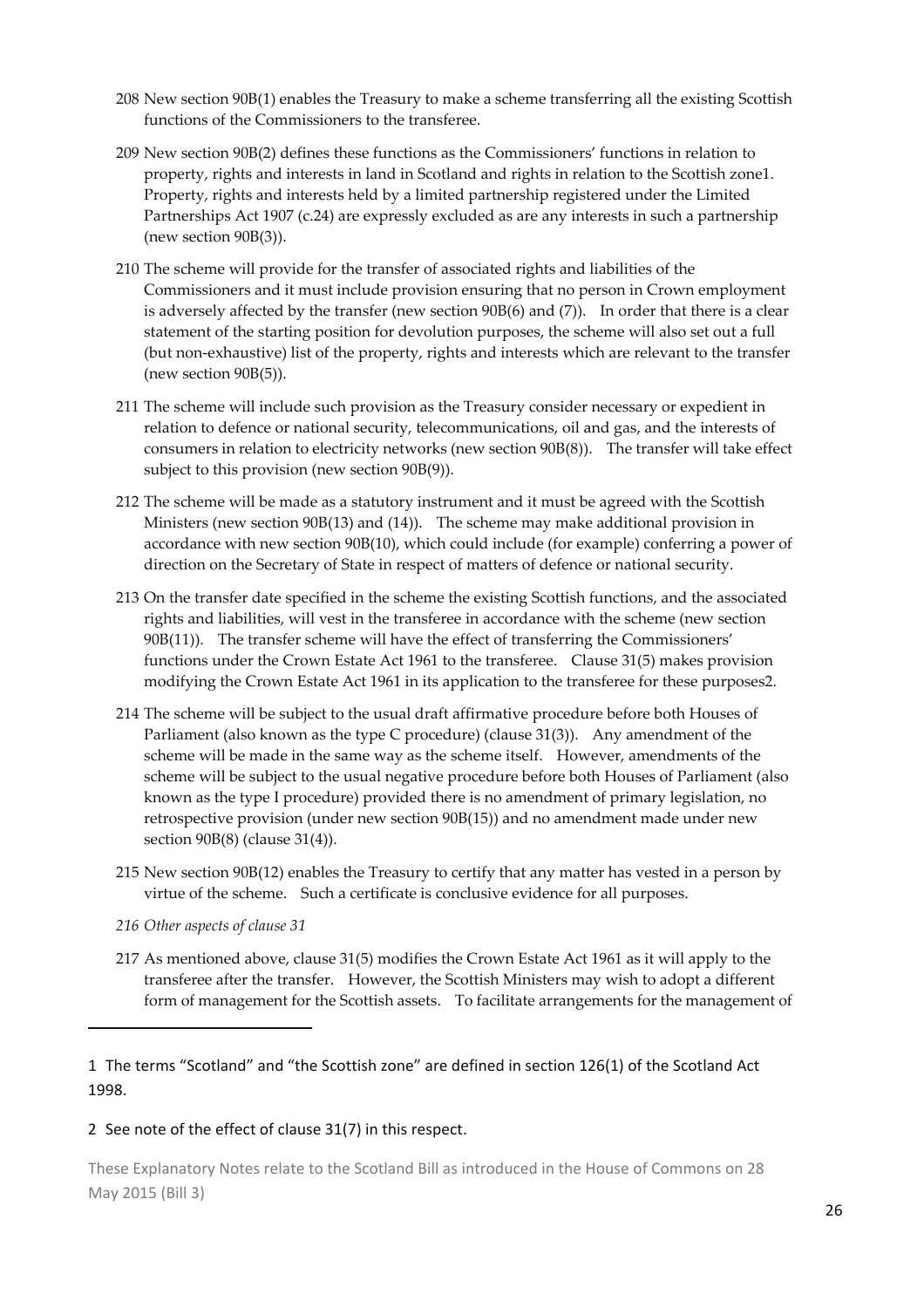the functions by the transferee before the transfer takes place (allowing the new arrangements to take effect immediately on transfer), clause 31(7) enables Her Majesty to make provision by Order in Council in connection with the transfer. This power is exercisable by Scottish statutory instrument and subject to the affirmative procedure before the Scottish Parliament (clause 31(8))3.

- 218 Once the transfer scheme takes effect, the Scottish Parliament will have competence to legislate about the management of the Scottish assets4. Clause 31(2) amends the reservation in paragraph 2(3) of Schedule 5 to the Scotland Act 1998 which concerns the management of the Crown Estate. In order to clarify the operation of that reservation after the transfer, a definition of the Crown Estate is inserted into that paragraph. The effect of the amendment is that the reservation will no longer apply to the management of the Scottish assets (that is, the existing Scottish functions as defined in new section 90B(2)), but will continue to apply to existing limited partnership interests and would apply to further investment, if any, that the Commissioners might make in Scotland after the transfer date.
- 219 Clause 31(10) includes a restriction both on the power in clause 31(7) and the Scottish Parliament's competence to legislate about the management of the Crown Estate. Under section 1(3) of the Crown Estate Act 1961 the Commissioners have a function of maintaining the Crown Estate as an estate in land with such proportion of cash or investments as they consider necessary. By means of this function the Crown Estate is (in effect) held in trust for the Sovereign. Clause 31(10) requires this function to be maintained after devolution.
- 220 Clause 31(11) amends section 1(2) of the Civil List Act 1952 (c.37) so that the revenue from the Scottish assets will be paid into the Scottish Consolidated Fund.
- 221 Subsections (12) and (13) of clause 31 make consequential amendments to the Crown Estate Act 1961 and the Scotland Act 2012 so as to repeal the current provisions concerning the Crown Estate Commissioner with special responsibility for Scotland.
- 222 Subsections (1), (3), (4) and (7) to (10) of clause 31 will come into force on Royal Assent. All other subsections will come into force at the same time as the transfer scheme.

#### Clause 32: Equal opportunities

- 223 This clause amends the reservation of equal opportunities in Section L2 in Part 2 of Schedule 5 of the Scotland Act 1998 to give the Scottish Parliament more competence to legislate for equalities.
- 224 Section L2 currently reserves equal opportunities including the subject-matter of the Equal Pay Act 1970, the Sex Discrimination Act 1975 , the Race Relations Act 1976 and the Disability Discrimination Act 1995. The references to the repealed legislation are replaced with the two Equality Acts that currently house equality legislation. This amendment does not change the scope of the reservation.
- 225 Subsection (3) sets out the new exceptions to the reservation. The exceptions specify that:
	- a. the Scottish Parliament may impose socio‐economic duties (as provided for in Part 1 of

3 Clause 31(9) applies certain sections in the Scotland Act 1998 to this power.

4 New section 90B(4) makes provision to ensure that the Scottish Parliament has competence to legislate about the management of the Scottish assets in relation to the Scottish zone.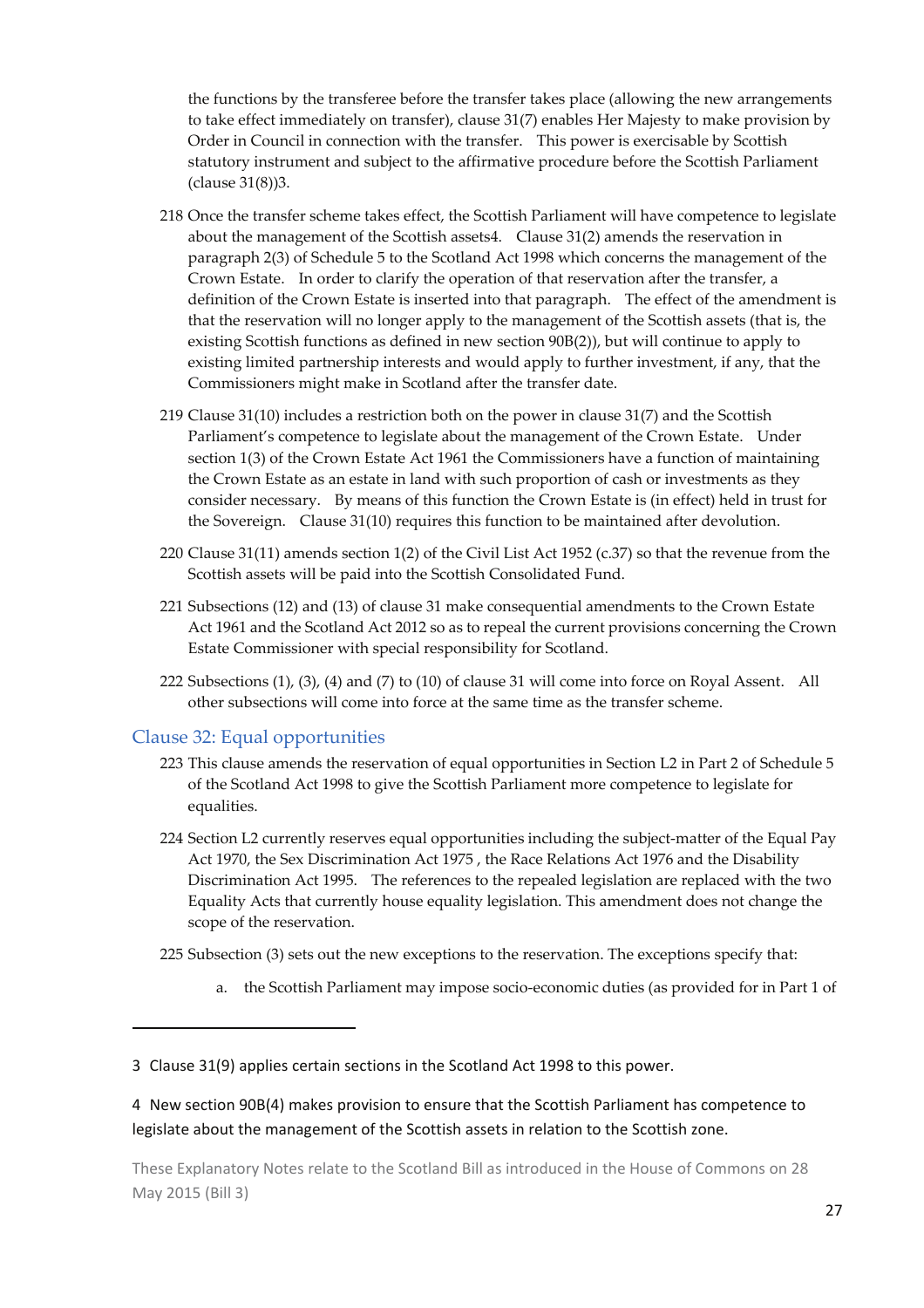the Equality Act 2010) on public authorities in Scotland exercising devolved or mainly devolved functions, subject to the approval of the Scottish Parliament;

- b. in relation to Scottish functions of Scottish or cross‐border public authorities, the Scottish Parliament may introduce protections and requirements that supplement but do not modify the existing provisions of the Equality Acts;
- c. the Scottish Parliament may also replicate or apply to new legislation provided for above, any part or provision of the Equality Acts, provided that this does not affect how these provisions currently operate.
- 226 Subsection (5) provides for a number of amendments to the Equality Act 2010 (the 2010 Act).
- 227 Subsection (6) inserts a new subsection (7A) into section 2 of the 2010 Act that clarifies that the duty on the Scottish Ministers to consult a Minister of the Crown prior to, for example, adding a body to section 1 so that it is subject to the socio-economic duty, only applies to the extent that the body is outside devolved competence – for example, a cross-border authority.
- 228 Subsection (7) clarifies that when the Scottish Ministers wish to specify an authority to be subject to the public sector equality duty, while they must still consult the Equality and Human Rights Commission, they are no longer required to obtain the consent of a Minister of the Crown. Instead they must inform such a Minister after the authority has been added to Schedule 19 (Public authorities) of the Equality Act 2010. Schedule 19 lists those public authorities which are subject to the public sector equality duty. Subsection (8) means that the Scottish Ministers would no longer have to consult a Minister of the Crown before adding a cross border authority to that Schedule.
- 229 Subsection (9) amends section 216 (commencement) of the 2010 Act. New subsection (4) of 216 enables the Scottish Ministers to commence Part 1 of the Equality Act 2010 (Socio‐economic inequalities) by order, on a date of their choosing.

#### Clause 33: Tribunals

- 230 Clause 33 amends Part 3 of Schedule 5 to the Scotland Act 1998 (the 1998 Act) by inserting new paragraph 2A. Schedule 5 defines "reserved matters" for the purposes of the 1998 Act. Reserved matters are referred to in several sections in the 1998 Act. It is of importance in section 29 which sets out the limits on the legislative competence of the Scottish Parliament. One of those limitations is legislating in relation to reserved matters.
- 231 Part 1 of Schedule 5 sets out general reservations, Part 2 sets out specific, subject related reservations and Part 3 sets out general provisions that apply to Schedule 5. If a matter is reserved under Part 1 or 2 of Schedule 5, then any legislation providing for appeals, for example, relating to that reserved matter is also reserved. Accordingly, the Scottish Parliament cannot legislate for tribunals in relation to the exercise of functions relating to reserved matters.
- 232 Paragraph 2A will allow tribunal functions relating to reserved matters in Scottish cases to be exercised by specified tribunals in Scotland that only have functions in or as regard Scotland. Paragraph 2A does not reserve any functions of a tribunal that do not relate to reserved matters in Part 1 or 2 or otherwise change the existing position in relation to those tribunal functions.
- 233 Paragraph 2A does not apply to any matters where the Scottish Parliament already has devolved competence. The Scottish Parliament already has the competence to legislate in respect of such devolved matters. An example here is the rights of appeal in relation to criminal injuries compensation. The Scottish Parliament can legislate for its own Criminal Injuries Compensation Scheme and could remove the responsibility for determining appeals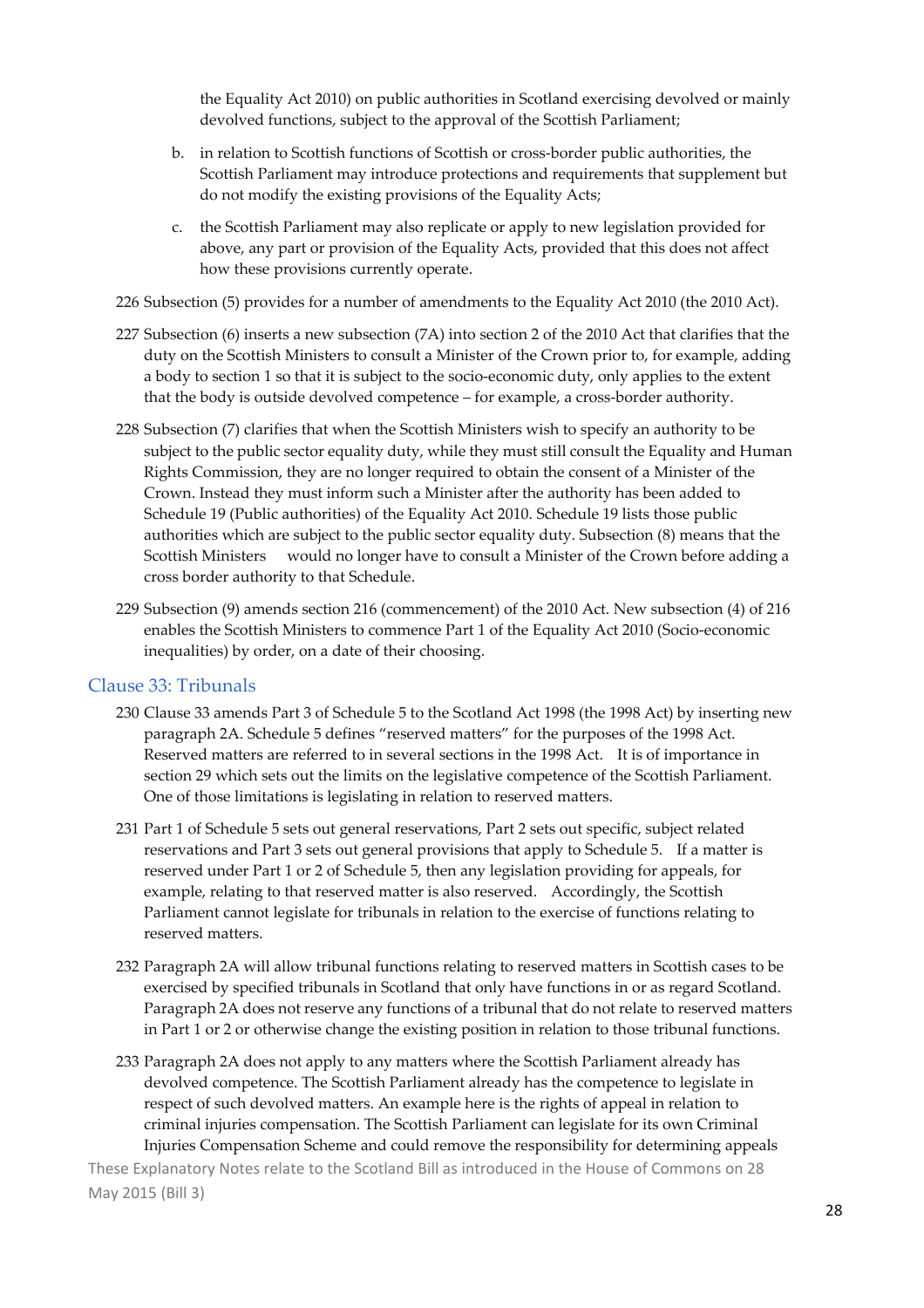from decisions made under that Scheme from where it currently sits, which is in the reserved First‐tier Tribunal.

- 234 There are currently two tribunal systems in Scotland. Those tribunals which are reserved to the UK Government and, in most cases, administered by Her Majesty's Courts and Tribunals Service (HMCTS), such as social security, immigration, and those already devolved in Scotland and administered by the Scottish Courts and Tribunals Service (SCTS), such as the Lands Tribunal for Scotland. The SCTS has recently started to bring existing devolved tribunals in Scotland into the new Unified Tribunals Structure being created under the Tribunals (Scotland) Act 2014. This process is not currently expected to be completed until 2023.
- 235 Experience from the ongoing process of the transfer of tribunals into the Scotland's newly established tribunal system demonstrates the practical need to anticipate that it will take some time for all tribunals dealing with reserved matters to transfer over to Scottish tribunals. The Scottish Tribunals and Administrative Justice Advisory Committee report Scotland in the United Kingdom: An enduring settlement also mentions the legislative and administrative significance of this task. The Order in Council process enables implementation of the transfer of reserved tribunals to Scotland to be dealt with in tranches.
- 236 As set out in the Command Paper Scotland in the United Kingdom: An enduring settlement, the UK Government acknowledges that the application of clause 33 will need to be developed in collaboration with the Scottish Government and the judiciary in both Scotland and England & Wales. However, given the range of subject areas and tribunals that will need to be discussed and the timetable for the implementation of the Tribunals (Scotland) Act 2014, it is probable that this could involve an extended process. As such, paragraph 2A necessarily permits the detail of what limits, constraints and requirements will need to be put in place in respect of each particular tribunal to be developed as and when the Scottish Government and the devolved tribunal system in Scotland are ready to take over.
- 237 Subsection (1) adds a new paragraph 2A to Part 3 of Schedule 5 to the 1998 Act.
- 238 New paragraph 2A(1) contains the general proposition that Schedule 5 to the 1998 Act does not prevent the Scottish Parliament from legislating to transfer to Scottish tribunals functions relating to reserved matters. The Scottish Parliament can only transfer those functions that are exercisable in relation to Scottish cases. What constitutes a "Scottish case" for a particular tribunal function will be set out in an Order in Council (see sub-paragraph (11)).
- 239 The proposition in sub‐paragraph (1) is qualified by sub‐paragraph (2) which excludes functions relating to reserved matters of the tribunals listed in that sub-paragraph. These tribunals are the First‐tier Tribunal and the Upper Tribunal, both of which were established by the Tribunals, Courts and Enforcement Act 2007 (the 2007 Act), employment tribunals and the Employment Appeal Tribunal, tribunals listed in Schedule 1 to the Tribunals and Inquiries Act 1992 and other tribunals listed in Schedule 6 to the 2007 Act (ones which have not been transferred into the unified tribunal structure established by the 2007 Act).
- 240 Sub‐paragraph (3) clarifies that sub‐paragraphs 2(c) and (d) also include any tribunal added to the relevant schedule after paragraph 2A comes into force. In addition, any new appeal rights that are conferred on the reserved First‐tier Tribunal or the Upper Tribunal or to the employment tribunal or employment appeal tribunal after the commencement of clause 33 would be automatically subject to sub-paragraph (2) by virtue of sub-paragraphs (2)(a) and  $(2)(b)$ .
- 241 The effect of sub-paragraph (2) together with sub-paragraphs  $(8)$  (9) is that there are no tribunal functions relating to reserved matters that can be transferred by the Scottish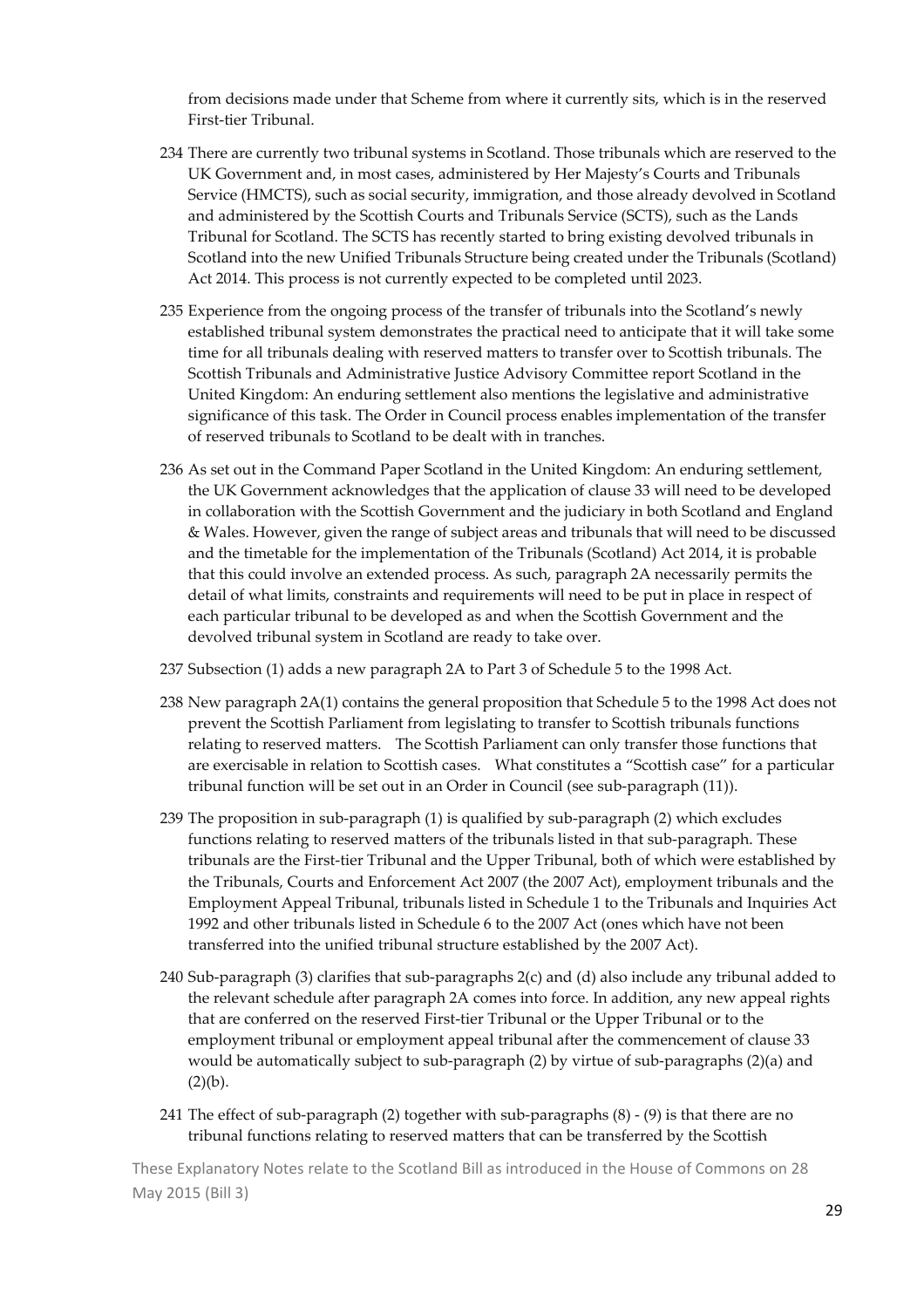Parliament to a Scottish tribunal under sub‐paragraph (1).

- 242 Sub‐paragraph (4) provides a power to make Orders in Council. An Order in Council would specify all or some of the functions of a tribunal listed in sub-paragraph (2) that can be transferred to a Scottish tribunal in so far as the functions are exercisable in relation to Scottish cases. Once the Order in Council specifies the functions and the Scottish tribunal, the Scottish Parliament can legislate to transfer those functions to the Scottish Tribunal. It is a two‐stage process. Once approved, any change to the terms of the Order in Council would require a further Order in Council.
- 243 Sub‐paragraph (5) provides that an Order in Council made under sub‐paragraph (4) may make any provision that is considered necessary or expedient for the purposes or in consequence of the transfer to the Scottish tribunal of the specified functions. This reflects the Smith Commission Agreement that states the underlying substantive rights and duties governing matters heard by reserved tribunals in Scotland should remain reserved. Therefore, specific conditions may need to be included when a particular tribunal transfers in order to ensure that the operation of the functions in respect of that tribunal relevant to the delivery of the reserved policy remain consistent.
- 244 Sub‐paragraph (6)(a) identifies some of the matters that may be included in an Order in Council under sub‐paragraph (5). These include modifying the functions that are being transferred, imposing conditions or restrictions and specifying the categories of Scottish cases to which the transfer applies. The power to impose conditions or restrictions in sub-paragraph (6)(a)(ii) provides that "conditions or restrictions" may include those relating to the composition of the Tribunal (i.e. by whom cases may be heard), the rules of procedure applied by it and to its staff or accommodation.
- 245 Sub‐paragraph (6)(b) identifies some of the purposes for which provisions may be included in the Order in Council under sub‐paragraph (5). These include securing consistency in relation to matters of practice and procedure between the Scottish tribunal and the tribunals that continue to deal with cases arising in other parts of the United Kingdom. The purposes mentioned in sub-paragraph  $(6)(b)(ii)$  also includes the promotion of judicial co-operation in the interests of consistency in the determination of cases in different parts of the United Kingdom.
- 246 The reserved tribunals that are expected to be subject to paragraph 2A, range from those dealing with individuals challenging decisions of the state on personal welfare benefit claims to claims against employers for breach of contract. As such, the matters considered by and the potential limits, constraints and requirements on the exercise of relevant functions are likely to differ depending upon the matters being heard.
- 247 Sub‐paragraph (7) clarifies that sub‐paragraph (6) does not exhaustively describe, or otherwise limit, the provision which can be made by an Order in Council under sub‐paragraph (5).
- 248 Sub‐paragraph (8) provides that the power to transfer a tribunal does not apply to the functions of the Pathogens Access Appeal Commission, the Proscribed Organisations Appeal Commission, the Special Immigration Appeals Commission, a tribunal established by section 65(1) of the Regulation of Investigatory Powers Act 2000 and any other reserved tribunal with functions relating to national security, interception of communications, official secrets and terrorism that are reserved by Section B8 of Part 2 of Schedule 5.
- 249 Sub‐paragraph (9) provides that the power to transfer a tribunal does not apply to a regulator, or a person or body that exercises functions on behalf of a regulator. This reflects the policy set out in paragraph 6.3.6 of the Command Paper Scotland in the United Kingdom: An enduring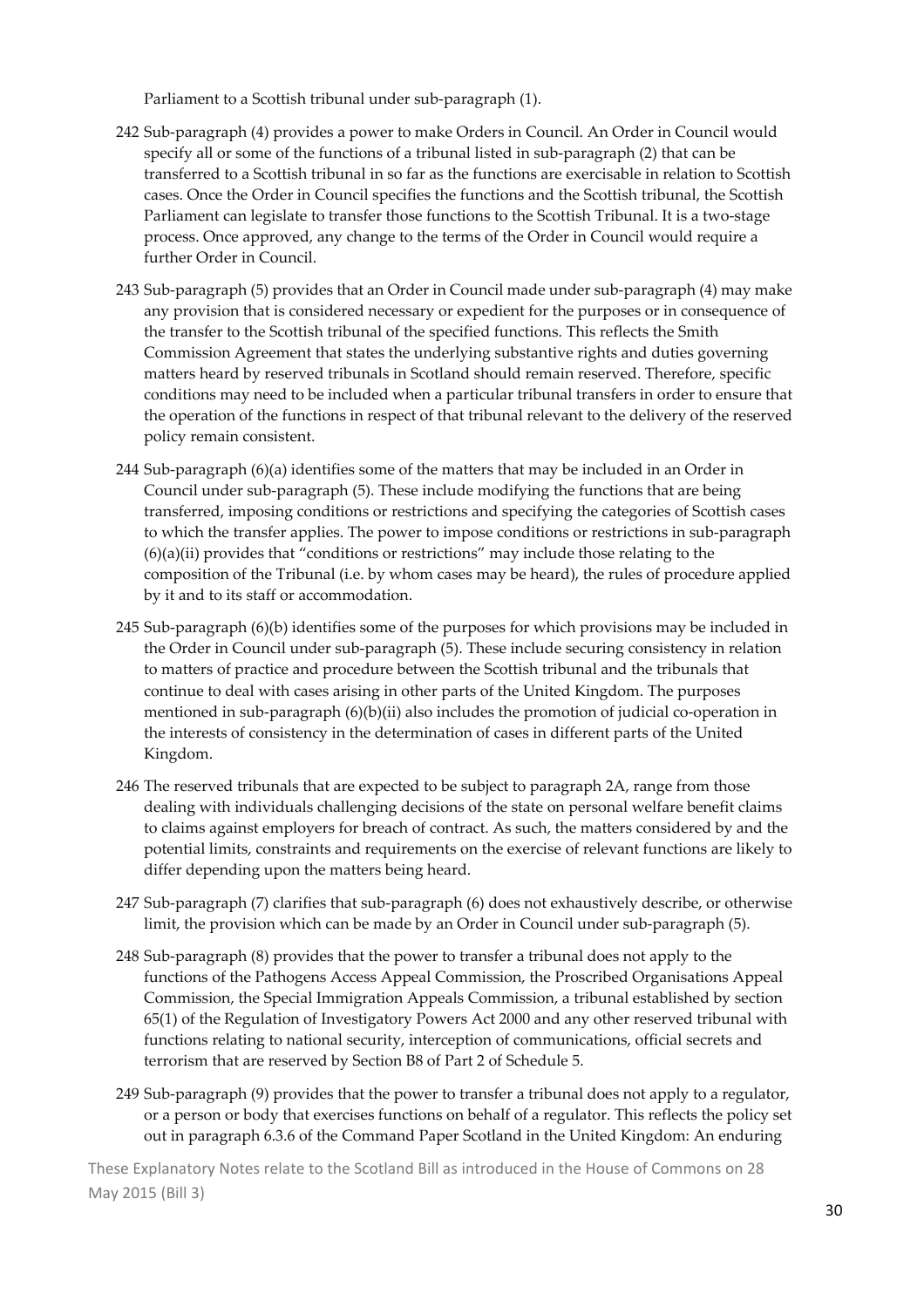settlement which confirmed that the UK Government did not intend to use Paragraph 2A to transfer competence where a particular tribunal was an integral part of a national regulatory body operating in a reserved area where it deals with appeals linked to its regulatory functions. Examples of this are the Civil Aviation Authority and the Office of the Rail Regulator.

- 250 Sub‐paragraph (10) provides that the power to transfer a tribunal does not apply to the Comptroller‐General of Patents, Designs and Trade Marks, where similar considerations apply. In this case, while not a regulator, the Comptroller‐General is a national decision making body which operates in a reserved area which also provides an appellate function intrinsically linked to that decision making function.
- 251 Sub‐paragraph (11) defines key terms used in paragraph 2A.
- 252 It defines "regulator" for the purposes of sub‐paragraph (8) as a person or a body that has regulatory functions as defined in section 32 of the Legislative and Regulatory Reform Act 2006.
- 253 It provides that, as referred to in sub‐paragraph (4), the definition of what constitutes a "Scottish case" for a particular tribunal will be set out in the relevant Order in Council. This means that different definitions could apply to different tribunals, depending on the nature of the work undertaken. For example, the definition of a Scottish case in relation to welfare benefit appeals is likely to be very different to that for competition appeals.
- 254 It also defines "Scottish tribunal" for the purposes of paragraph 2A as a tribunal that has functions in respect of Scotland only, and the definition of "specified" provides that this means specified by an Order in Council. Accordingly, functions may only be transferred by Order in Council under sub‐paragraph (4) to a tribunal which has functions in respect of Scotland only, and only the tribunal named in the relevant Order in Council will be able to exercise the functions transferred.
- 255 Sub‐paragraph (12) provides that the Order in Council making powers conferred under clause 33 are in addition to, and do not limit, the powers conferred by sections 30 and 113 of the Scotland Act 1998.
- 256 Subsection (2) amends Schedule 7 to 1998 Act to set out the approval mechanism required for an Order in Council made under new paragraph 2A of Schedule 5 to that Act. No recommendation can be made to Her Majesty in Council to make an Order in Council under the powers conferred by paragraph 2A until a draft of the Order in Council has been laid before and approved by the UK and Scottish Parliament.
- 257 Subsections (3) to (7) insert two additional reserved tribunals into the list of tribunals in Schedule 1 of the Tribunals and Inquiries Act 1992. These are persons appointed under section 27A(1)(a) of the Registered Designs Act 1949 and section 77(1) of the Trade Marks Act 1994, who hear certain appeals from the Comptroller-General of Patents, Designs and Trade Marks, and the Company Names Adjudicators. This will ensure that any transfer of the functions of these tribunals will be able to be taken forward in a managed and structured way in accordance with the agreed implementation approach that will be developed in conjunction with the Scottish Government and the judiciary in Scotland and England and Wales.

#### Clause 34: Roads

258 Paragraph (c) of Section E1 (specific reservations: road transport) of Part II of Schedule 5 to the 1998 Act provides that the subject matter of the following provisions of the Road Traffic Regulation Act 1984 ("the RTRA 1984") are reserved matters:-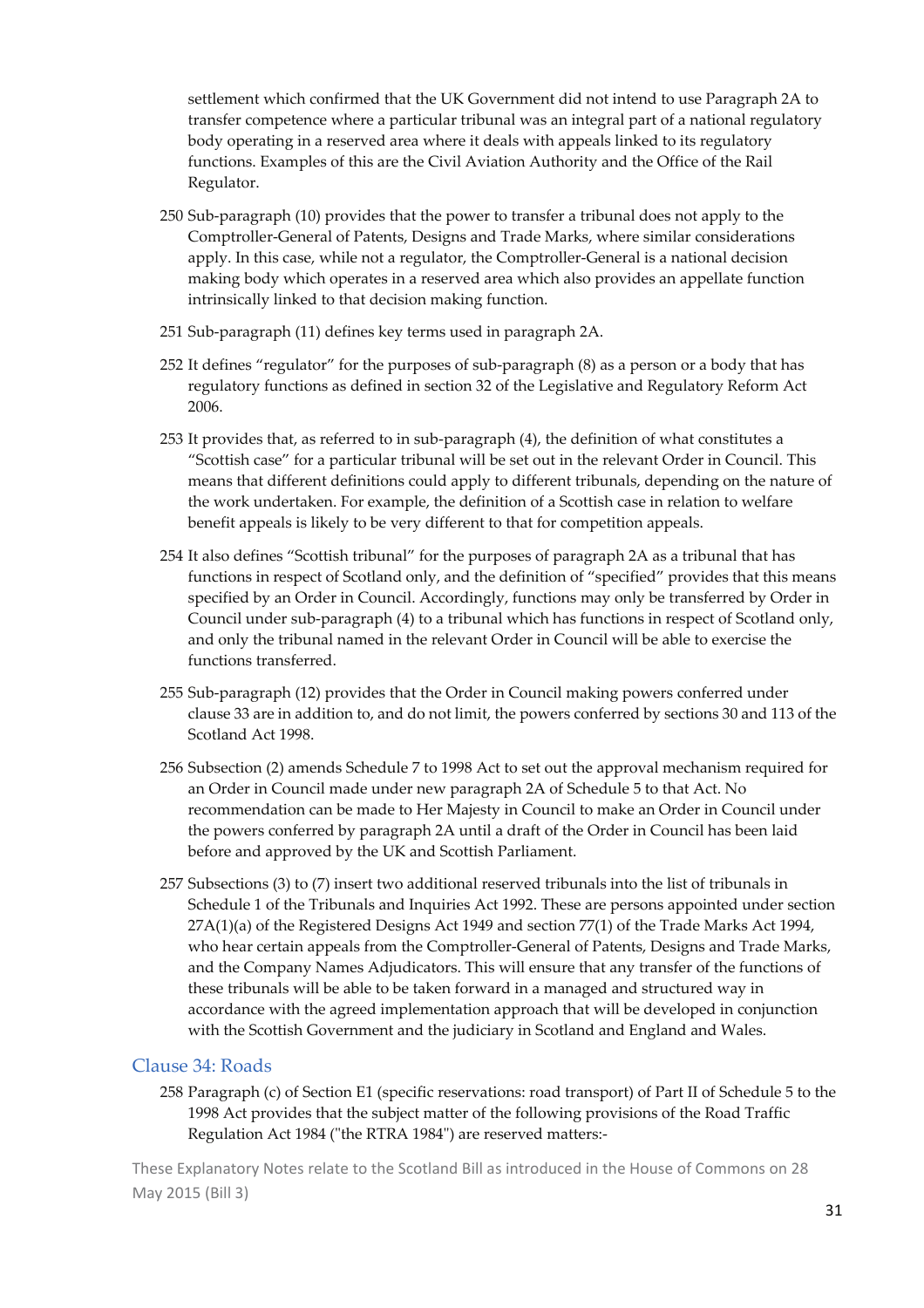- a. section 17 (traffic regulation on special roads);
- b. section 25 (pedestrian crossings);
- c. Part V (traffic signs); and
- d. Part VI (speed limits).
- 259 This clause amends Section E1 as follows.
- 260 It substitutes a new paragraph (c) which provides that only the subject matter of the following provisions of the RTRA 1984 will remain reserved:‐
	- a. section 17 (traffic regulation on special roads) except so far as it relates to the speed of vehicles; and
	- b. section 87 (exemption of emergency vehicles from speed limits) so far as it relates to vehicles used in connection with any other reserved matter, or to the training of the drivers of emergency vehicles.
- 261 It adds the subject matter of section 36 of the Road Traffic Act 1988 ("the RTA 1988") (offence of failing to comply with a traffic sign) to the list of exceptions to the reserved matters.
- 262 It inserts an interpretative provision to the effect that the reference to section 87 of the RTRA 1984 is to be construed as a reference to that section as at the date on which clause 34 comes into force (and correspondingly dis‐applying paragraph 5(1) of Part 3 of Schedule 5 to the 1998 Act).

#### Clause 35: Roads: traffic signs etc

- 263 In consequence of the devolution to the Scottish Parliament of traffic signs, this clause transfers the relevant functions of the Secretary of State to the Scottish Ministers in relation to roads in Scotland.
- 264 This clause amends the following provisions of the RTRA 1984:
- 265 Section 25(1) (Secretary of State to make pedestrian crossing regulations), to enable the national authority to exercise the power to make regulations in respect of pedestrian crossings.
- 266 Section 64 (general provisions as to traffic signs), to enable the national authority to exercise the power to make regulations in respect of traffic signs.
- 267 Section 65 (powers of highway authorities as to placing of traffic signs), to:
	- a. enable the national authority to exercise the power to give general directions in relation to the placing of traffic signs;
	- b. provide that the power of the Scottish Ministers to give general directions is to be exercisable by Scottish statutory instrument; and
	- c. require the Scottish Ministers and the Secretary of State to consult each other before exercising their powers to give general directions.
- 268 Section 69(3) (Secretary of State's directions for removal of traffic signs), to enable the national authority to exercise the power to direct the removal of traffic signs.
- 269 Section 70(1) (default powers of Secretary of State as to traffic signs), to enable the national authority to exercise the default powers to carry out works in respect of traffic signs in consequence of any failure by a local traffic authority to comply with directions given under sections 65 or 69 and to recover the costs of doing so from the relevant traffic authority.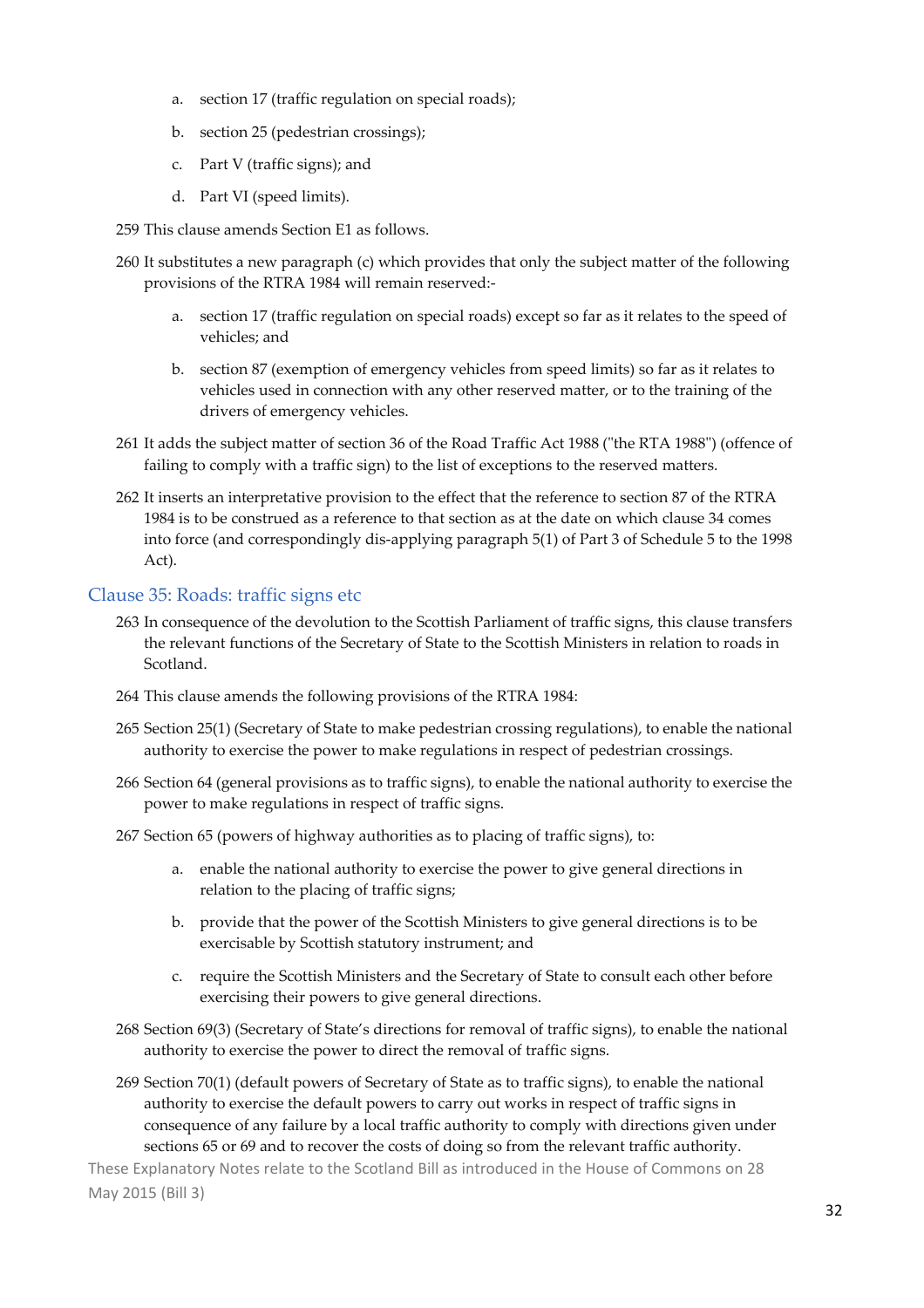- 270 Section 71(1) (power to enter land in connection with traffic signs), to enable the national authority to exercise the power to enter any land for the purposes of placing, replacing, converting or removing traffic signs.
- 271 Section 77 (modification of provisions relating to directions where the Secretary of State is the traffic authority), to substitute references to roads for which the Secretary of State is the traffic authority to roads for which the national authority is the traffic authority.
- 272 Section 79 (advances by Secretary of State towards expenses of traffic signs), to enable the national authority to exercise the power to make advances to traffic authorities towards expenses relating to the erection, maintenance, alteration or removal of traffic signs.
- 273 Section 142(1) (general interpretation), to insert a definition of the new term "national authority", which means:
	- a. in relation to roads in England and Wales, the Secretary of State; and
	- b. in relation to roads in Scotland, the Scottish Ministers.
- 274 The clause also amends section 36 of the RTA Act 1988 (offence of failing to comply with traffic sign) to:‐
	- a. substitute references to the 'national authority' (as defined in section 142(1) of the RTRA 1984) for the 'Secretary of State'; and
	- b. require the Scottish Ministers and the Secretary of State to consult each other when exercising their powers to make regulations under section 36(5) which specify any traffic sign for the purpose of the RTOA 1988.
- 275 Finally, a consequential amendment is made to section 195 (regulations) of the RTA 1988 in respect of the Parliamentary procedure applicable to regulations made by the Scottish Ministers under section 36(5) of that Act.

#### Clause 36: Roads: speed limits

- 276 In consequence of the devolution to the Scottish Parliament of almost all powers to legislate for speed limits in Scotland, this clause transfers the relevant functions of the Secretary of State to the Scottish Ministers in relation to roads in Scotland.
- 277 This clause amends the following provisions of the RTRA 1984:‐
- 278 Section 81 (general speed limit for restricted roads) to:
	- a. enable the national authority to exercise the power by order to increase or reduce the speed limit for motor vehicles on restricted roads;
	- b. provide that any such order made by Scottish Ministers is subject to the affirmative procedure; and
	- c. require the Scottish Ministers and the Secretary of State to consult each other before making any such order.
- 279 Section 82 (what roads are restricted roads), to enable the Scottish Ministers to exercise the power to make regulations specifying the classification or type of road in Scotland which is to be a restricted road; and to enable the national authority to exercise the power to prescribe in regulations the manner of publication by a traffic authority of a notice that a special road is not a restricted road.

These Explanatory Notes relate to the Scotland Bill as introduced in the House of Commons on 28 May 2015 (Bill 3) 280 Section 83 (provisions as to directions by a traffic authority under section 82(2), to provide that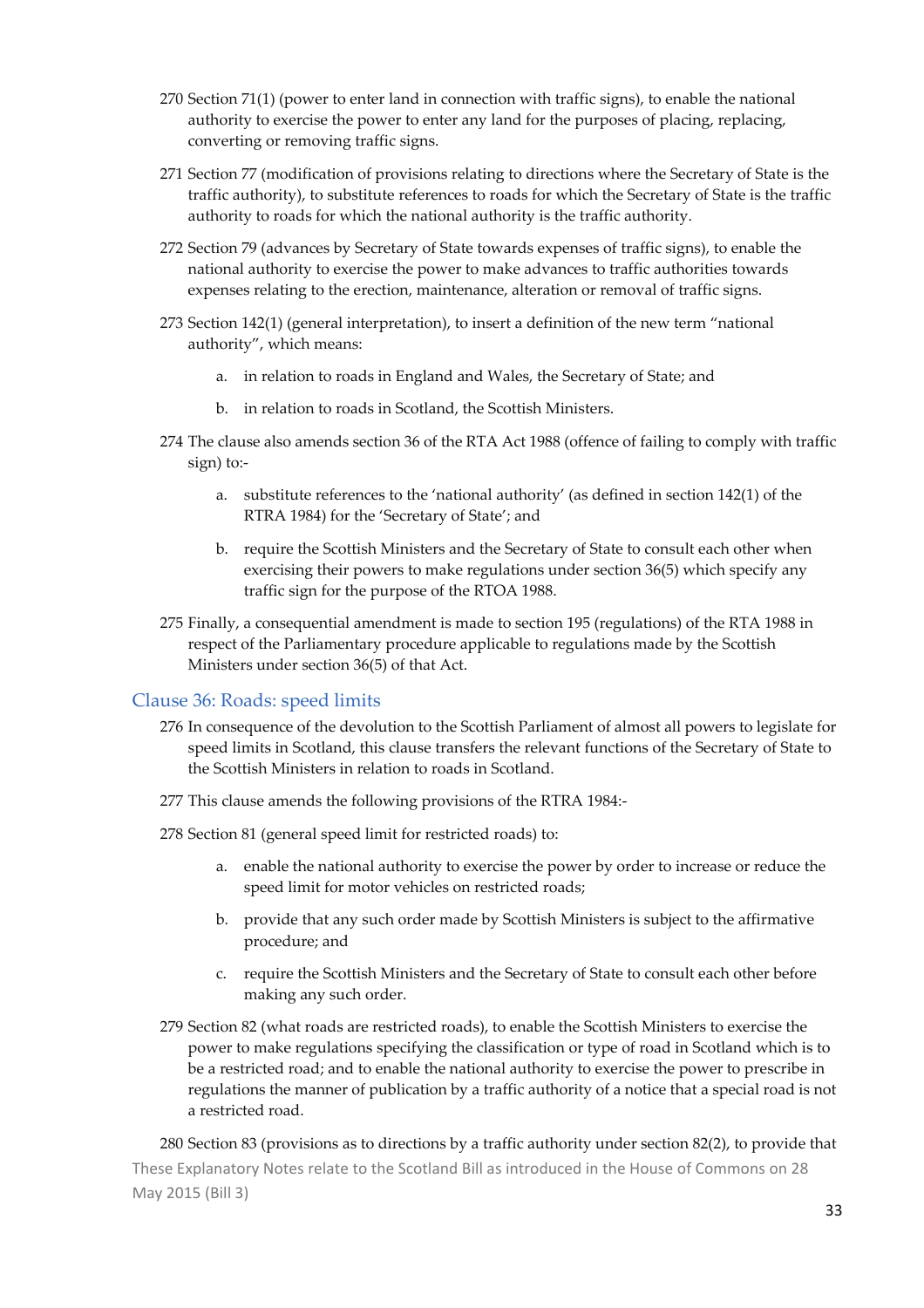any direction by the national authority under section 82(2) (as the traffic authority for a road) must be made by order after giving public notice.

- 281 Section 84 (speed limits on roads other than restricted roads), to enable the national authority to exercise the powers to make regulations which must be complied with by local authorities when making orders which prescribe speed limits and to authorise exceptions in particular cases.
- 282 Section 85 (traffic signs for indicating speed restrictions), to:
	- a. impose upon the national authority the duty, in the case of a road for which it is the traffic authority, to erect and maintain traffic signs;
	- b. enable the national authority to exercise the powers to give general or other directions to local traffic authorities in respect of the erection, maintenance, alteration or removal of traffic signs;
	- c. enable the national authority to exercise the default powers to carry out works in respect of traffic signs in consequence of any failure by a local traffic authority to comply with directions and to recover the costs of doing so from the relevant traffic authority;
	- d. provide that the power of the Scottish Ministers to give general directions is to be exercisable by Scottish statutory instrument; and
	- e. require the Scottish Ministers and the Secretary of State to consult each other before exercising their powers to give general directions.

283 Section 87 (as amended by section 19 of the Road Safety Act 2006), to:

- a. enable the "relevant authority" to exercise the power to make regulations which prescribe the purposes and circumstances in which speed limits do not apply to vehicles other than those used by the emergency services; and
- b. define the new term "relevant authority", which means:
	- i. the Scottish Ministers in relation to vehicles used on roads in Scotland, except vehicles used in connection with reserved matters; and
	- ii. otherwise, the Secretary of State.

#### Clause 37: Roads: consequential provision etc

284 This clause provides that Schedule 2 (roads: consequential and related amendments) has effect. Schedule 2 makes consequential and related amendments to the RTRA 1984 and to secondary legislation made under the RTRA 1984, the Scotland Act 1998 and the Government of Wales Act 2006.

#### Clause 38: Policing of railways and railway property

285 This clause amends Section E2 (rail transport) of Part 2 of Schedule 5 to the Scotland Act 1998 to give the Scottish Parliament competence to legislate for policing of the railways and railway property.

#### Clause 39: British Transport Police: cross‐border public authorities

286 This clause facilitates the devolution of executive competence in relation to the policing of railways in Scotland by specifying as cross-border public authorities the British Transport Police Authority, the Chief Constable of the British Transport Police, the deputy Chief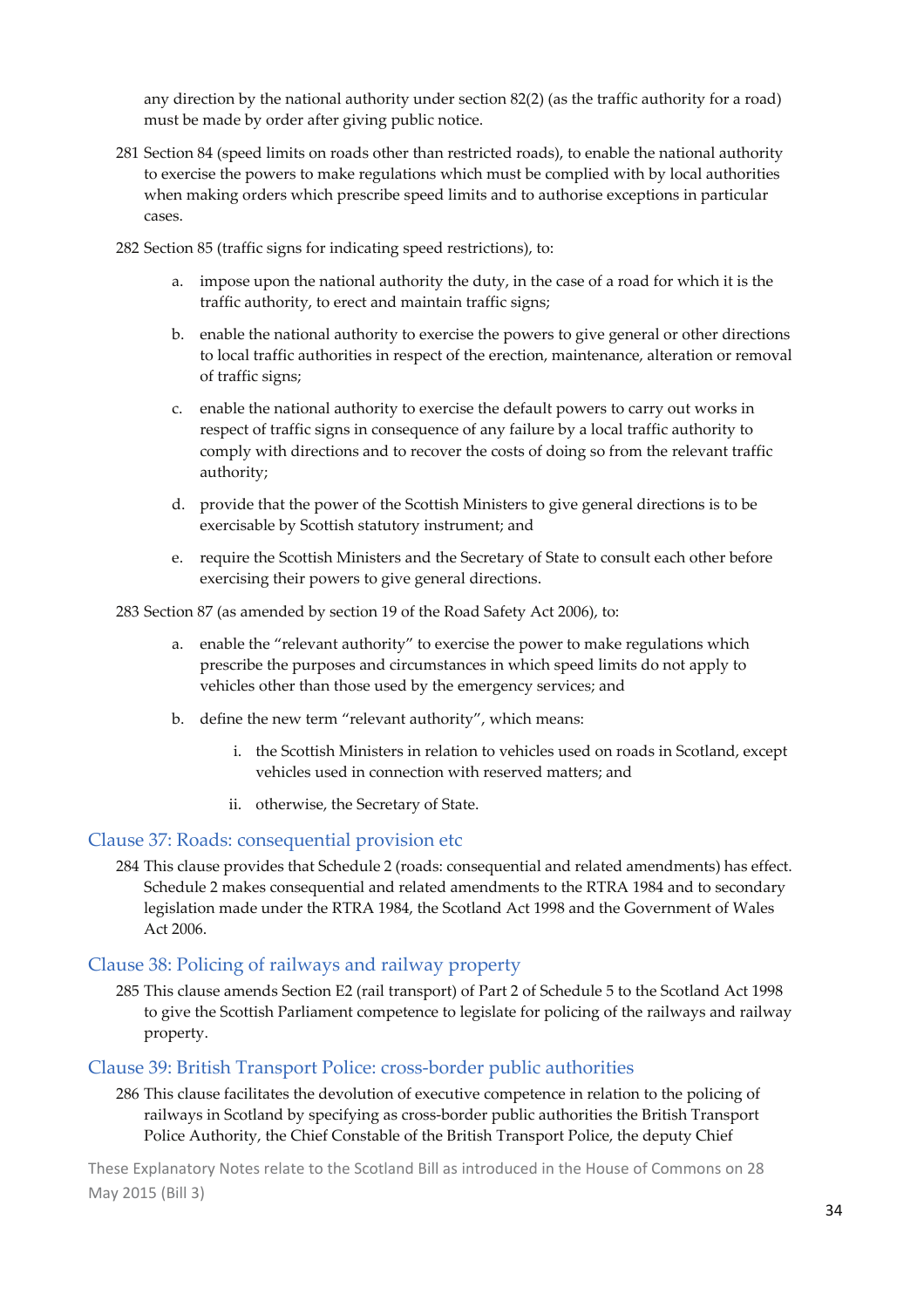Constable of the British Transport Police and the assistant Chief Constables of the British Transport Police ("the BTP Bodies"). The Scotland Act 1998 applies to BTP Bodies in the same way as it applies to any cross‐border public authority specified in an Order in Council made under section 88(5) of the Scotland Act 1998 (see clause 38(3)), although one modification is needed to ensure that this is the case.

- 287 The designation of the BTP Bodies as cross-border public authorities will result in functions in relation to those bodies being modified immediately so that future appointments to the British Transport Police Authority or to the offices of Chief Constable, Deputy Chief Constable and Assistant Chief Constables will only be able to be made in consultation with Scottish Ministers. Other functions in relation to the BTP Bodies will similarly only be able to be exercised in consultation with the Scottish Ministers unless their effect on Scotland would be wholly in relation to reserved matters.
- 288 The designation of the BTP Bodies as cross‐border public authorities is envisaged as a first step in the process of devolving greater powers to the Scottish Government. An order could, if required, be made under section 89 of the Scotland Act 1998 to confer further or wider functions on Scottish Ministers in relation to the BTP Bodies or to make other modifications to constitutional arrangements. In the event that the Scottish Parliament exercises the new legislative competence conferred by clause 37 to remove the Scottish aspects of functions of, or relating to, the BTP Bodies, section 90 of the Scotland Act 1998 could then be used to transfer the property and liabilities of the cross‐border public authority which will enable the transfer to take place in an orderly manner.
- 289 To ensure that the Scotland Act 1998 applies to the BTP Bodies as it does to other cross-border public authorities clause 38(2) provides for the reference in section 88(3) of the Scotland Act 1998 to "pre-commencement enactments" to be read as a reference to the Railways and Transport Safety Act 2003.

#### Clause 40: Onshore oil and gas

- 290 This clause amends Section D2 (oil and gas) in Part 2 of Schedule 5 to the Scotland Act to give the Scottish Parliament competence to legislate for the granting of licences to search and bore for and get petroleum within the Scottish onshore area. The power to set the consideration payable for such licences is not included in these exceptions and remains reserved. The Scottish Parliament is also given competence to legislate for access to such petroleum within the Scottish onshore area.
- 291 The Scottish onshore area is defined in line with the baseline established by any Order in Council under section 1(1)(b) of the Territorial Sea Act 1987 (extension of territorial sea). "Petroleum" for the purposes of matters to be devolved or reserved under the Scotland Act is defined in line with the definition of "Petroleum" as provided for in section 1 of the Petroleum Act 1998.
- 292 Clause 40 and all of the provisions therein are subject to a commencement power and will come into force on such day as the Secretary of State appoints by regulations made by statutory instrument.

#### Clause 41: Onshore petroleum: consequential amendments

293 This clause transfers to Scottish Ministers certain executive functions exercised currently by the Secretary of State relating to onshore petroleum licensing in the Scottish onshore area (defined as that area of Scotland landward of the "baseline").

294 Subsections (1), (2) and (3) amend section 3(1) of the Petroleum Act 1998 to transfer, from the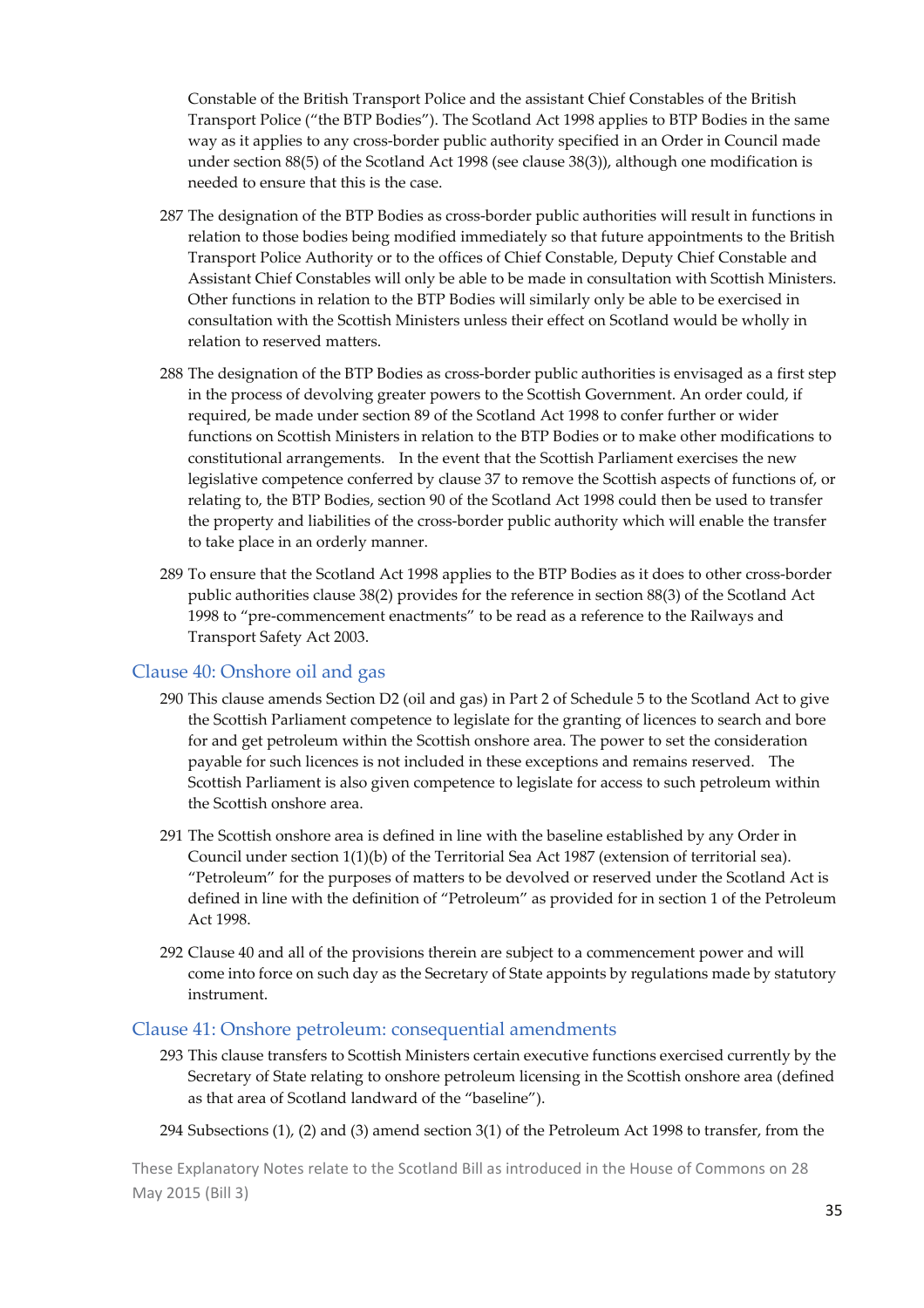Secretary of State to Scottish Ministers the powers to grant licences to bore and get petroleum.

- 295 Subsections (1), (2) and (4) amend section 3(3) to transfer the powers to determine the terms and conditions, other than consideration payable, under which such licences shall be granted. The determination of consideration payable for the granting of a licence remains a reserved power for the Secretary of State, who shall make such determination with the consent of Treasury.
- 296 Subsections (1), (2) and (5) insert subsection (5) into the Petroleum Act 1998 to define "the appropriate Minister" as being the Scottish Ministers in relation to the Scottish onshore area and the Secretary of State otherwise.
- 297 Subsections (1), (6) and (7) provide for amendment section 4(1) of the Petroleum Act 1998 to transfer, from the Secretary of State to the Scottish Ministers, the powers to make regulations in relation to the licensing process for the Scottish onshore area. These regulations can prescribe, amongst other matters, model clauses which would be incorporated into a new onshore petroleum licence, unless the Scottish Ministers decide it necessary to amend or exclude model clauses for a particular licence.
- 298 Subsections (1), (6) and (8) insert sections 4(1A) and 4(1B) into the Petroleum Act 1998 to reserve, for the Secretary of State, regulatory powers to make model clauses in relation to the consideration payable for a licence as well as: (a) the measurement and facilitation of measurement of petroleum obtained from the licensed areas and (b) the keeping of accounts. The powers of the Scottish Ministers do not, therefore, extend to the drafting of model clauses on the above matters or to the modification or exclusion of such clauses.
- 299 Subsections (1), (6) and (9) amend section 4(3) of the Petroleum Act 1998 to limit the powers of the Houses of Parliament to annul section 4 regulations, made by statutory instrument, to those regulations prescribed by the Secretary of State.
- 300 Subsections (1), (6) and (10) insert section 4(3A) into the Petroleum Act 1998 to make any section 4 regulations made by the Scottish Ministers subject to annulment by negative procedure in the Scottish Parliament.
- 301 Subsections (1), (6) and (11) insert section 4(4A) which requires Scottish Ministers to publish notices of licenses granted by them for the Scottish onshore area in the Edinburgh Gazette.
- 302 Subsections (1) and (12) amend section 5(9) of the Petroleum Act 1998 to transfer, from the Secretary of State to Scottish Ministers, powers to alter or delete, by instrument subscribed with the licensee, clauses incorporated into a licences granted under section 2 of the Petroleum (Production) Act 1934 in the Scottish onshore area.
- 303 Subsections (1) and (13) amend section 5(5A) of the Petroleum Act 1998 to transfer, from the Secretary of State to Scottish Ministers, powers to revert licence rights in onshore Scotland back to the transferor, where rights have been transferred without the Scottish Ministers' consent. These subsections also transfer the procedures by which Scottish Ministers must abide by when reverting rights in the Scottish onshore area.
- 304 Subsections (1) and (14) amend section 5(5B)(1) of the Petroleum Act 1998 to extend the right of the Commissioners of HMRC to disclose information, to Scottish Ministers, in relation to the transfer of a right granted by a license in the Scottish onshore area. This disclosure is for the purpose of determining whether a transfer in the Scottish onshore area that should have had the Scottish Ministers' consent did have that consent.
- 305 Subsections (1) and (15) amend section 7(2) of the Petroleum Act 1998, which determines the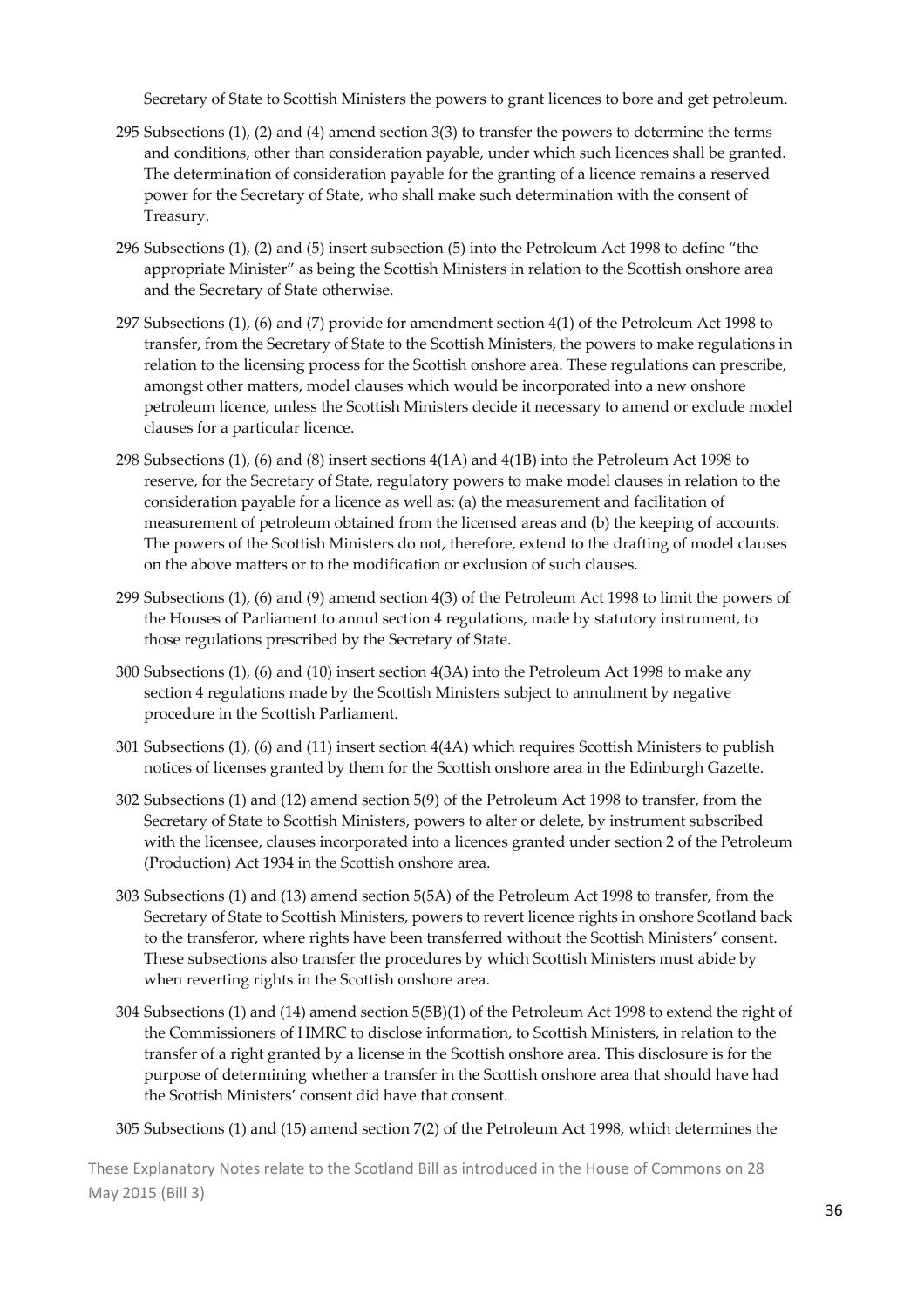effects of the Mines (Working Facilities and Support) Act 1966 when applied to licensing under the Petroleum Act 1998, by specifying that, within section 4 of that Act, "the Minister" shall refer to Scottish Ministers for licences granted in the Scottish onshore area.

- 306 Subsections (1) and (16) amend section 8 of the Petroleum Act 1998 to provide officers appointed by Scottish Ministers with the same powers to inspect plans of mines as those already enjoyed by officers appointed by the Secretary of State under the Health and Safety at Work etc. Act 1974.
- 307 Subsections (1) and (17) insert section 8(8A) into the Petroleum Act 1998 to align the definition of the Scottish onshore area with the provisions set out by any Order in Council under section 1(1)(b) of the Territorial Sea Act 1987 (extension of territorial sea).
- 308 Subsections (1) and (18) amend section 118 (12) of the Energy Act 2004 to add petroleum licensing to the list of energy functions exercisable by Scottish Ministers for which they may impose charges.
- 309 Subsections (19) and (20) amend section 12(1A)(a)(ii) of the Oil Taxation Act 1975 to include the revocation of a licence by the Scottish Ministers to the list of cessation events by which a person ceases to be a licensee in relation to oil fields.
- 310 Subsections (19) and (21) amend sub‐paragraph 1(2)(a) of Schedule 1 to the Oil Taxation Act 1975 to limit the powers of the Secretary of State for determining oil fields to those areas that are such that the granting of a licence within them, under Part 1 of the Petroleum Act 1998, would fall exclusively to the Secretary of State.
- 311 Subsections (19) and (21) amend paragraph 1(2) of Schedule 1 to the Oil Taxation Act 1975 to include Scottish Ministers as the appropriate authority for the determination of an oil field, where the relevant area is such that the granting of licences within it would fall exclusively to Scottish Ministers. The subsections also determine the Secretary of State and Scottish Ministers as the joint appropriate authorities for the determination of an oil field, where the relevant area is such that the granting of licences within it would fall in part to the Secretary of State and in part to the Scottish Ministers.
- 312 Subsections (22) and (23) amend regulation 2 of The Petroleum (Production)(Landward Areas) Regulations 1995 to introduce a definition of the "Scottish onshore area" that is in line with that of section 8A of the Petroleum Act 1998.
- 313 Subsections (23), (24) and (25) amend regulation 3 of the Petroleum (Production)(Landward Areas) Regulations 1995 to exclude the Scottish onshore area from the applicability of the Regulations in terms of licence applications.
- 314 Clause 41 and all of the provisions therein are subject to a commencement power and will come into force on such day as the Secretary of State appoints by regulations made by statutory instrument.

#### Clause 42: Onshore oil and gas: existing licences

315 This clause grants the power to the Secretary of State to make amendments to the provisions and model clauses of licences that were in existence before the commencement of devolved oil and gas licensing powers. This additional power is limited to those licences already in existence in onshore Scotland and to certain clauses within these, which require amendment in order for the licences to continue to function appropriately in relation to the reserved taxation powers.

#### 316 Subsection (1) grants the Secretary of State the power to make any amendments, that the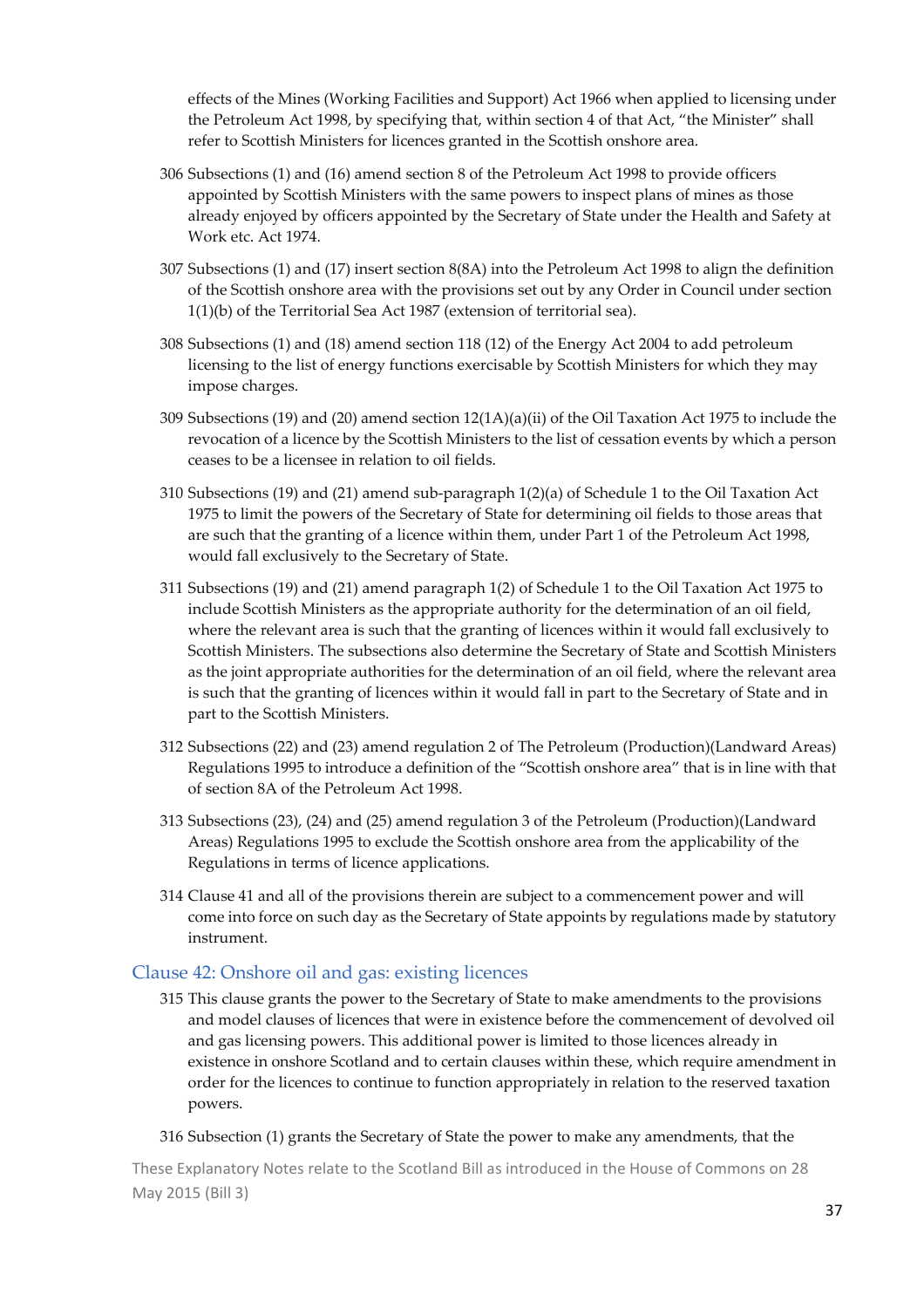Secretary of State deems necessary or expedient, to the provisions of an existing licence and to the model clauses that are incorporated or have the effect as if incorporated into such an existing licence.

- 317 Subsection (2) specifies that the power to make amendments, awarded to the Secretary of State by means of subsection (1), is to be exercised by regulations made by statutory instrument.
- 318 Subsection (3) specifies that any such statutory instruments, containing regulations to make amendments to existing licences, shall be subject to annulment in pursuance of a resolution of either House of Parliament.
- 319 Subsection (4) defines "existing licences" as those licences granted under section 2 of the Petroleum Act 1998 or under section 2 of the Petroleum (Production) Act 1934 before the commencement of the devolution of licensing powers to Scottish Ministers for the Scottish onshore area.

#### Clause 43: Consumer advocacy and advice

- 320 This clause amends several reservations in Part 2 of Schedule 5 to the Scotland Act 1998 so that responsibility for consumer advocacy and advice is devolved to the Scottish Parliament.
- 321 Part 2 of Schedule 5 is separated into Sections with each Section setting out the reserved matter. Paragraphs 1 to 3 of Part 2 set out rules to interpreting Part 2 of Schedule 5. Paragraph 3 makes it clear that an exception under one Section does not affect any other Section. The provision of consumer advocacy and advice is not a discrete reservation under a single Section. It falls within the scope of a number of reservations in different Sections.
- 322 Subsections (2) to (4) insert exceptions for consumer advocacy and advice from the reservations in Sections C7 (consumer protection), C8 (product standards, safety and liability) and C9 (weights and measures) This will have the effect of devolving the provision of consumer advocacy or advice by, or by agreement with, a public body or holder of a public office, in relation to the reserved matter.
- 323 Subsections (5) to (7) insert exceptions from consumer advocacy and advice from the reservations in Sections C11 (posts), D1 (electricity) and D2 (oil and gas). This will have the effect of devolving the provision of consumer advocacy and advice by, or by agreement with, a public body or holder of a public office, in relation to the reserved matter. However, this exception does not include conferring or removing functions from the Office of Communications (Ofcom) or the Gas and Electricity Markets Authority (Ofgem). This is clarified by subsection (8), which adds Ofcom and Ofgem to the list of reserved bodies in paragraph 3 of Part 3 of Schedule 5.
- 324 Subsections (9) to (15) make consequential amendments to support the change in funding arrangements that the devolution of consumer advocacy and advice requires.

#### Clause 44: Functions exercisable within devolved competence

- 325 When competence to legislate was given to the Scottish Parliament by virtue of the Scotland Act 1998, the functions under existing enactments, prerogative and other executive functions, that were within that new competence and exercisable by a Minister of the Crown were transferred to the Scottish Ministers by a general transfer under section 53 of that Act. Other references in existing enactments were also glossed by sections 117 ‐ 122 of the Scotland Act to take account of the transfer of responsibility to the Scottish Parliament and Scottish Ministers.
- 326 Where this Bill transfers legislative competence to the Scottish Parliament, provision needs to be made for the functions of a Minister of the Crown that fall within the scope of the newly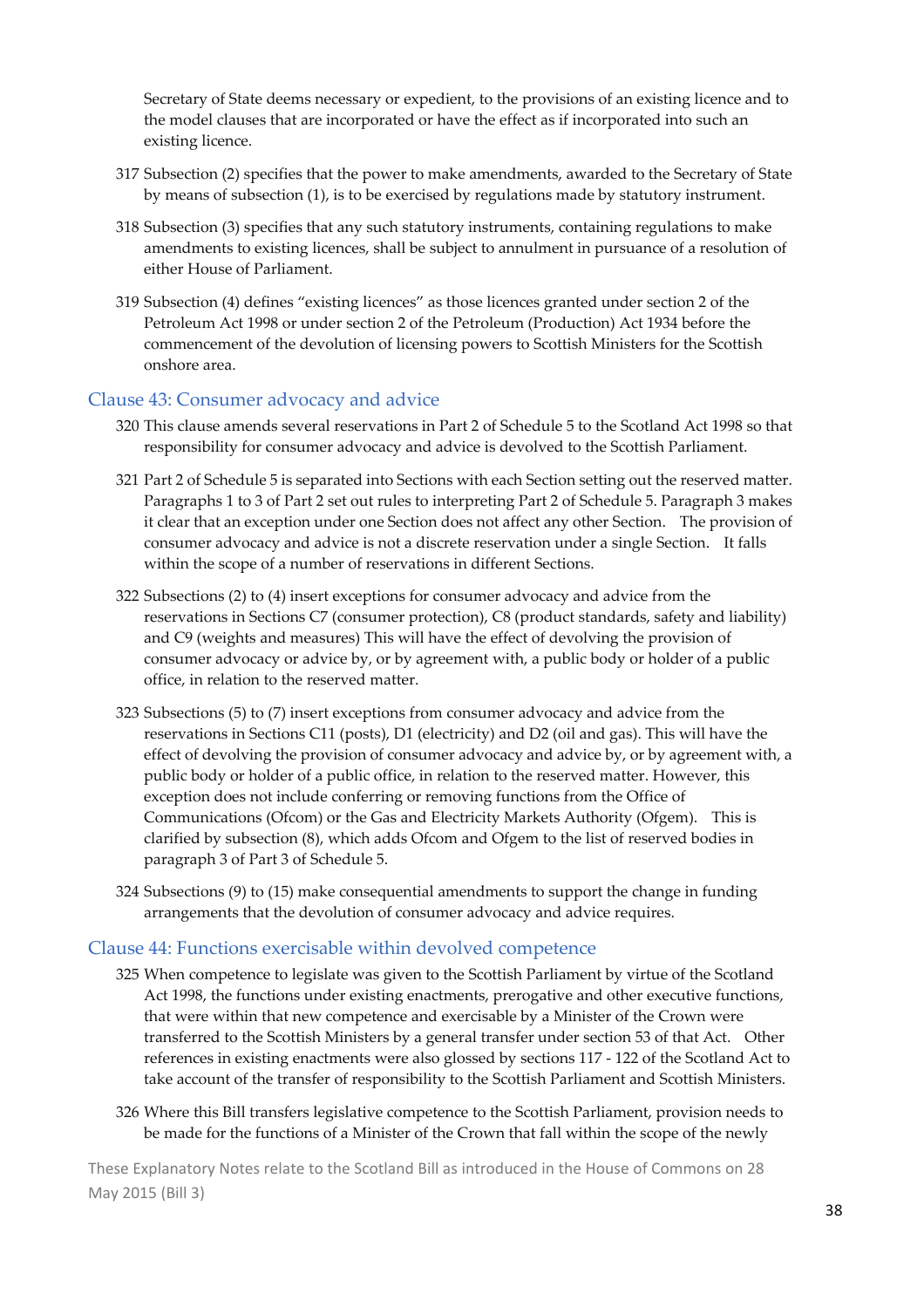devolved competence and other appropriate amendments made to legislation. In some instances e.g. speed limits, this is done by transferring functions to the Scottish Ministers by textual amendment of the relevant legislation. However in the case of devolution to the Scottish Parliament by virtue of clause 43 this is done by updating the operation of section 53.

- 327 This clause makes provision to ensure that references in enactments immediately preceding the transfer of power to the Scottish Parliament are glossed rather than only transferring functions and glossing references in legislation immediately preceding the coming into force of the Bill.
- 328 Identical provision is made by clause 27 for functions devolved to the Scottish Ministers by virtue of clauses 19, 20, 21, 22, 23 and 26.

#### Clause 45: Gaming machines on licensed betting premises

- 329 By Section B9 of Part 2 of Schedule 5 to the Scotland Act 1998, "betting, gaming and lotteries" are reserved matters.
- 330 By section 236 of the Gambling Act 2005, the Secretary of State must define four classes of gaming machine, to be known as categories A, B, C and D, and sub‐divide category B into sub‐categories. The Secretary of State established categories and sub‐categories of gaming machine through the Categories of Gaming Machine Regulations 2007 (S.I. 2007/2158, as amended).
- 331 Currently, under the Gambling Act 2005, any person who holds a betting premises licence is authorised to make available up to four gaming machines on the site to which that licence relates. The entitlement, by section 172(8) of the 2005 Act and regulation 6(3)(d) of the 2007 Regulations, is confined to gaming machines of sub‐categories B2, B3 and B4, and Categories C and D.
- 332 This clause will insert a specific exception into Section B9 of Part 2 of Schedule 5 to the Scotland Act 1998, so that the Scottish Parliament will have legislative competence, and the Scottish Ministers executive competence, to vary the number of certain gaming machines authorised by a betting premises licence. This power is sufficiently broad as to allow the Scottish Ministers to reduce the number of such gaming machines to zero. The functions conferred on the Secretary of State by section 236 of the 2005 Act will continue to be reserved.
- 333 There are three limitations on this devolved competence. First, it is confined to gaming machines for which it is possible to stake more than £10 in respect of a single game; at present, this is possible only with sub‐category B2 gaming machines.
- 334 Secondly, it applies only to a betting premises licence issued after the date on which this clause comes into force. Nothing in this clause empowers the Scottish Parliament or the Scottish Ministers to vary the number of gaming machines authorised by betting premises licences issued before that date.
- 335 Thirdly, the exception does not include betting premises licences issued in respect of a track.
- 336 This power may be exercised by Scottish Ministers by way of an Order, which would be subject to the affirmative procedure.

### **Part 5: Other Executive Competence**

#### Clause 46: Gaelic Media Service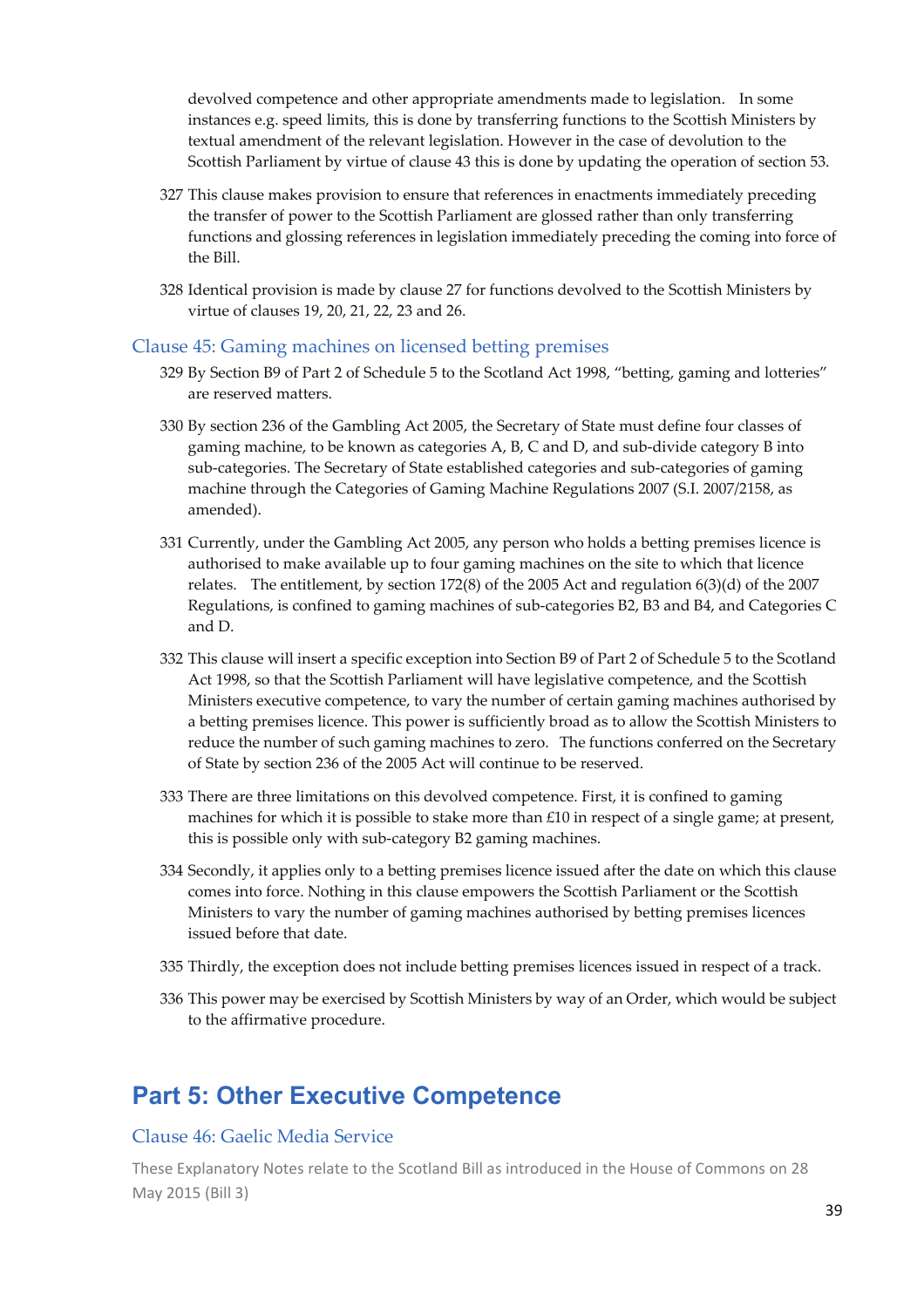- 337 The Gaelic Media Service (operating under the name of MG Alba) has the remit under the Broadcasting Act 1990 ("the 1990 Act) to secure that a wide and diverse range of high quality programmes in Gaelic are broadcast in Scotland. The 1990 Act provides for the Gaelic Media Service's governance and functions. Section 183A of the 1990 Act provides that the members of the Gaelic Media Service (including the chair) are to be appointed by Ofcom and that the approval of the Secretary of State and the Scottish Ministers is required for such appointments. When appointing the members Ofcom must have regard to any guidance issued by the Secretary of State with the agreement of the Scottish Ministers.
- 338 Subsection (1) of this clause amends section 183A of the 1990 Act to provide the appointments are only subject to the approval of the Scottish Ministers (and no longer the Secretary of State) and that the appointment guidance may be issued by the Scottish Ministers (and no longer the Secretary of State). Subsection (2) of this clause repeals subsections (4) to (6) of section 17 of the Scotland Act 2012, which added references to Scottish Ministers into section 183A of the 1990 Act.

#### Clause 47: Commissioners of Northern Lighthouses

- 339 This clause amends the Merchant Shipping Act 1995 ("the 1995 Act") to provide for additional Ministerial appointments to the Commissioners of Northern Lighthouses (NLB) and to impose duties on the NLB to send the accounts produced under section 218 of the 1995 Act, and any reports produced under section 198(4)(b) of the 1995 Act to the Scottish Ministers. The clause imposes a duty on the Scottish Ministers to lay the reports and accounts passed to them by the NLB before the Scottish Parliament.
- 340 The amendments to Schedule 8 of the 1995 Act contained in the clause provide that the Commissioners of the NLB will include a person appointed by the Secretary of State (in addition to the person who can be nominated under paragraph (d) of Schedule 8), and an additional person appointed by the Scottish Ministers. The total number of Commissioners will remain the same because the clause reduces the number of elected Commissioners from five to three.

#### Clause 48: Maritime and Coastguard Agency

- 341 This clause amends the Coastguard Act 1925 ("the 1925 Act") and the Merchant Shipping Act 1995 ("the 1995 Act").
- 342 Subsection (1) amends the 1925 Act to provide that the Secretary of State must consult the Scottish Ministers about his or her strategic priorities when exercising functions under the 1925 Act in relation to activities of the Coastguard in Scotland (which includes activities of the Coastguard in Scotland's territorial waters). These functions, which are conferred on the Board of Trade by section 1 of the 1925 Act, are now exercisable by the Secretary of State for Transport.
- 343 Subsection (2) amends section 292 of the 1995 Act to provide that the Secretary of State must consult the Scottish Ministers about his or her strategic priorities when exercising functions under the 1995 Act in relation to the protection of people on ships in Scotland, and the safety standards which apply to both ships and people on ships in Scotland (including in relation to Scotland's territorial waters).

#### Clause 49: Rail: franchising of passenger services

344 The Railways Act 1993 ("the 1993 Act") provides that the bodies and persons listed in subsections  $25(1)(a)$  to  $25(1)(f)$  (public sector operators) shall not be a franchisee. Accordingly, those bodies and persons listed in section 25(1) of the 1993 Act may not bid for, or operate, passenger rail services under a franchise agreement in Great Britain.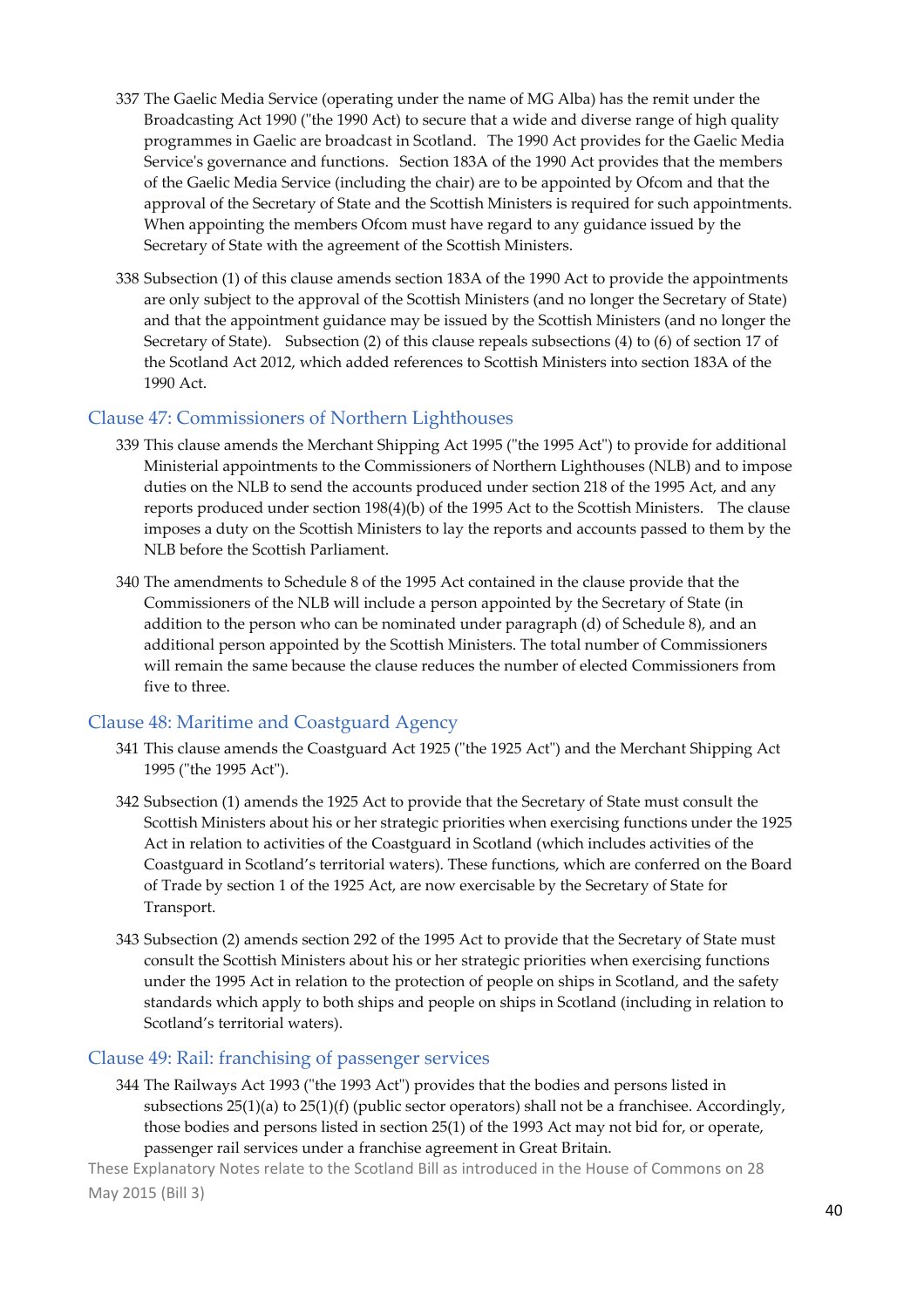- 345 Subsection (3) of the clause will have the effect of lifting this prohibition in relation to Scottish franchise agreements. It will allow a public sector operator to be a franchisee in relation to a franchise agreement for the provision of services that begin and end in Scotland (Scotland‐only services) and such other cross-border services that are designated by Scottish Ministers to be provided under that same franchise agreement.
- 346 Subsection (4) of the clause provides that the disapplication of section 25(1) of the 1993 Act in relation to Scottish franchise agreements will apply only in relation to an invitation to tender issued by the Scottish Ministers under powers set out in section 26(2) of the 1993 Act on or after subsection (3) comes into force.

#### Clause 50: Fuel poverty: support schemes

- 347 Under the Energy Act 2010 ("the 2010 Act") the Secretary of State has powers to make support schemes in relation to Great Britain, for the purposes of reducing fuel poverty. This Bill amends the 2010 Act to enable the Scottish Ministers to exercise many of those powers in relation to support schemes for the purposes of reducing fuel poverty in relation to Scotland through obligations on gas and electricity suppliers.
- 348 This clause amends the 2010 Act by inserting a new section 14A to enable the Scottish Ministers to exercise a range of powers to make one or more support schemes for the purposes of reducing fuel poverty in relation to Scotland. It also makes consequential changes to section 9 (schemes for reducing fuel poverty) and section 31 (Orders and regulations) of the 2010 Act.
- 349 All of the powers under section 9 of the 2010 Act in relation to obligations on suppliers are transferred to the Scottish Ministers with the exception of: powers to determine how support schemes are to be applied to licensed gas or electricity suppliers; powers to determine the aggregate amount of benefits to be provided in any specified period and the total amount of benefits to be provided by any one scheme supplier; powers for determining the amount of any benefit provided under the scheme; and powers relating to the reconciliation of supplier costs. These relate to the scale and apportionment of the obligations, and the obligated parties.
- 350 Before exercising the powers that are transferred to them by virtue of this clause, the Scottish Ministers must have consulted with, and obtained the agreement of, the Secretary of State. The Scottish Ministers are subject to the same requirement as the Secretary of State, to obtain the consent of the Treasury before making a scheme using the powers in section 9 of the 2010 Act.
- 351 The Secretary of State may exercise the powers that are transferred to the Scottish Ministers by virtue of this clause, if the Scottish Ministers agree. The Secretary of State can intervene and exercise the powers without the agreement of the Scottish Ministers in the circumstances set out in subsections (6), (8) or (10) of the new s.14A.
- 352 The Secretary of State may exercise these intervention powers under one of three conditions:
	- a. (i) If, after consulting the Scottish Ministers, the Secretary of State considers it necessary to ensure a scheme is made in Scotland with the same start and end times as a scheme made or to be made in relation to England and Wales,
	- b. (ii) Where a scheme made in relation to Scotland, alone or in conjunction with a scheme made or to be made by the Secretary of State in relation to England and Wales, is likely to cause detriment to the United Kingdom (including consideration of the costs imposed on suppliers by virtue of schemes) or adversely affect the ability of the United Kingdom to comply with any international agreement or arrangement in relation to climate change or energy efficiency. The Secretary of State may only exercise this power after the Scottish Ministers have failed to comply with a written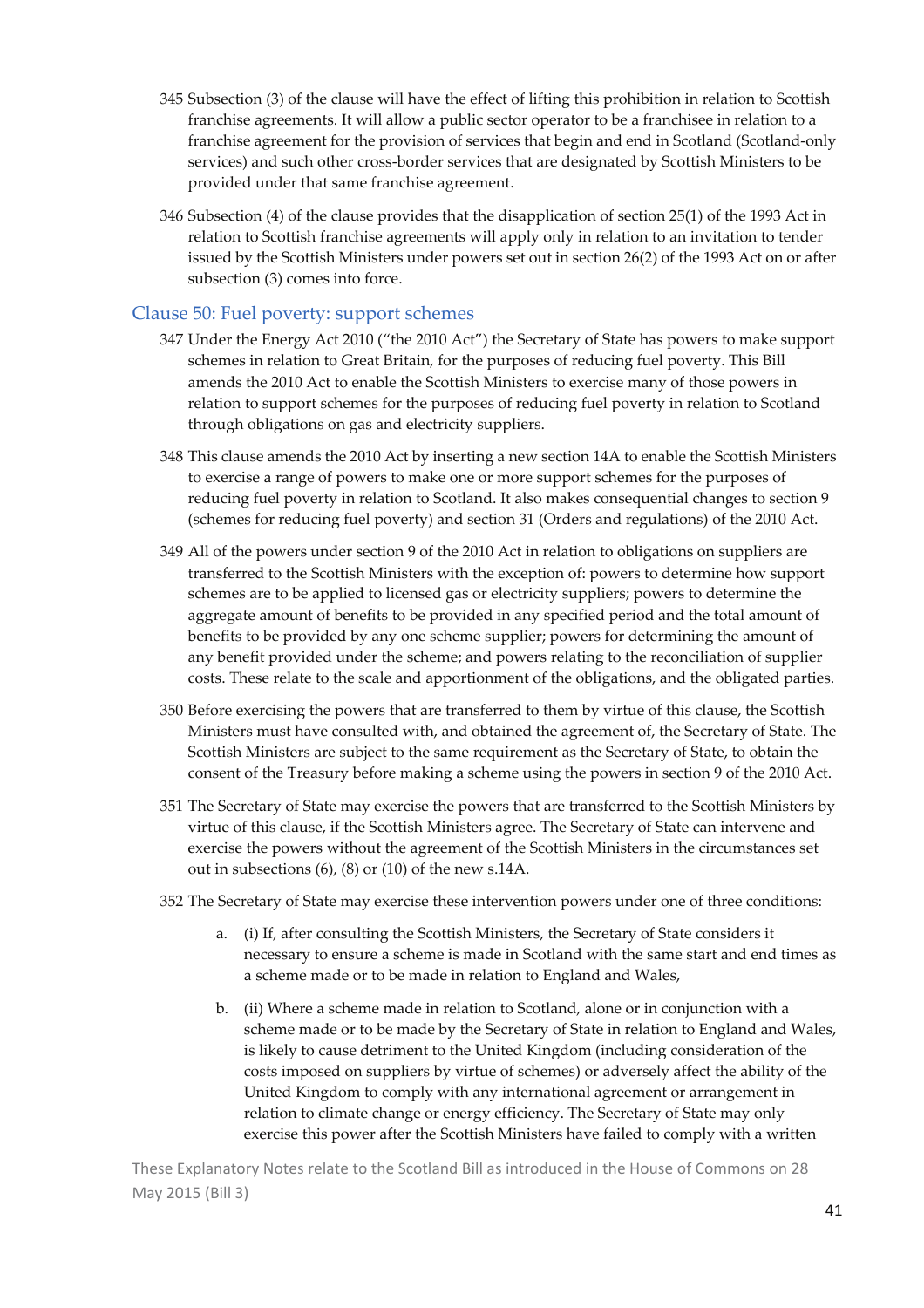request to make specified modifications to prevent these effects within a specified time, or

c. (iii) The Secretary of State makes or intends to make changes to a support scheme which would result in a significant change in the costs incurred by suppliers, and the Scottish Ministers have not made requested modifications to a scheme made in relation to Scotland.

#### Clause 51: Energy company obligations

- 353 Under the Gas Act 1986 ("the 1986 Act") and the Electricity Act 1989 ("the 1989 Act") the Secretary of State has powers to impose obligations on gas and electricity suppliers in Great Britain, for the purposes of promoting reductions in carbon emissions and home-heating costs. This Bill amends those Acts to enable the Scottish Ministers to exercise many of those powers in relation to the promotion by gas and electricity suppliers of reductions in carbon emissions and home‐heating costs in Scotland.
- 354 This clause amends the 1986 Act by inserting new sections 33BCA and 33BDA and the 1989 Act by inserting new sections 41AA and 41BA to enable the Scottish Ministers to exercise a range of powers in relation to obligations imposed on licenced gas and electricity suppliers to promote reductions in carbon emissions or home heating costs in relation to Scotland.
- 355 Section 33BC of the 1986 Act contains the powers to impose obligations on gas suppliers to promote reductions in carbon emissions. Section 33BD of the 1986 Act and sections 41A and 41B of the 1989 Act contain similar powers to impose obligations on gas and electricity suppliers to promote reductions in home-heating costs and to impose obligations on electricity suppliers to promote reductions in carbon emissions.
- 356 Powers are conferred on the Scottish Ministers to specify how suppliers may meet their obligations through measures carried out in Scotland. Most of the powers under sections 33BC and 33BD of the 1986 Act and under sections 41A and 41B of the 1989 Act are transferred to the Scottish Ministers for the purpose of obligations imposed by the Secretary of State in relation to Scotland. Specific powers that are not transferred to the Scottish Ministers are: powers to determine whether there should be an obligation and to specify the obligation period; powers to specify the suppliers on whom the obligation is imposed; powers to determine how other persons that become suppliers after the start of the obligation period are treated; powers to set the criteria for distributing the obligation between individual suppliers; powers to alter a supplier's share of the obligation during an obligation period; and powers to impose obligations on gas transporters or electricity distributors. These relate to the scale and apportionment of the obligations, and the obligated parties.
- 357 Before exercising the powers that are transferred to them by virtue of this clause, the Scottish Ministers must have consulted with, and obtained the agreement of, the Secretary of State. The Scottish Ministers will also be under a duty to consult the Gas and Electricity Markets Authority, Citizens Advice Scotland, suppliers and other persons they consider appropriate.
- 358 The Secretary of State may exercise the powers that are transferred to the Scottish Ministers by virtue of this clause, if the Scottish Ministers agree. The Secretary of State can also intervene and exercise the powers without the agreement of the Scottish Ministers in the circumstances set out in subsection (7) of the new sections inserted by this clause.
- 359 The Secretary of State may exercise these intervention powers where the provision made for the obligation in relation to Scotland, alone or in conjunction with the obligation in relation to England and Wales, is likely to: (a) cause detriment to the United Kingdom (including consideration of the costs likely to be incurred by suppliers under the obligations): (b)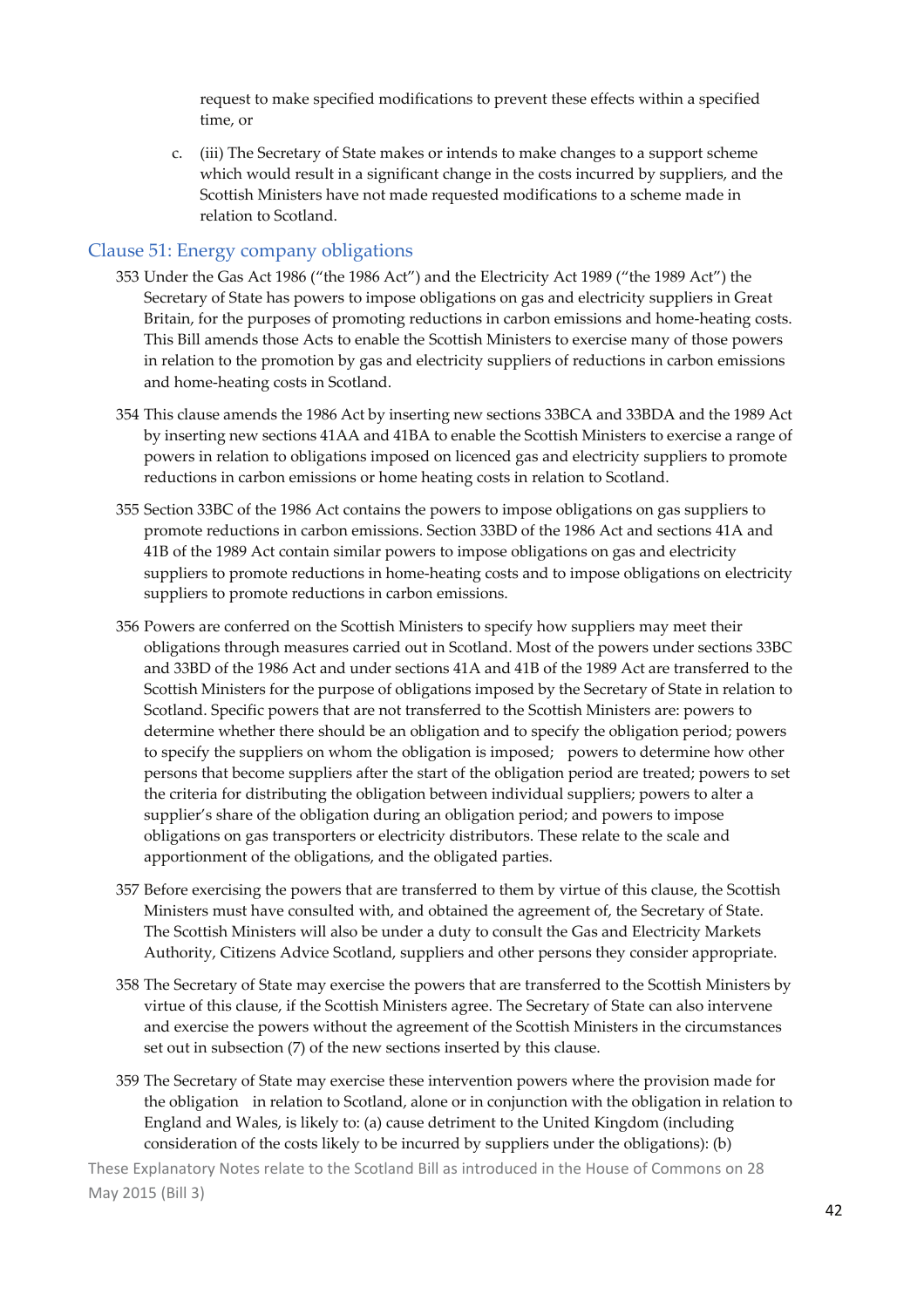adversely affect the ability of the United Kingdom to comply with any international agreement or arrangement in relation to climate change or energy efficiency: or (c) result in costs incurred by suppliers that are not broadly equivalent in relation to England & Wales and Scotland. The Secretary of State may only intervene on these grounds after the Scottish Ministers have failed to comply with a written request to make specified modifications within a specified time to prevent these effects.

#### Clause 52: Apportionment of targets

- 360 This clause amends the Utilities Act 2000 ("the 2000 Act"). Where the Secretary of State has set an overall carbon emissions reduction target for the purpose of an energy company obligation, subsection (3) enables the Secretary of State to apportion that target between England and Wales and Scotland. Subsection (6) makes similar provision in relation to the apportionment of any overall home‐heating cost reduction target.
- 361 Where an overall carbon emissions reduction target has been apportioned, subsection (4) enables provision to be made by the Secretary of State for a supplier to elect that a measure carried out in Scotland is to be treated instead as carried out in England and Wales. The consent of the Scottish Ministers is required for provision enabling measures carried out in England & Wales to be treated as carried out in Scotland. Subsection (7) makes similar provision in relation to any overall home‐heating cost reduction target.
- 362 Subsection (10) enables the Scottish Ministers to use the powers in section 103B(1)(b) and (c) of the 2000 Act to require suppliers and the administrator of the obligation to provide the Scottish Ministers with information enabling them to review the operation of any orders made by them using the powers under 33BC or 33BD of the 1986 Act or under sections 41A or 41B of the 1989 Act and to maintain a measures record. Subsection (12) enables this information to be shared with the Secretary of State and the Welsh Ministers.
- 363 Subsection (14) ensures that the general restriction on the disclosure of information in section 105 of the 2000 Act does not apply if the disclosure is made to facilitate the performance of the functions of the administrator of the obligation.

#### Clause 53: Renewable electricity incentive schemes: consultation

364 This clause inserts a new section 90C in the Scotland Act 1998. It places a requirement on the Secretary of State to consult the Scottish Ministers in two types of situation. Firstly, before establishing any new scheme to incentivise the generation of electricity using renewable sources, where that scheme applies in Scotland. Secondly, before making substantive amendments to such schemes in place. The clause provides that the Secretary of State is not required to consult the Scottish Ministers on levies in connection with such schemes, or on minor or technical or administrative changes.

#### Clause 54: Offshore renewable energy installations

- 365 This clause amends the Energy Act 2004 ("the 2004 Act") to enable the Scottish Ministers to exercise functions in relation to declaring safety zones around, and the decommissioning of, offshore renewable energy developments wholly in Scottish waters or in a Scottish part of a Renewable Energy Zone ("REZ").
- 366 Subsections (2) to (5) amend section 95 of the 2004 Act (safety zones around renewable energy installations) to provide the Scottish Ministers with a discretionary power to issue a notice to declare safety zones around a renewable energy installation wholly in Scottish waters or in a Scottish part of a REZ and to determine which activities are permitted within a safety zone, and which vessels may enter or remain within a safety zone. Where such an installation is proposed to be, or is, extended outside Scottish waters or a Scottish part of a REZ the Secretary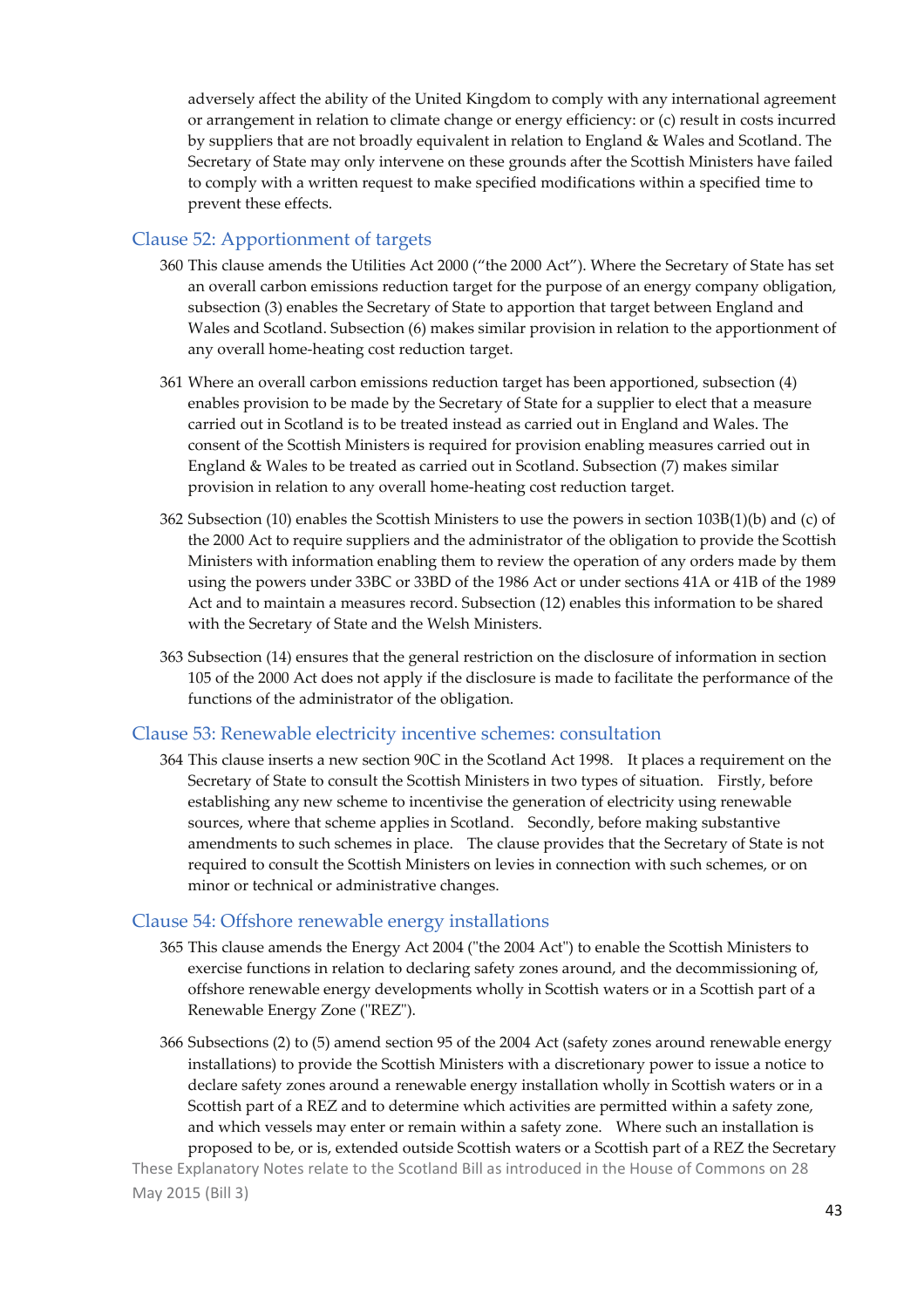of State will exercise the functions in relation to declaring safety zones in respect of that part of the installation, unless the Scottish Ministers and the Secretary of State agree that the Scottish Ministers should do so.

- 367 Subsection (5) inserts a new subsection (4A) in section 95 of the 2004 Act to provide that, before issuing a notice which relates to an area outside Scottish waters or the Scottish part of a REZ, the Scottish Ministers must consult the Secretary of State.
- 368 Subsections (6) to (8) amend section 96 of the 2004 Act (prohibited activities in a safety zone) to provide the Scottish Ministers with the power to make regulations setting out general permissions allowing vessels to enter safety zones and carry out activities.
- 369 Subsections (17) to (19) amend Schedule 16 to the 2004 Act (applications and proposals for notices under section 95) to make provision for applications and proposals for notices declaring safety zones to be made to the Scottish Ministers.
- 370 The 1982 United Nations Convention on the Law of the Sea (UNCLOS) places an obligation on contracting parties to ensure that renewable energy installations in a REZ are decommissioned. Chapter 3 of the 2004 Act created a common legal regime for offshore renewable energy developments in territorial and internal waters or a REZ.
- 371 Subsections (9) to (12) amend Chapter 3 of the 2004 Act (decommissioning of offshore installations) to provide that the Scottish Ministers will exercise functions in relation to decommissioning of renewable energy installations wholly in Scottish waters or in a Scottish part of a REZ and those parts of a related electric line in such waters. These functions include the discretionary power to impose an obligation on a responsible person to submit a costed decommissioning programme. The Scottish Ministers may approve such a programme or, where they consider it to be inadequate, prepare a suitable decommissioning programme and recover the costs from the responsible person. Where such an installation is proposed to be, or is, extended outside Scottish waters or a Scottish part of a REZ the Secretary of State will exercise the functions in relation to decommissioning in respect of that part of the installation, unless the Scottish Ministers and the Secretary of State agree that the Scottish Ministers should do so.
- 372 Subsection (13) amends section 111 of the 2004 Act (regulations about decommissioning) to provide the Scottish Ministers with the power to make regulations relating to decommissioning of such renewable energy installations and related electric lines.

#### Clause 55: References to Competition and Markets Authority

373 This clause amends section 132 of the Enterprise Act 2002 ("the 2002 Act"). Section 132 of the 2002 Act confers on the "appropriate Minister" a power to refer a market or markets for investigation if the "appropriate Minister" has reasonable grounds for suspecting that one or more features of the market (or features occurring in a number of markets) are preventing, restricting or distorting competition in the supply or acquisition of specified goods or services. Subsection (5) defines the "appropriate Minister" as either the Secretary of State acting alone or the Secretary of State acting jointly with other Ministers of the Crown. The "appropriate Minister" may only exercise this power where additionally he, she or they are either dissatisfied with the Competition and Markets Authorityʹs (CMAʹs) decision not to make a reference (subsection (1)) or are satisfied that the CMA is aware of whatever evidence has led the "appropriate Minister" to form a suspicion and is not likely to reach a decision as to whether or not to launch a market study (to determine whether a reference is appropriate) within a reasonable period of time (subsections (2) and (3)). The "appropriate Minister" may make market investigation references only as a reserve power.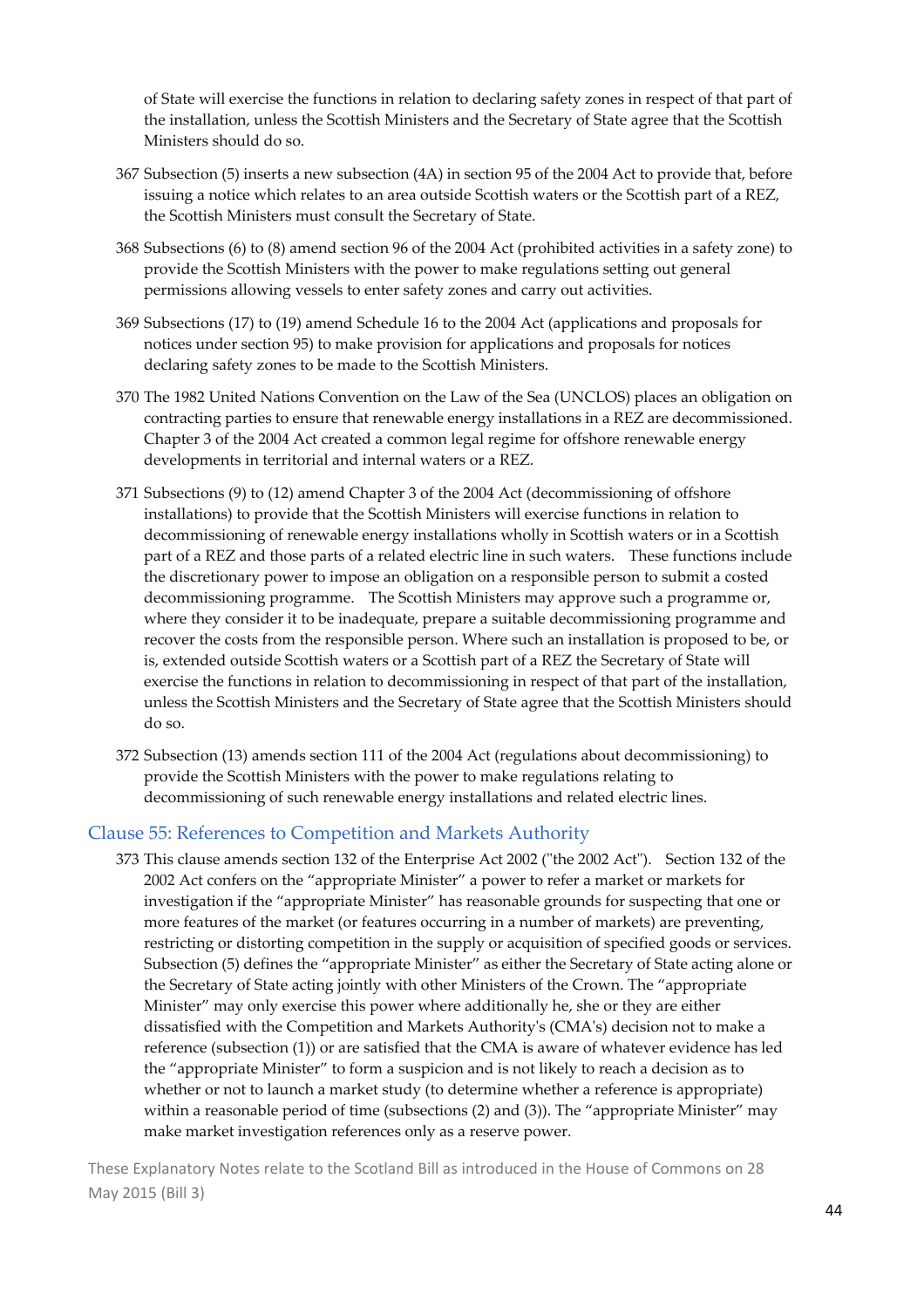374 Clause 55 amends the definition of "appropriate Minister" in section 132(5) of the 2002 Act so that it includes the Scottish Ministers, acting jointly with the Secretary of State, or jointly with the Secretary of State and one or more other Ministers of the Crown.

### **Part 6: Miscellaneous**

#### Clause 56: Gas and Electricity Markets Authority

- 375 This clause amends section 5 of, and inserts a new section 5XA into, the Utilities Act 2000 ("2000 Act").
- 376 Section 5 of the 2000 Act requires the Gas and Electricity Markets Authority ("the Authority) to send its annual report to the Secretary of State, and imposes a duty on the Secretary of State to lay that report before both Houses of Parliament. The clause imposes a new requirement on the Authority to send the annual report to the Scottish Ministers, and new subsection (5A) of section 5 requires the Scottish Ministers to lay a copy of each report before the Scottish Parliament.
- 377 New section 5XA(1) requires the Comptroller and Auditor Generals to send the certified accounts, and report on its accounts, to the Authority each year. Subsection (2) requires the Authority to send the certified account and report to the Scottish Ministers, and subsection (3) requires the Scottish Ministers to lay copies of those documents before the Scottish Parliament.

#### Clause 57: Office of Communications

- 378 Ofcom is the UK‐wide independent communications regulator overseeing television, radio, telecoms, mobiles, postal services and the airwaves. It was established by the Office of the Communications Act 2002 ("the 2002 Act").
- 379 Section 1 of the 2002 Act provides that the Secretary of State appoints the chairman and other members of Ofcom. Subsections (1) to (3) of this clause amend section 1 of the 2002 Act to provide that the Scottish Ministers shall appoint one member of Ofcom and, before doing so, they must consult the Secretary of State.
- 380 The procedures adopted by the Secretary of State when making appointments to Ofcom are monitored by the Commissioner for Public Appointments in accordance with the Public Appointments Order in Council 2014. In particular, the code of practice published by the Commissioner on the principle of selection on merit for public appointments. Subsection (9) of this clause amends the Order in Council to add the Scottish Ministers to the definition of an 'appointing authority' and therefore brings the Scottish Ministers appointment of a member of Ofcom within the ambit of the Order.
- 381 The Schedule to the 2002 Act makes further provision about Ofcom including qualification for membership, tenure of office, accounts & audit and annual reports. Subsection (4) of this clause amends the application of the Schedule in relation to the member of Ofcom appointed by the Scottish Ministers. The functions relating to ensuring that a person being appointed to Ofcom does not have any conflict of interest and the functions relating to a member's resignation or removal for office are conferred on the Scottish Ministers. The member may only be removed from office by the Scottish Ministers following consultation with the Secretary of State.
- 382 Subsections (6) to (7) of this clause amend the Schedule to the 2002 Act to require the Comptroller and Auditor General to send a copy of Ofcom's statement of accounts and his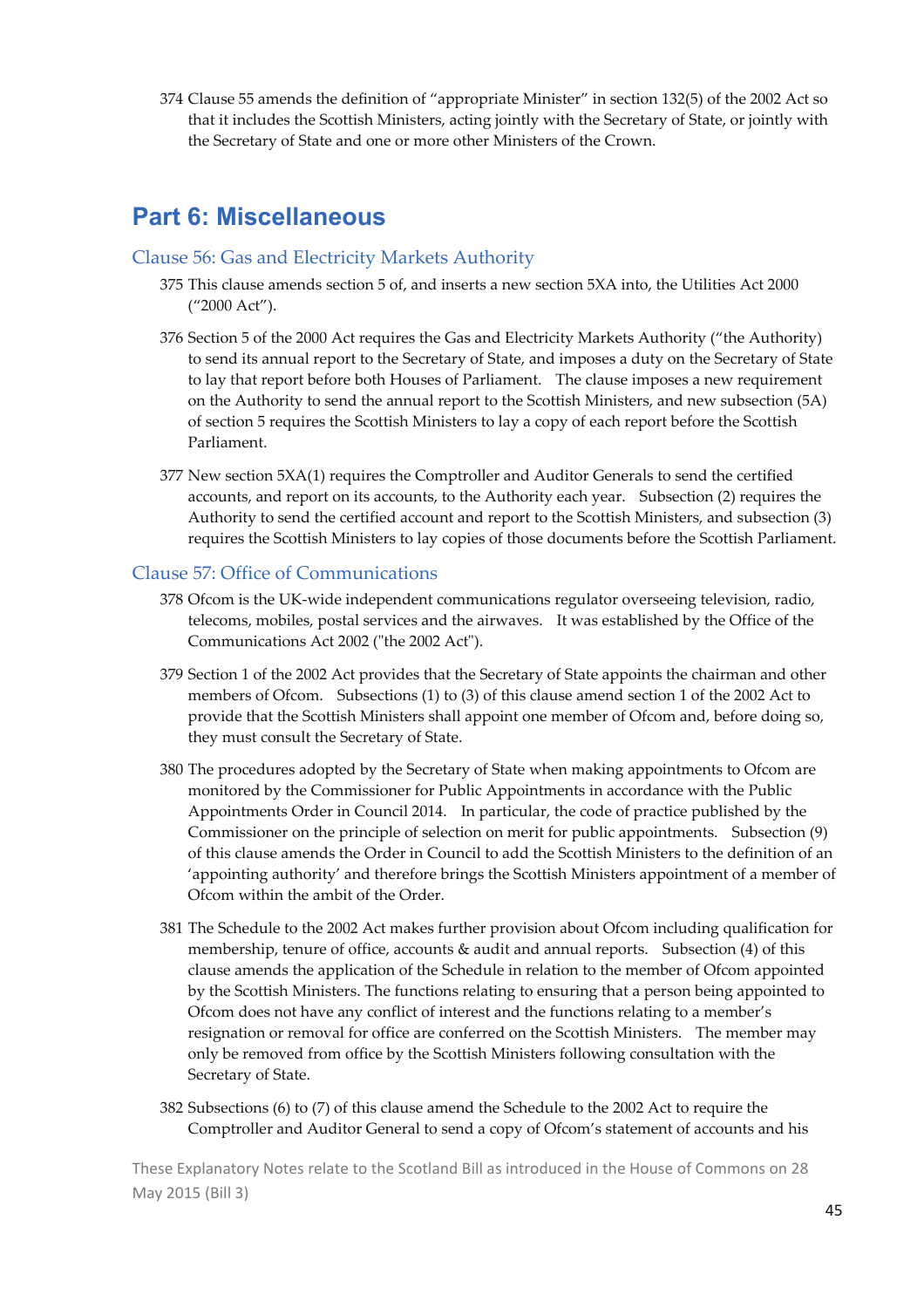report to the Scottish Ministers and for the Scottish Ministers to lay those documents before the Scottish Parliament. Similarly, subsection (8) amends the Schedule to the 2002 Act to require Ofcom to send its annual report to the Scottish Ministers and for the Scottish Ministers to lay the report before the Scottish Parliament.

#### Clause 58: Bodies that may be required to attend before the Parliament

- 383 This clause inserts a new section 23A into the Scotland Act 1998 ("the 1998 Act"). It applies, with modifications, section 23 of the 1998 Act which gives the Scottish Parliament the power to require persons and UK Ministers to appear before it to give evidence or produce documents in relation to any subject for which the Scottish Government has general responsibility. The clause gives the Scottish Parliament the power to compel witnesses and documents from the bodies specified in subsection (2) in relation to the functions exercised by those bodies that are discharged in relation to Scotland. These bodies are the Commissioners of Northern Lighthouses, the Office of Communications, and the Gas and Electricity Markets Authority. Because of the modifications made by the clause to section 23 of the 1998 Act, the Scottish Parliament will be able to compel persons from the specified bodies to give evidence and produce documents in relation reserved matters. UK Ministers will remain compellable only on the basis in section 23 i.e. only where they are exercising a function which the Scottish Government has general responsibility for.
- 384 Subsection (1) applies section 23 of the 1998 Act and sets out that the Scottish Parliament's power to require persons to attend before its proceedings to provide evidence and produce documents extends to the bodies specified in subsection (2) in relation to the functions of those bodies that are exercised in relation to Scotland.
- 385 Subsection (2) sets out the three bodies in relation to which the requirements outlined in subsection (1) can be imposed.

### **Part 7: General**

#### Clause 59: Subordinate legislation under functions exercisable within devolved

#### competence

- 386 This clause ensures that where functions transferred to the Scottish Ministers by section 53, as glossed by clauses 27 and 44, include powers to make delegated legislation, the procedure applicable follows that set out by the Scottish Parliament in the Interpretation and Legislative Reform (Scotland) Act 2010 (ILRA).
- 387 Section 53, as glossed by clauses 27 and 44, transfers functions exercisable within devolved competence by virtue of clauses 19, 20, 21, 22, 23, 26 and 43 from a Minister of the Crown to the Scottish Ministers. Some of the functions transferred will include power to make delegated legislation but that delegated legislation will be subject to the procedure in the Parliament. Accordingly, adjustment is needed to apply Scottish Parliament procedure to those transferred functions.
- 388 In 2010, the Scottish Parliament passed ILRA which makes provision for scrutiny of devolved subordinate legislation. This clause ensures that where a transferred function is exercisable by statutory instrument, it will be exercisable by Scottish statutory instrument. If no provision is made for the transferred function to be exercisable by statutory instrument, then the function is not exercisable by Scottish statutory instrument. Further, it glosses references to the parliamentary scrutiny applicable to a transferred delegated power. For example, references to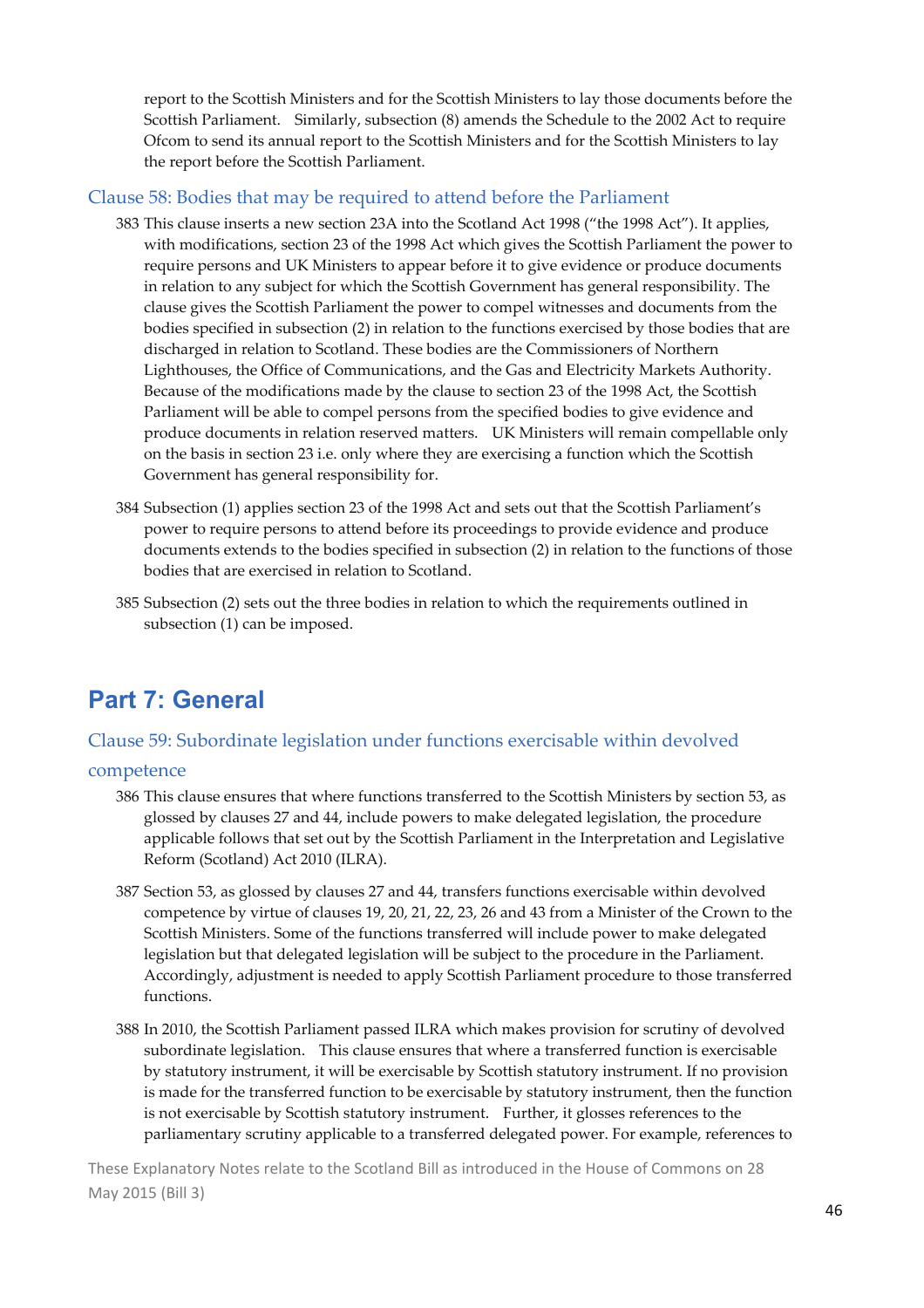subordinate legislation being "subject to annulment in pursuance of a resolution" will be read as subject to the negative procedure.

#### Clause 60: Transfers of property etc to the Scottish Ministers

- 389 Clause 60 amends section 60(3) of the Scotland Act 1998. Section 60 confers a power to provide for (a) the transfer to the Scottish Ministers of any property belonging to a Minister of the Crown or government department, (b) the Scottish Ministers to have rights or interests in relation to such property and (c) the transfer to the Scottish Ministers of any liabilities to which a Ministers of the Crown or government department is subject. The scope of the power is limited by subsection (3) of that section to any transfer of sharing of functions of a Minister of the Crown by virtue of section 53, 63 or 89 of the Scotland Act 1998 or any other circumstances which the person making the legislation consider it appropriate to do so for the purposes of the Scotland Act 1998.
- 390 The amendment to subsection (3) will allow transfer of property, rights or interests in relation to such property and liabilities, to the Scottish Ministers in connection with the transfer or sharing of functions of a Minister of the Crown to the Scottish Ministers by virtue of the Bill. The Bill provides for the transfer or sharing of functions:
	- a. by way of general transfer of functions (see the gloss of section 53 by clauses 27 and 44;
	- b. by textual amendment where legislative competence is also transferring;
	- c. by textual amendment where there is no transfer of legislative competence; and
	- d. where the consequential power in clause 62 is used to transfer a function to the Scottish Ministers.
- 391 Without an amendment to section 60, the power in that section could not be used following a transfer of functions in the last three class of cases. The first category would be within the scope of the existing power as section 53 is glossed.

#### Clause 61: Transitional provision

392 A number of the clauses in the Bill provide for the transfer of functions from a Minister of the Crown to the Scottish Ministers. At the time of the transfer of the functions to the Scottish Ministers, there may be ongoing matters in relation to the exercise of that function e.g. legal proceedings against a Minister of the Crown. This clause provides continuity at the point of transfer, so that anything in the process of being done by or in relation to a Minister of the Crown may be carried on by or in relation to the Scottish Ministers. And anything already done by or in relation to a Minister of the Crown has effect as if done by or in relation to the Scottish Ministers.

#### Clause 62: Power to make consequential, transitional and saving provisions

393 This clause provides a regulation making power to make consequential amendments and transitional and saving provisions.

#### Clause 63: Commencement

394 This clause details the commencement arrangements for the Bill.

#### Clause 64: Short title

395 This clause states that the Act may be cited as the Scotland Act 2015.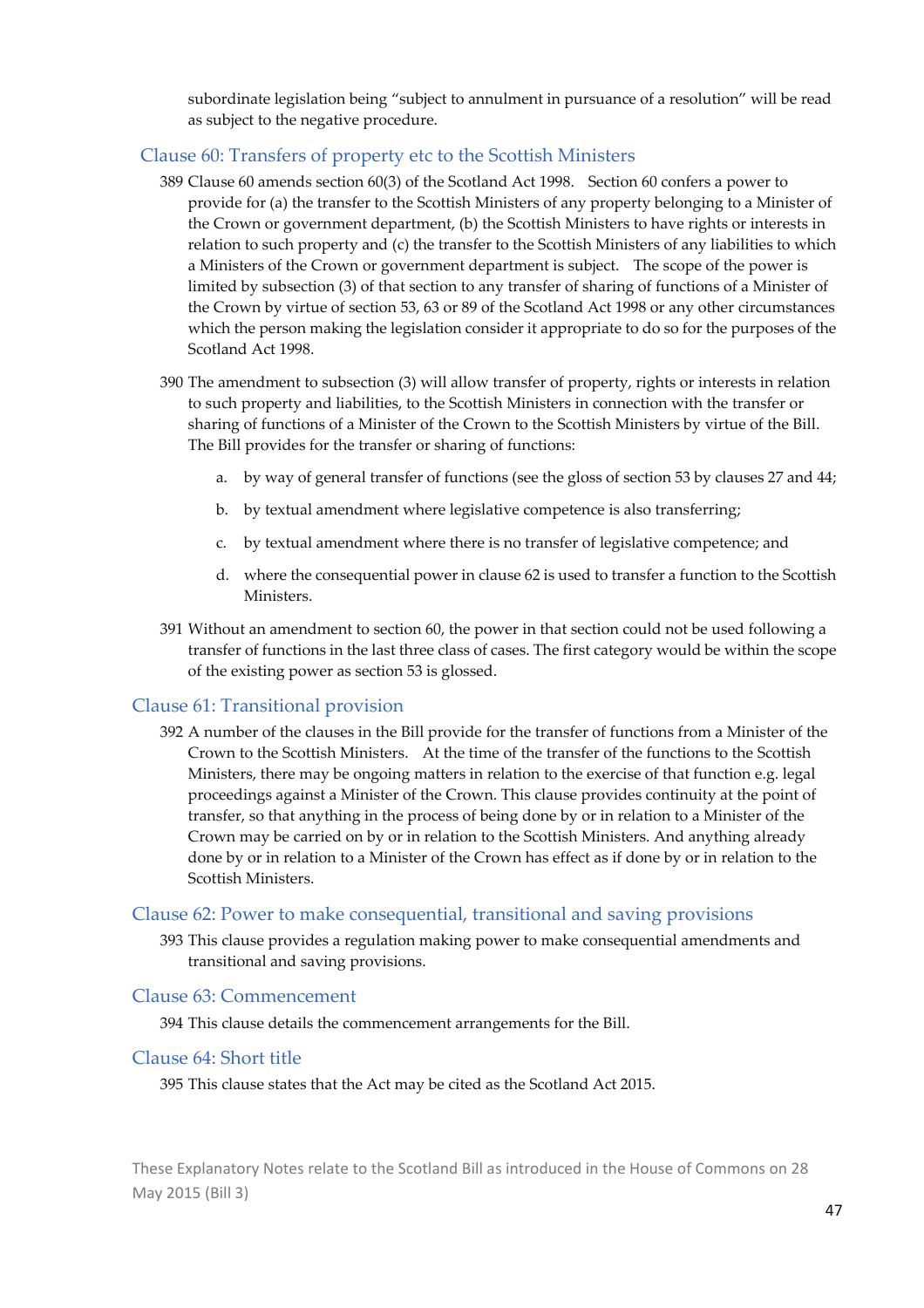## **Schedules**

#### Schedule 1: Disapplication of UK aggregates levy: further amendments

396 This schedule makes a number of consequential amendments to Finance Acts 2001 and 2011 to reflect the disapplication of UK aggregates levy to Scotland.

#### Schedule 2: Roads: consequential and related amendments

397 This schedule makes consequential and related amendments to the RTRA 1984 and to secondary legislation made under the RTRA 1984, the Scotland Act 1998 and the Government of Wales Act 2006.

398 Paragraphs 1 to 18 amend the RTRA 1984 as follows:

- a. section 15 (duration of orders etc. under section 14), by substituting references to the "national authority" for references to the "Secretary of State";
- b. section 16 (supplementary provision as to orders etc under section 14), by substituting references to the "national authority" for references to the "Secretary of State";
- c. section 17 (traffic regulation on special roads), by omitting procedural provisions which are rendered otiose by procedural amendments made by this Schedule to section 34 (regulations);
- d. section 24 (Secretary of State to establish crossings on certain roads), by substituting references to the "national authority" for references to the "Secretary of State";
- e. section 25(6)(b) (meaning of crossing in section 25 includes a crossing established by the Secretary of State under section 24), by substituting references to the "national authority" for references to the "Secretary of State";
- f. section 28 (stopping of vehicles at school crossings), by substituting references to the "national authority" for references to the "Secretary of State";
- g. section 86 (speed limits for particular classes of vehicles), by omitting a procedural provision which is rendered otiose by a procedural amendment made by this Schedule to section 34 (regulations) and omitting the definition of "national authority" which is rendered otiose by the new definition of "national authority" inserted by clause 34 in section 142(1) (general interpretation);
- h. section 88 (temporary speed limits), by omitting the definition of "national authority" which is rendered otiose by the new definition of "national authority" inserted by clause 34 in section 142(1) (general interpretation);
- i. section 124(1) (purposes of Schedule 9 etc), by substituting references to the "national authority" for references to the "Secretary of State";
- j. section 131 (application of road traffic enactments to Crown roads), by substituting references to the Secretary of State with references to the relevant authority (as defined by the amended section) so as to transfer to the Scottish Ministers the power to apply road traffic enactments to Crown roads in Scotland in relation to functions exercisable within devolved competence;
- k. section 134 (regulations), by making general procedural provision in relation to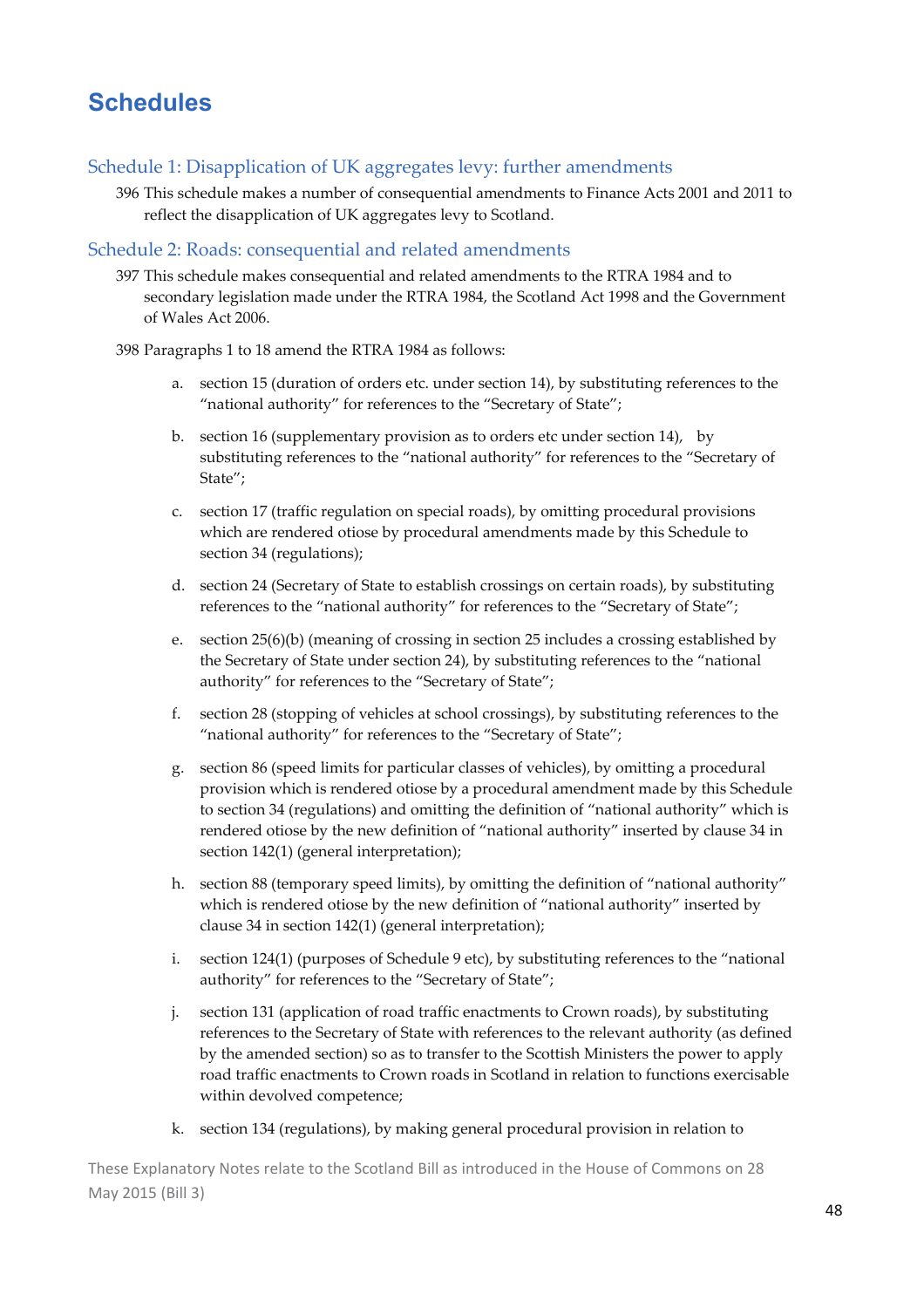regulations made under the RTRA 1984 and other minor consequential amendments;

- l. section 142(1), by omitting the definition of "the Ministers" which is otiose;
- m. schedule 9 (special provisions as to certain orders), by inserting references to the "Scottish Ministers" in addition to the references to the Secretary of State or substituting references to the "national authority" for references to the "Secretary of State", as appropriate, and making other related minor consequential amendments, in the following provisions:
	- i. paragraph 1 (directions in relation to certain orders);
	- ii. paragraph 2(b) (directions prohibiting certain orders);
	- iii. paragraph 3(1) (power of Secretary of State to make order instead of authorised authority);
	- iv. paragraph 4 (arrangements for making order of the Secretary of State effective);
	- v. paragraph 6(1) (transfer of operation of parking place to local authority from Secretary of State);
	- vi. paragraph 7 (variation or revocation of order by Secretary of State);
	- vii. paragraph 8 (matters as to which Secretary of State is to be satisfied before making order);
	- viii. paragraph 9 (circumstances in which paragraph 8 does not apply);
		- ix. paragraph 12A (disapplication of Article 2 of the Scotland Act 1998 (Transfer of Functions to the Scottish Ministers etc) Order 1999);
		- x. paragraph 13(1) (cases where consent is required);
		- xi. paragraph 15 (Secretary of State's power to add to or remove from orders for which consent is required);
	- xii. paragraph 16 (consent to order with modifications);
	- xiii. paragraph 17 (general consent);
	- xiv. paragraph 18 (orders to be by statutory instrument);
	- xv. paragraph 20(1) (consultation);
	- xvi. paragraph 21 (regulations as to procedure for orders of local authorities);
	- xvii. paragraph 24 (regulations as to procedure for orders of Secretary of State etc);
	- xviii. paragraph 26 (objections to exercise of reserve power under paragraph 2);
		- xix. paragraph 28 (power to vary or revoke order not affected by related exercise of a reserve power);
		- xx. paragraph 29 (power to vary or revoke an order under paragraph 7 not affected by paragraph 8); and
		- xxi. paragraph 32 (consultation with traffic commissioners).

#### 399 Paragraphs 19 to 21 amend the Road Traffic (Temporary Restrictions) Procedure Regulations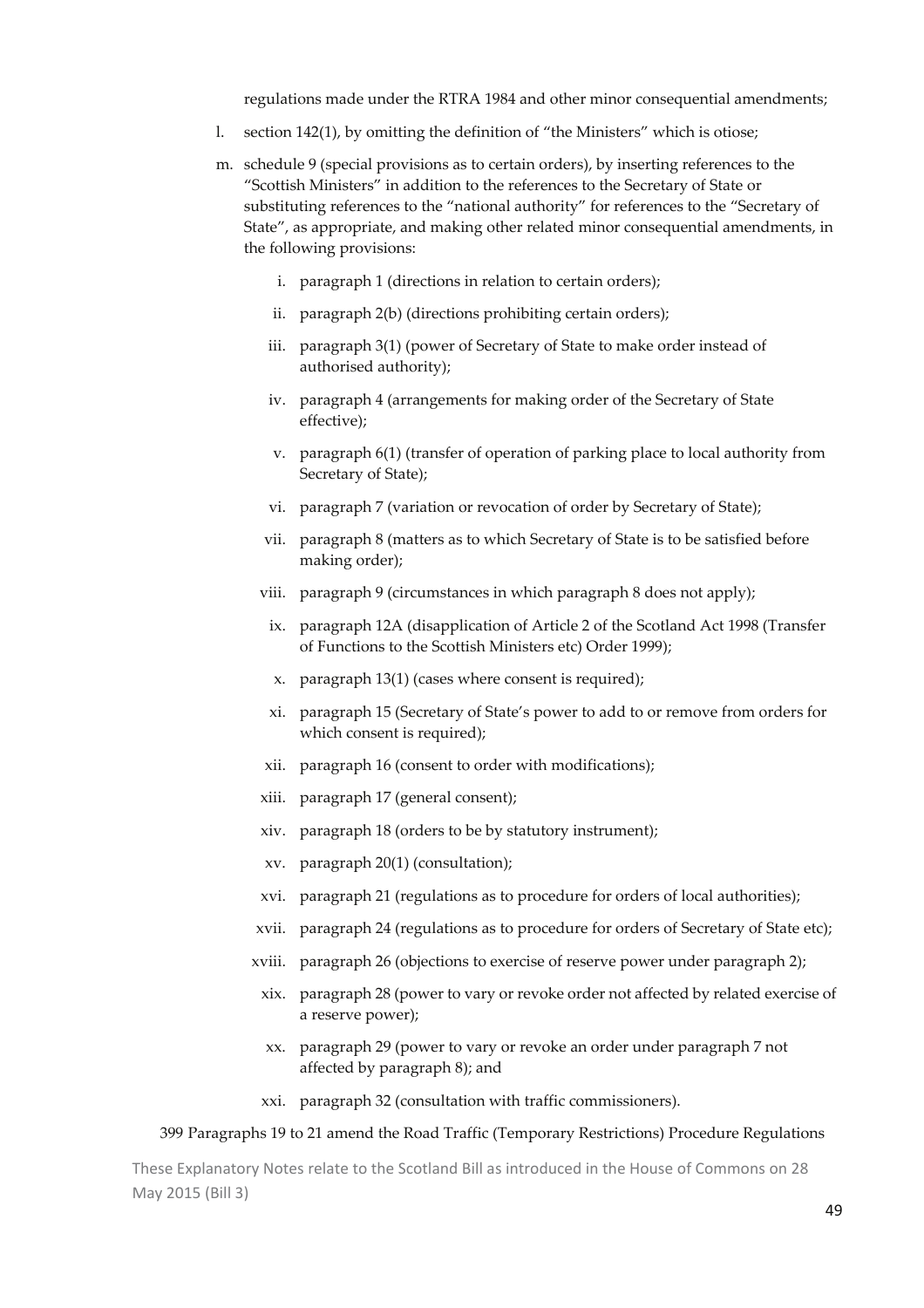1992 (S.I. 1992/1215) by substituting references to the "national authority" for references to the "Secretary of State".

- 400 Paragraphs 22 to 24 amend the Zebra, Pelican and Puffin Pedestrian Crossings Regulations and General Directions 1997 (S.I. 1997/2400) by substituting references to the "national authority" for references to the "Secretary of State".
- 401 Paragraph 25 makes a minor consequential amendment to the National Assembly for Wales (Transfer of Functions) Order 1999 (S.I. 1999/672).
- 402 Paragraphs 26 to 28 amend the Scotland Act 1998 (Transfer of Functions to the Scottish Ministers etc) Order 1999 (S.I. 1999/1750) by omitting the entries relating to the RTRA 1984 and secondary legislation made under that Act, together with section 36(5) of the RTA 1988. These entries will become otiose in consequence of the amendments made by sections 33 to 35 and Schedule 2.
- 403 Paragraphs 29 to 31 amend the Traffic Signs Regulations and General Directions 2002 (S.I. 2002/3113) by substituting references to the "national authority" for references to either the "Secretary of State" or the "Secretary of State or the Scottish Ministers".
- 404 Paragraph 32 amends the Scotland Act 1998 (Transfer of Functions to the Scottish Ministers etc) Order 2005 (S.I. 2005/849) by omitting references to certain functions so far as they are exercisable by virtue of section 22C of the RTRA 1984. These references will become otiose in consequence of the amendments made by sections 33 to 35 and Schedule 2.

### **Commencement**

405 Commencement of the provisions of the Bill is specified in clause 63. Sections 1, 2, 31(1) to (4), 59 and 60 of the Bill come into force on the day on which the Act is passed. Sections 31(5) to (12) come into force on the date specified under section 90B(14) of the 1998 Act. The remainder of the provisions come into force either 2 months from the day on which the Act is passed, or on such a day as the Secretary of State may appoint by regulations.

### **Financial implications of the Bill**

406 The Scotland Bill is a piece of constitutional, enabling legislation which itself does not trigger immediate financial implications. It will be for the Scottish Parliament to determine how they will use the devolved powers, and assess the financial impact of their policy choices.

## **Parliamentary approval for financial costs or for charges imposed**

407 The Bill will require a money resolution to cover payments made by the Secretary of State by virtue of clause 15 (which inserts section 64(2A) in the Scotland Act 1998 providing for assignment of VAT). The Bill will also require a ways and means resolution, for charges that may be imposed under the amendments made by clause 12 providing for the Scottish Parliament to set Scottish rates for the purposes of the Income Tax Act 2007, and for charges that may be imposed by the devolved taxes for which clauses 16 and 17 provide.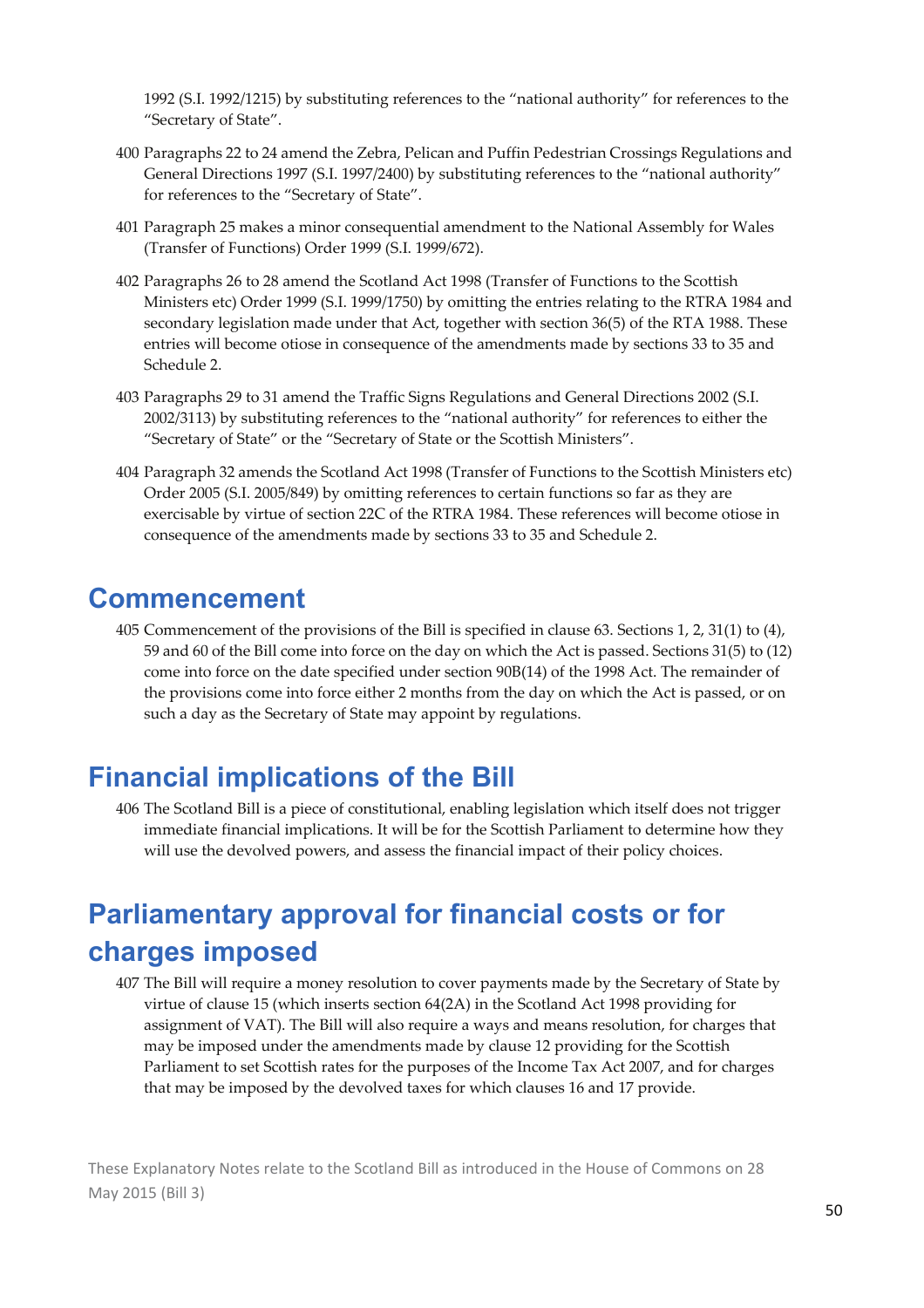## **Related documents**

408 The following documents are relevant to the Bill and can be read at the stated locations:

- Scotland Act 1998: http://www.legislation.gov.uk/ukpga/1998/46
- Scotland Act 2012: http://www.legislation.gov.uk/ukpga/2012/11
- The Smith Commission, 2014: https://www.smith‐commission.scot/smith‐commission‐report/
- Scotland in the United Kingdom: An enduring settlement, 2015: https://www.gov.uk/government/publications/scotland‐in‐the‐united‐kingdom‐a n‐enduring‐settlement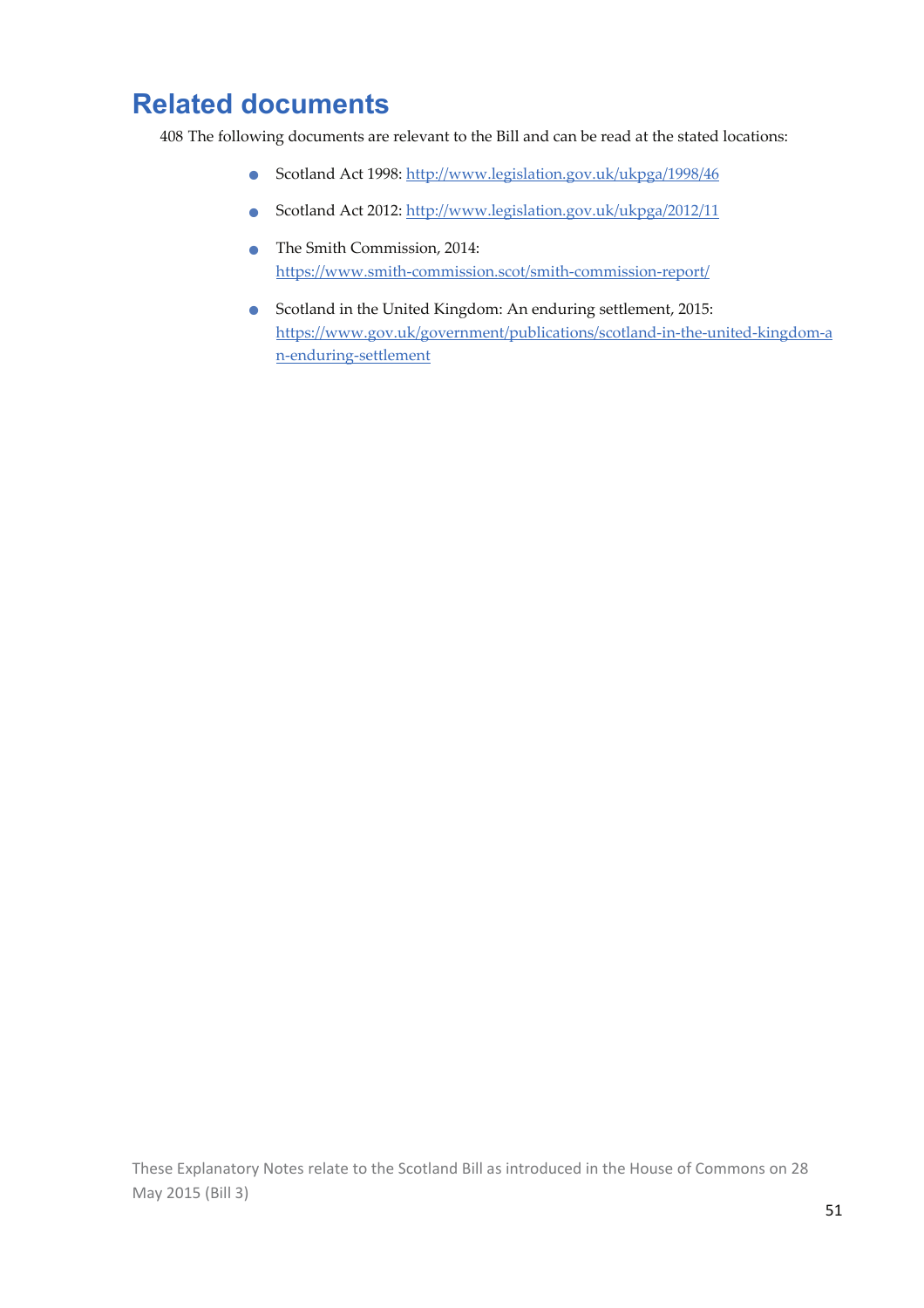## **Annex A - Territorial extent and application**

409 To the extent the Bill amends the Scotland Act 1998, it has the same extent as that Act – UK extent. To the extent that the Bill amends other legislation, it has the same extent as that legislation.